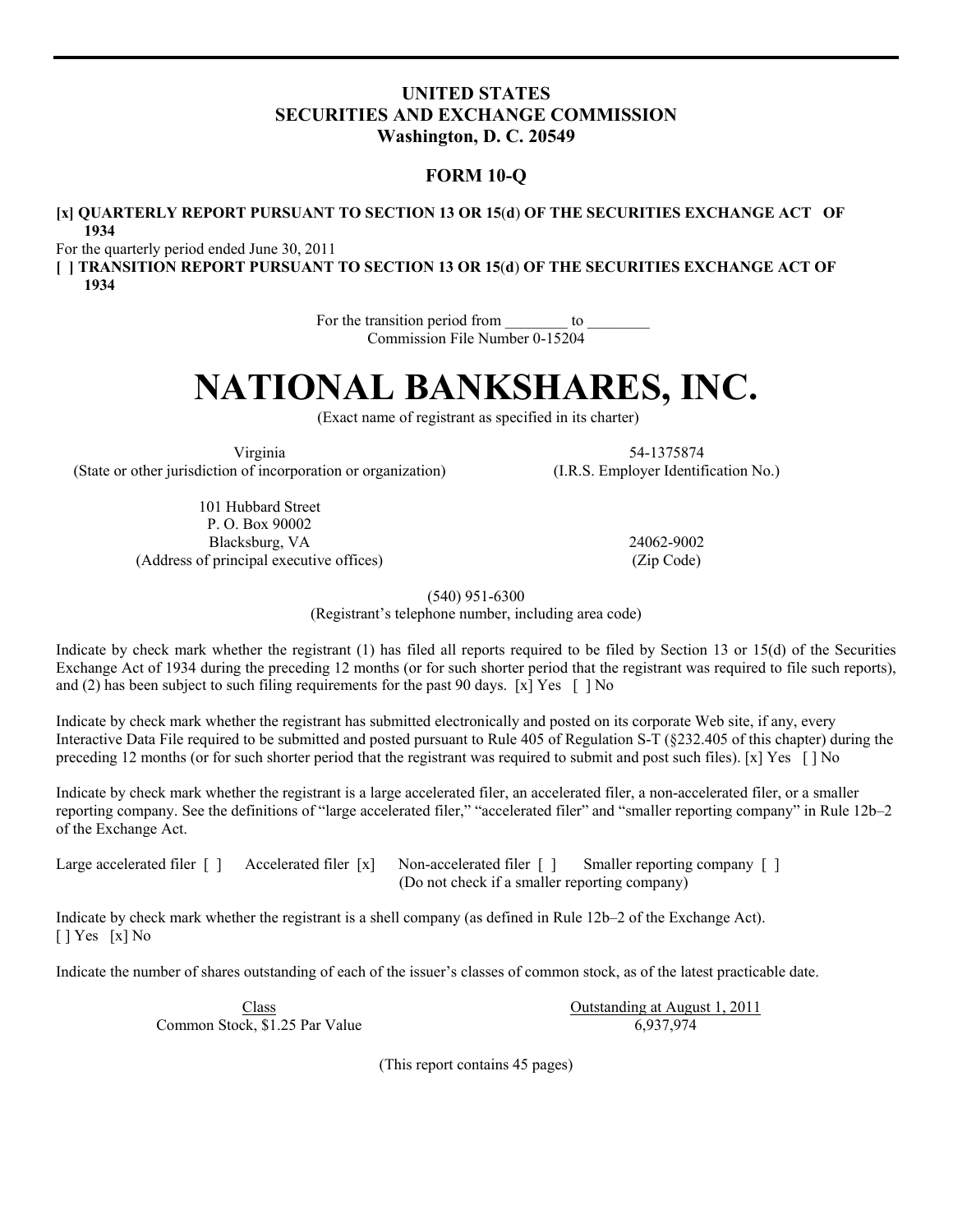# **NATIONAL BANKSHARES, INC. AND SUBSIDIARIES**

# Form 10-Q Index

| <b>Part I - Financial</b><br><b>Information</b> |                                                                                                                           | Page      |
|-------------------------------------------------|---------------------------------------------------------------------------------------------------------------------------|-----------|
| Item 1                                          | <b>Financial Statements</b>                                                                                               | 3         |
|                                                 | Consolidated Balance Sheets, June 30, 2011 (Unaudited) and December 31, 2010                                              | $3 - 4$   |
|                                                 | Consolidated Statements of Income for the Three Months Ended June 30, 2011 and 2010<br>(Unaudited)                        | $5 - 6$   |
|                                                 | Consolidated Statements of Income for the Six Months Ended June 30, 2011 and 2010<br>(Unaudited)                          | $7 - 8$   |
|                                                 | Consolidated Statements of Changes in Stockholders' Equity for the Six Months Ended June<br>30, 2011 and 2010 (Unaudited) | 9         |
|                                                 | Consolidated Statements of Cash Flows for the Six Months Ended June 30, 2011 and 2010<br>(Unaudited)                      | $10 - 11$ |
|                                                 | <b>Notes to Consolidated Financial Statements (Unaudited)</b>                                                             | $12 - 29$ |
| Item 2                                          | <u>Management's Discussion and Analysis of Financial Condition and Results of Operations</u>                              | $29 - 39$ |
| Item 3                                          | Quantitative and Qualitative Disclosures About Market Risk                                                                | 39        |
| Item 4                                          | <b>Controls and Procedures</b>                                                                                            | 39        |
| <b>Part II - Other</b><br><b>Information</b>    |                                                                                                                           |           |
| Item 1                                          | <b>Legal Proceedings</b>                                                                                                  | 39        |
| Item 1A                                         | <b>Risk Factors</b>                                                                                                       | 39        |
| Item 2                                          | Unregistered Sales of Equity Securities and Use of Proceeds                                                               | 39        |
| Item 3                                          | <b>Defaults Upon Senior Securities</b>                                                                                    | 39        |
| Item 4                                          | Reserved                                                                                                                  | 39        |
| Item 5                                          | <b>Other Information</b>                                                                                                  | 40        |
| Item 6                                          | <b>Exhibits</b>                                                                                                           | 40        |
| <b>Signatures</b>                               |                                                                                                                           | 40        |
| <b>Index of Exhibits</b>                        |                                                                                                                           | $41 - 42$ |
|                                                 |                                                                                                                           |           |
| <b>Certifications</b>                           |                                                                                                                           | $43 - 45$ |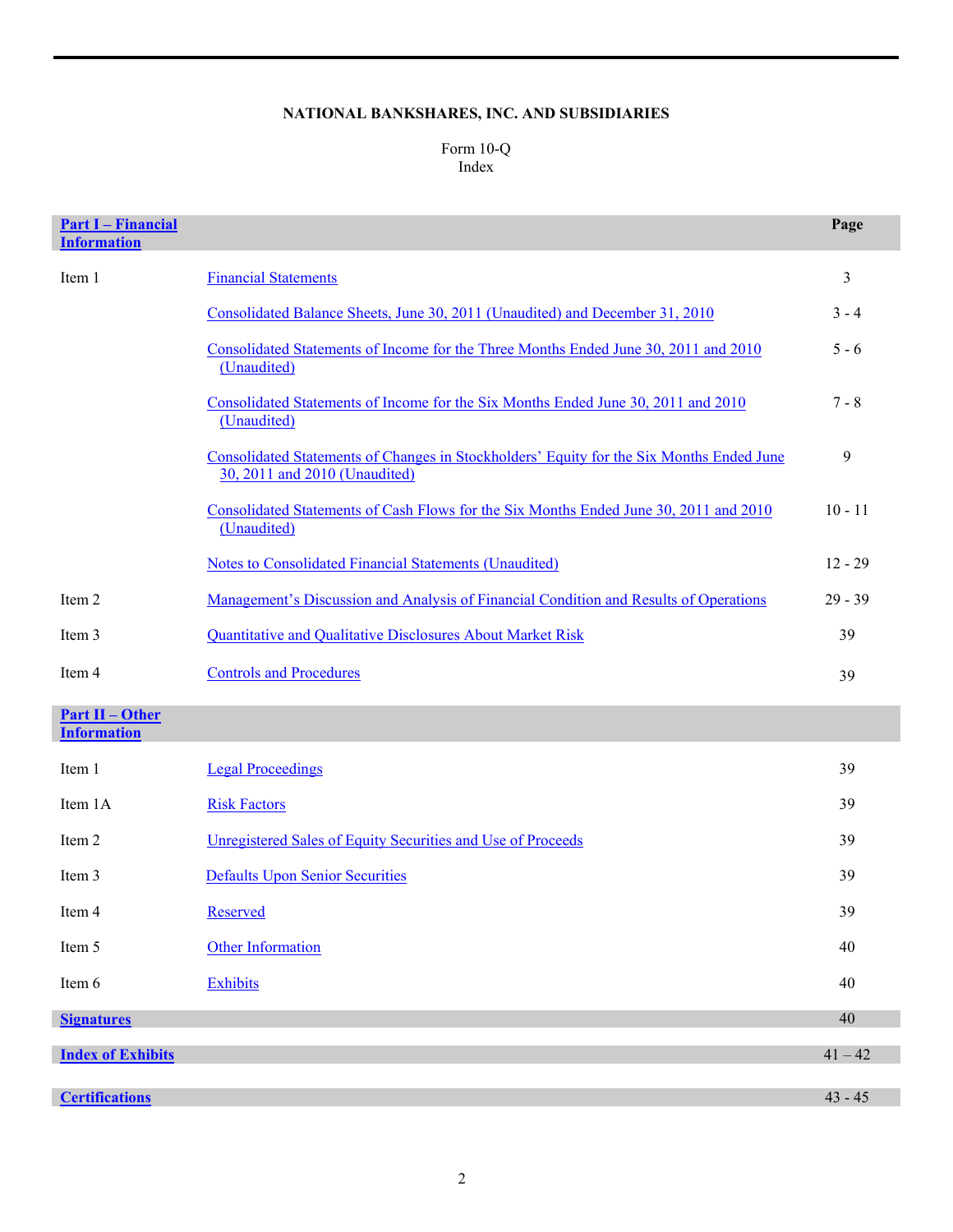# **Part I Financial Information**

# **Item 1. Financial Statements**

# National Bankshares, Inc. and Subsidiaries Consolidated Balance Sheets

|                                                                                                                        |                         | (Unaudited)<br><b>June 30,</b> | December 31,<br>2010 |           |  |
|------------------------------------------------------------------------------------------------------------------------|-------------------------|--------------------------------|----------------------|-----------|--|
| \$ in thousands, except per share data                                                                                 |                         | 2011                           |                      |           |  |
| <b>Assets</b>                                                                                                          |                         |                                |                      |           |  |
| Cash and due from banks                                                                                                | \$                      | 13,113                         | \$                   | 9,858     |  |
| Interest-bearing deposits                                                                                              |                         | 54,768                         |                      | 69,400    |  |
| Securities available for sale, at fair value                                                                           |                         | 190,674                        |                      | 184,907   |  |
| Securities held to maturity (fair value approximates \$140,282 at<br>June 30, 2011 and \$129,913 at December 31, 2010) |                         | 136,399                        |                      | 131,000   |  |
| Mortgage loans held for sale                                                                                           |                         | 248                            |                      | 2,460     |  |
| Loans:                                                                                                                 |                         |                                |                      |           |  |
| Real estate construction loans                                                                                         |                         | 47,549                         |                      | 46,169    |  |
| Real estate mortgage loans                                                                                             |                         | 171,818                        |                      | 173,533   |  |
| Commercial and industrial loans                                                                                        |                         | 290,694                        |                      | 269,818   |  |
| Loans to individuals                                                                                                   |                         | 84,510                         |                      | 87,868    |  |
| Total loans                                                                                                            |                         | 594,571                        |                      | 577,388   |  |
| Less unearned income and deferred fees                                                                                 |                         | (999)                          |                      | (945)     |  |
| Loans, net of unearned income and deferred fees                                                                        |                         | 593,572                        |                      | 576,443   |  |
| Less allowance for loan losses                                                                                         |                         | (8, 494)                       |                      | (7,664)   |  |
| Loans, net                                                                                                             |                         | 585,078                        |                      | 568,779   |  |
| Premises and equipment, net                                                                                            |                         | 10,232                         |                      | 10,470    |  |
| Accrued interest receivable                                                                                            |                         | 6,255                          |                      | 6,016     |  |
| Other real estate owned, net                                                                                           |                         | 1,855                          |                      | 1,723     |  |
| Intangible assets and goodwill                                                                                         |                         | 11,001                         |                      | 11,543    |  |
| Other assets                                                                                                           |                         | 25,234                         |                      | 26,082    |  |
| <b>Total assets</b>                                                                                                    | $\overline{\mathbb{S}}$ | 1,034,857                      | \$                   | 1,022,238 |  |
| <b>Liabilities and Stockholders' Equity</b>                                                                            |                         |                                |                      |           |  |
| Noninterest-bearing demand deposits                                                                                    | \$                      | 136,041                        | \$                   | 131,540   |  |
| Interest-bearing demand deposits                                                                                       |                         | 384,329                        |                      | 365,040   |  |
| Savings deposits                                                                                                       |                         | 59,909                         |                      | 55,800    |  |
| Time deposits                                                                                                          |                         | 311,908                        |                      | 332,203   |  |
| Total deposits                                                                                                         |                         | 892,187                        |                      | 884,583   |  |
| Accrued interest payable                                                                                               |                         | 237                            |                      | 257       |  |
| Other liabilities                                                                                                      |                         | 6,125                          |                      | 8,211     |  |
| <b>Total liabilities</b>                                                                                               |                         | 898,549                        |                      | 893,051   |  |
| Commitments and contingencies                                                                                          |                         |                                |                      |           |  |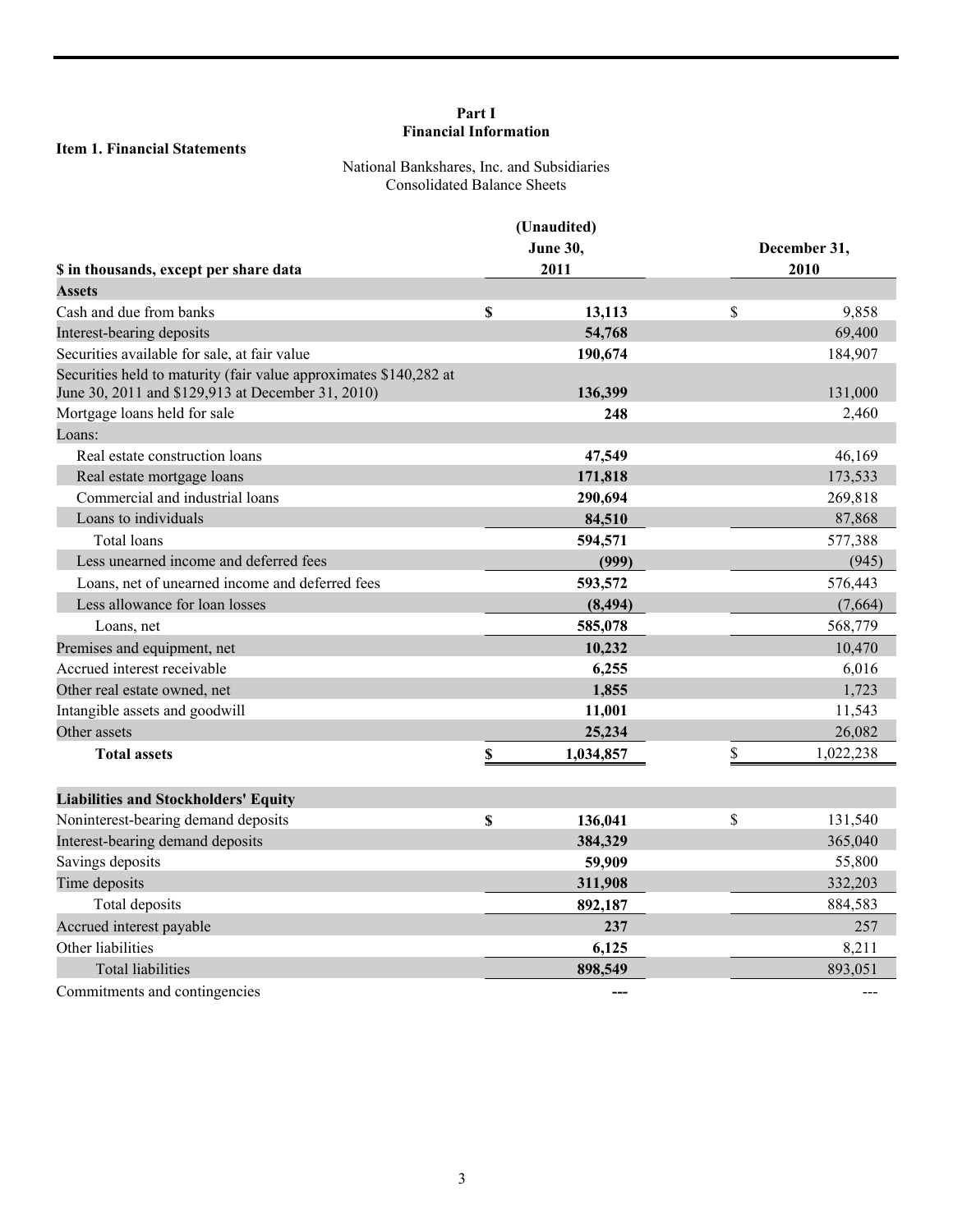| <b>Stockholders' Equity</b>                                                                                    |           |           |
|----------------------------------------------------------------------------------------------------------------|-----------|-----------|
| Preferred stock, no par value, 5,000,000 shares authorized;                                                    |           |           |
| none issued and outstanding                                                                                    |           |           |
| Common stock of \$1.25 par value.                                                                              |           |           |
| Authorized 10,000,000 shares; issued and outstanding<br>6,937,974 shares at June 30, 2011 and 6,933,474 shares |           |           |
| at December 31, 2010                                                                                           | 8,672     | 8,667     |
| Retained earnings                                                                                              | 128,129   | 123,161   |
| Accumulated other comprehensive loss, net                                                                      | (493)     | (2,641)   |
| Total stockholders' equity                                                                                     | 136,308   | 129,187   |
| Total liabilities and stockholders' equity                                                                     | 1,034,857 | 1,022,238 |

See accompanying notes to consolidated financial statements.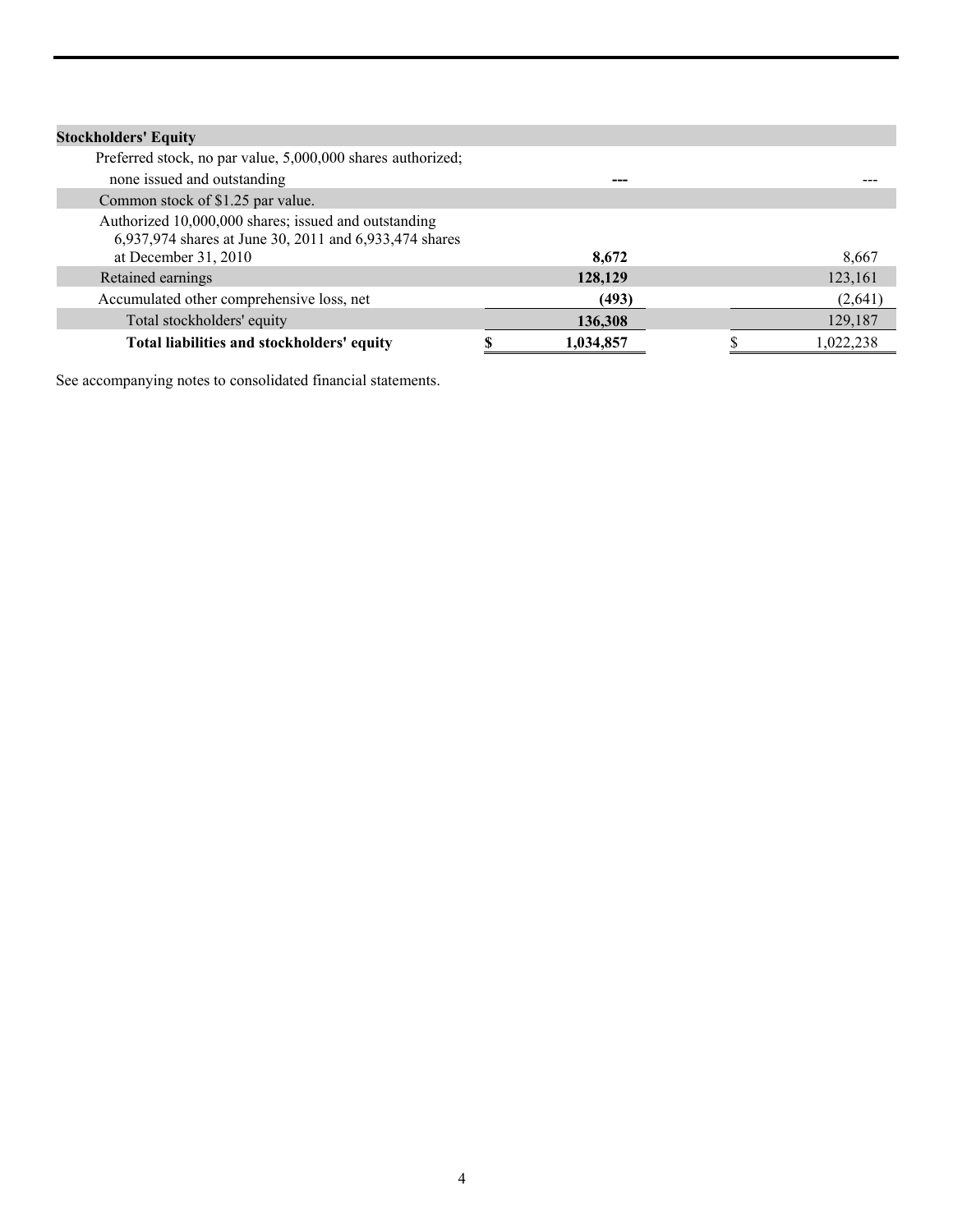# National Bankshares, Inc. and Subsidiaries Consolidated Statements of Income Three Months Ended June 30, 2011 and 2010 (Unaudited)

|                                                     | <b>June 30,</b> |        | June 30, |        |  |
|-----------------------------------------------------|-----------------|--------|----------|--------|--|
| \$ in thousands, except per share data              | 2011            |        |          | 2010   |  |
| <b>Interest Income</b>                              |                 |        |          |        |  |
| Interest and fees on loans                          | $\mathbb S$     | 9,107  | \$       | 9,260  |  |
| Interest on interest-bearing deposits               |                 | 35     |          | 30     |  |
| Interest on securities - taxable                    |                 | 1,713  |          | 1,466  |  |
| Interest on securities - nontaxable                 |                 | 1,620  |          | 1,591  |  |
| Total interest income                               |                 | 12,475 |          | 12,347 |  |
| <b>Interest Expense</b>                             |                 |        |          |        |  |
| Interest on time deposits of \$100 or more          |                 | 505    |          | 894    |  |
| Interest on other deposits                          |                 | 1,841  |          | 1,956  |  |
| Total interest expense                              |                 | 2,346  |          | 2,850  |  |
| Net interest income                                 |                 | 10,129 |          | 9,497  |  |
| Provision for loan losses                           |                 | 753    |          | 852    |  |
| Net interest income after provision for loan losses |                 | 9,376  |          | 8,645  |  |
| <b>Noninterest Income</b>                           |                 |        |          |        |  |
| Service charges on deposit accounts                 |                 | 648    |          | 772    |  |
| Other service charges and fees                      |                 | 59     |          | 54     |  |
| Credit card fees                                    |                 | 827    |          | 760    |  |
| Trust income                                        |                 | 307    |          | 261    |  |
| <b>BOLI</b> income                                  |                 | 186    |          | 176    |  |
| Other income                                        |                 | 77     |          | 89     |  |
| Realized securities gains (losses), net             |                 | (14)   |          | 11     |  |
| Total noninterest income                            |                 | 2,090  |          | 2,123  |  |
|                                                     |                 |        |          |        |  |
| <b>Noninterest Expense</b>                          |                 |        |          |        |  |
| Salaries and employee benefits                      |                 | 2,823  |          | 2,654  |  |
| Occupancy and furniture and fixtures                |                 | 435    |          | 477    |  |
| Data processing and ATM                             |                 | 429    |          | 349    |  |
| <b>FDIC</b> assessment                              |                 | 350    |          | 269    |  |
| Credit card processing                              |                 | 646    |          | 584    |  |
| Intangible assets amortization                      |                 | 271    |          | 271    |  |
| Net costs of other real estate owned                |                 | 95     |          | 27     |  |
| Franchise taxes                                     |                 | 215    |          | 242    |  |
| Other operating expenses                            |                 | 761    |          | 824    |  |
| Total noninterest expense                           |                 | 6,025  |          | 5,697  |  |
| Income before income taxes                          |                 | 5,441  |          | 5,071  |  |
| Income tax expense                                  |                 | 1,225  |          | 1,075  |  |
| <b>Net Income</b>                                   | \$              | 4,216  | \$       | 3,996  |  |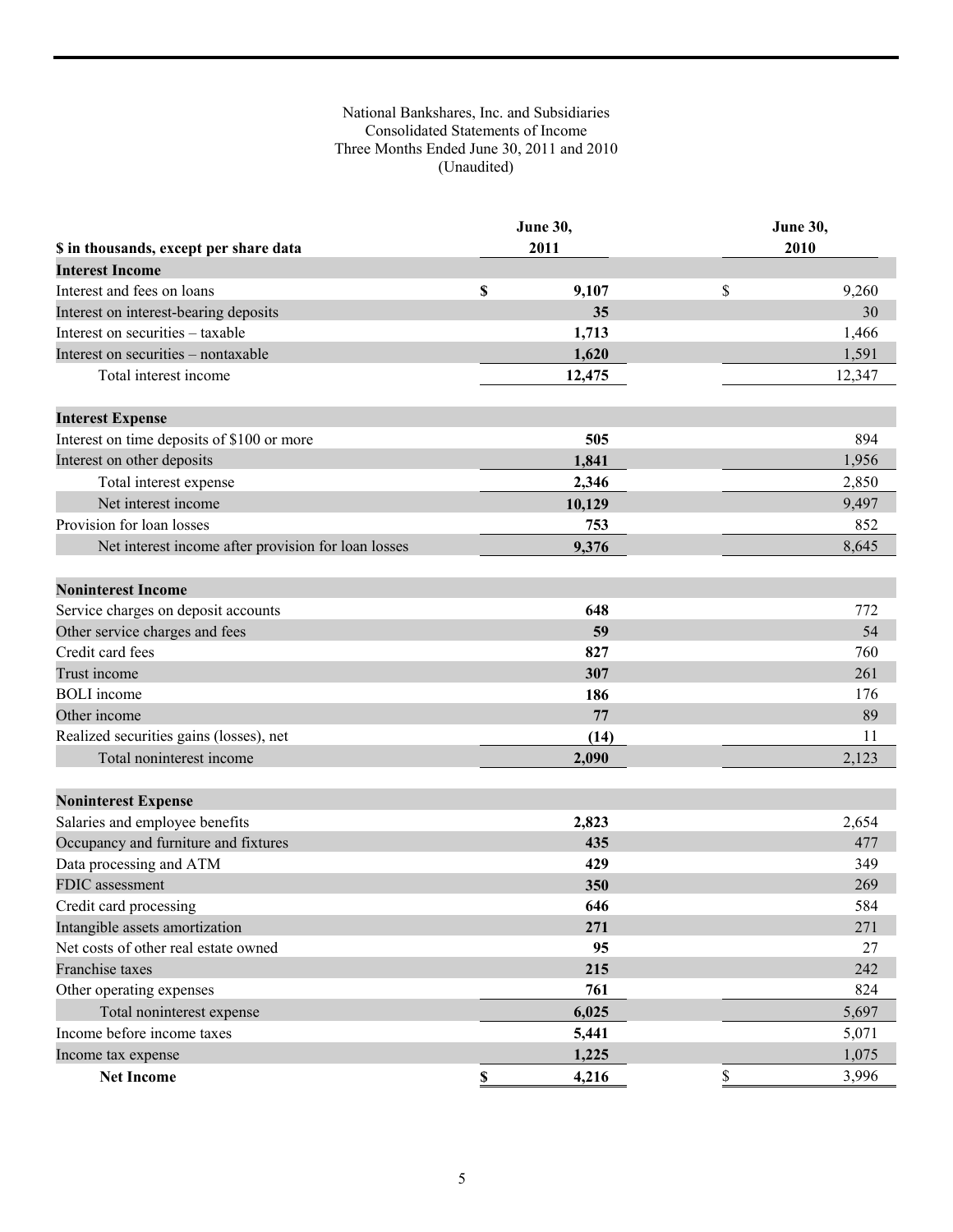| Basic net income per share         | 0.61      | 0.58      |
|------------------------------------|-----------|-----------|
| Fully diluted net income per share | 0.61      | 0.58      |
| Weighted average number of common  |           |           |
| shares outstanding $-$ basic       | 6,936,501 | 6,933,474 |
| Weighted average number of common  |           |           |
| shares outstanding – diluted       | 6,946,852 | 6,946,650 |
| Dividends declared per share       | 0.48      | 0.44      |

See accompanying notes to consolidated financial statements.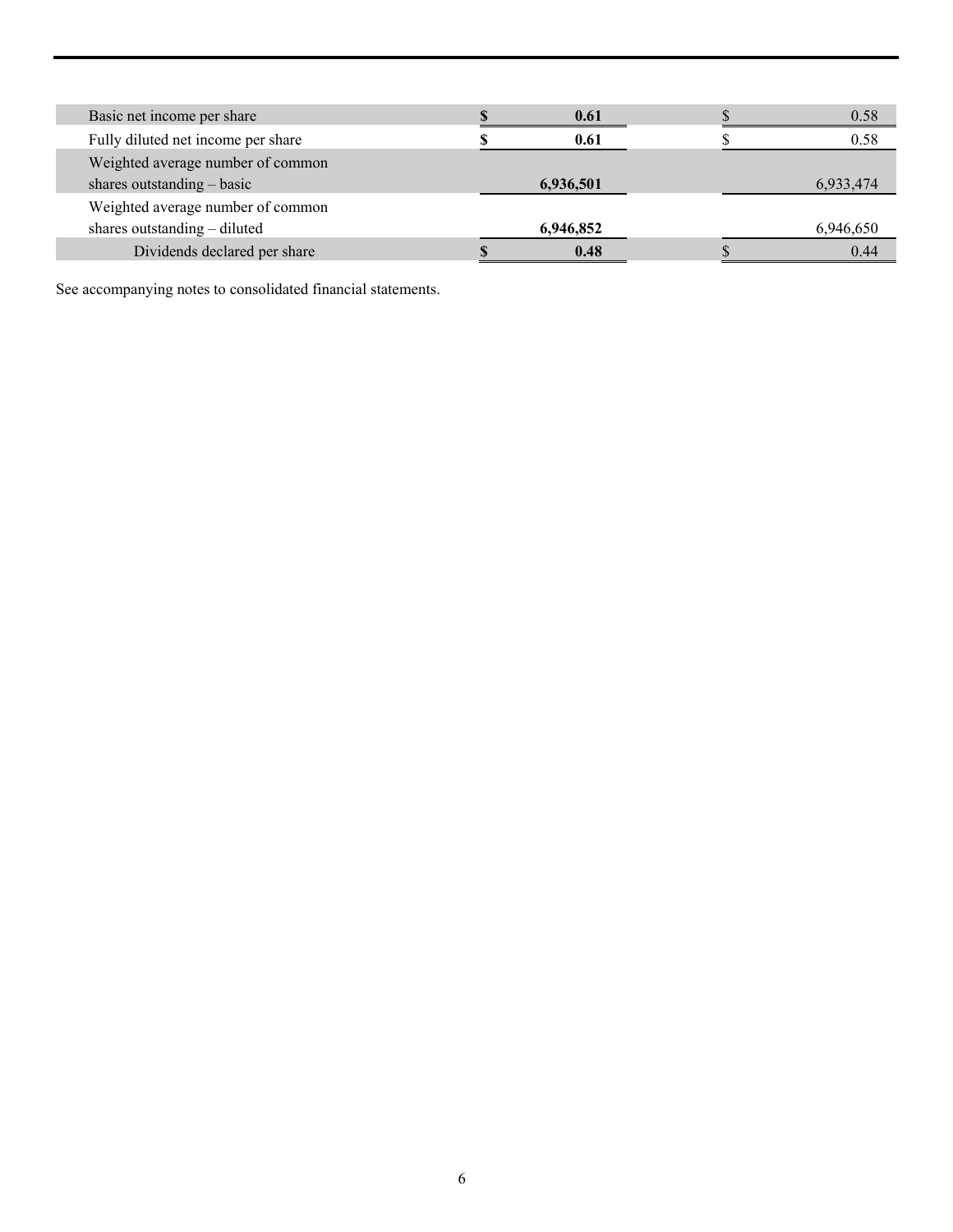# National Bankshares, Inc. and Subsidiaries Consolidated Statements of Income Six Months Ended June 30, 2011 and 2010 (Unaudited)

|                                                     | June 30,    |        | <b>June 30,</b> |        |  |
|-----------------------------------------------------|-------------|--------|-----------------|--------|--|
| \$ in thousands, except per share data              |             | 2011   |                 | 2010   |  |
| <b>Interest Income</b>                              |             |        |                 |        |  |
| Interest and fees on loans                          | \$          | 18,202 | \$              | 18,436 |  |
| Interest on interest-bearing deposits               |             | 67     |                 | 49     |  |
| Interest on securities - taxable                    |             | 3,375  |                 | 2,909  |  |
| Interest on securities - nontaxable                 |             | 3,296  |                 | 3,193  |  |
| Total interest income                               |             | 24,940 |                 | 24,587 |  |
| <b>Interest Expense</b>                             |             |        |                 |        |  |
| Interest on time deposits of \$100 or more          |             | 1,066  |                 | 1,840  |  |
| Interest on other deposits                          |             | 3,659  |                 | 3,989  |  |
| Total interest expense                              |             | 4,725  |                 | 5,829  |  |
| Net interest income                                 |             | 20,215 |                 | 18,758 |  |
| Provision for loan losses                           |             | 1,553  |                 | 1,499  |  |
| Net interest income after provision for loan losses |             | 18,662 |                 | 17,259 |  |
| <b>Noninterest Income</b>                           |             |        |                 |        |  |
| Service charges on deposit accounts                 |             | 1,260  |                 | 1,486  |  |
| Other service charges and fees                      |             | 117    |                 | 151    |  |
| Credit card fees                                    |             | 1,560  |                 | 1,426  |  |
| Trust income                                        |             | 553    |                 | 530    |  |
| <b>BOLI</b> income                                  |             | 370    |                 | 361    |  |
| Other income                                        |             | 168    |                 | 143    |  |
| Realized securities losses, net                     |             | (4)    |                 | (3)    |  |
| Total noninterest income                            |             | 4,024  |                 | 4,094  |  |
| <b>Noninterest Expense</b>                          |             |        |                 |        |  |
| Salaries and employee benefits                      |             | 5,727  |                 | 5,510  |  |
| Occupancy and furniture and fixtures                |             | 858    |                 | 968    |  |
| Data processing and ATM                             |             | 873    |                 | 706    |  |
| <b>FDIC</b> assessment                              |             | 696    |                 | 532    |  |
| Credit card processing                              |             | 1,232  |                 | 1,092  |  |
| Intangible assets amortization                      |             | 542    |                 | 542    |  |
| Net costs of other real estate owned                |             | 229    |                 | 60     |  |
| Franchise taxes                                     |             | 457    |                 | 481    |  |
| Other operating expenses                            |             | 1,495  |                 | 1,590  |  |
| Total noninterest expense                           |             | 12,109 |                 | 11,481 |  |
| Income before income taxes                          |             | 10,577 |                 | 9,872  |  |
| Income tax expense                                  |             | 2,337  |                 | 2,107  |  |
| <b>Net Income</b>                                   | $\mathbb S$ | 8,240  | \$              | 7,765  |  |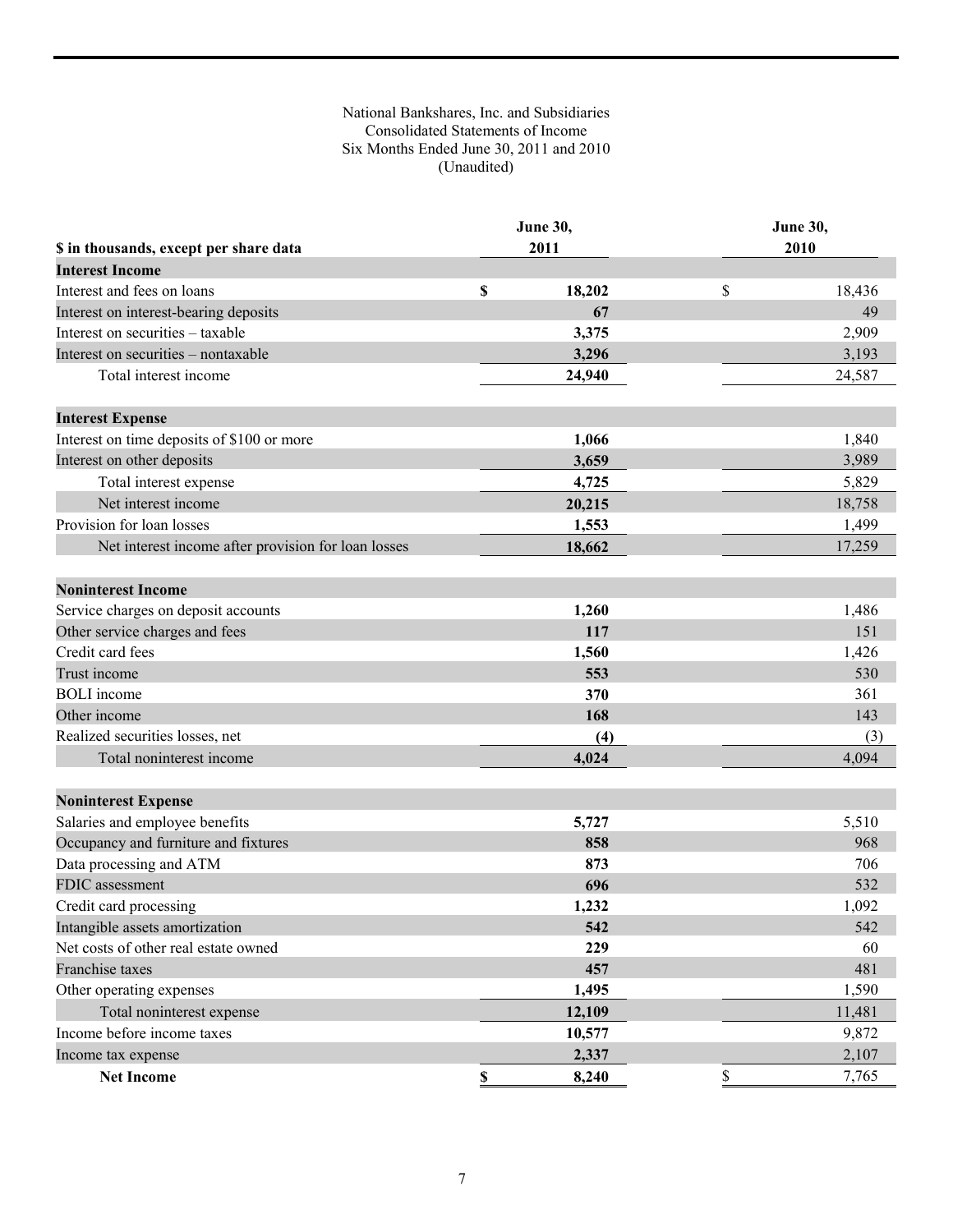| Basic net income per share         | 1.19      | 1.12      |
|------------------------------------|-----------|-----------|
| Fully diluted net income per share | 1.19      | 1.12      |
| Weighted average number of common  |           |           |
| shares outstanding $-$ basic       | 6,935,148 | 6,933,474 |
| Weighted average number of common  |           |           |
| shares outstanding – diluted       | 6,952,159 | 6,949,731 |
| Dividends declared per share       | 0.48      | 0.44      |

See accompanying notes to consolidated financial statements.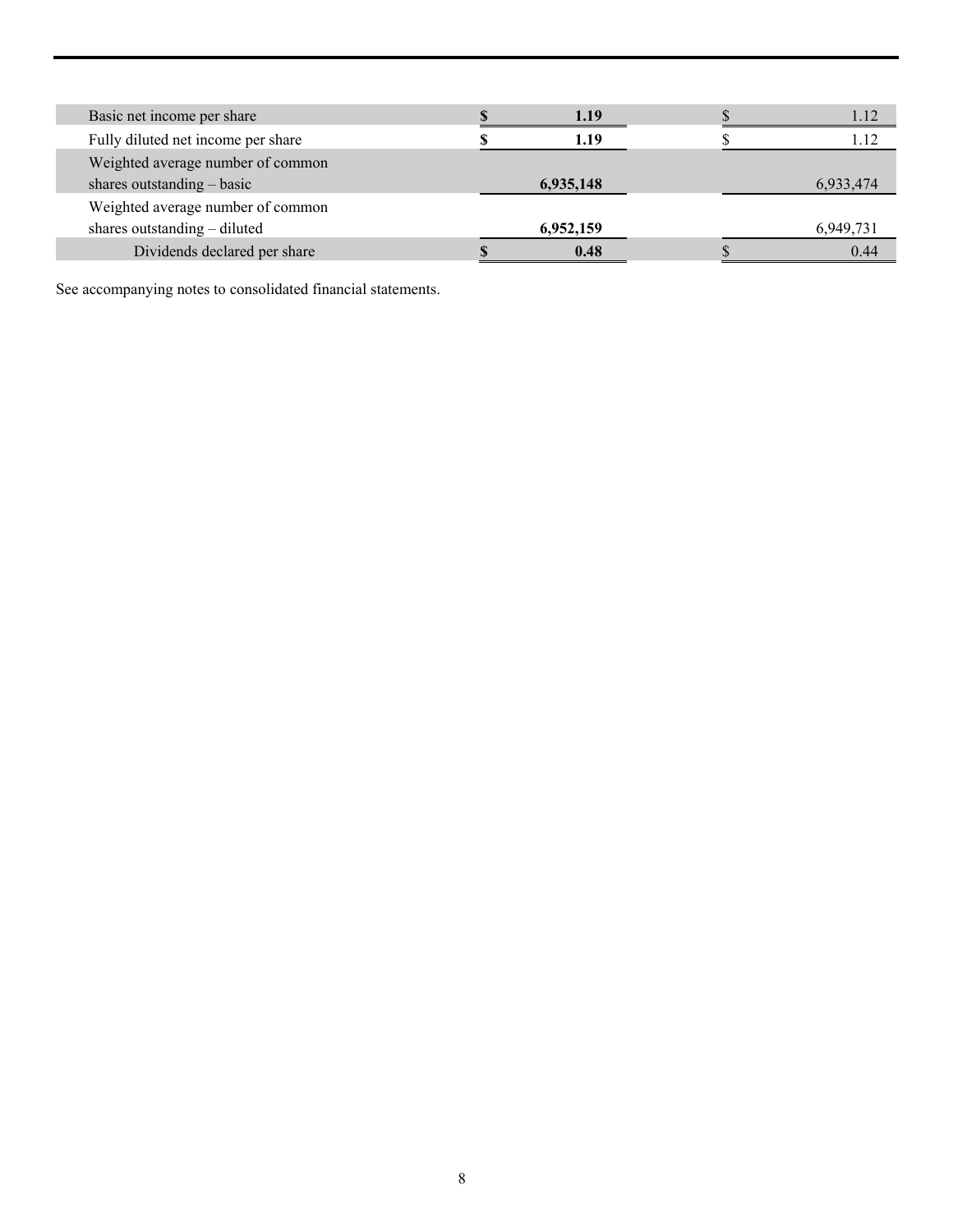# National Bankshares, Inc. and Subsidiaries Consolidated Statements of Changes in Stockholders' Equity Six Months Ended June 30, 2011 and 2010 (Unaudited)

|                                                                                    |               |                        |               |                 |               | Accumulated<br>Other |                |              |
|------------------------------------------------------------------------------------|---------------|------------------------|---------------|-----------------|---------------|----------------------|----------------|--------------|
| <b>S</b> in thousands                                                              |               | Common<br><b>Stock</b> |               | <b>Retained</b> |               | Comprehensive        | Comprehensive  | <b>Total</b> |
|                                                                                    |               |                        | $\mathbf S$   | <b>Earnings</b> |               | Income (Loss)        | Income         |              |
| Balances at December 31, 2009<br>Net income                                        | $\mathcal{S}$ | 8,667                  |               | 113,901         | $\mathcal{S}$ | (492)                |                | \$122,076    |
|                                                                                    |               |                        |               | 7,765           |               | $---$                | \$<br>7,765    | 7,765        |
| Dividends \$0.44 per share<br>Other comprehensive income,<br>net of tax:           |               |                        |               | (3,051)         |               |                      |                | (3,051)      |
| Unrealized gain on securities<br>available for sale, net of<br>income tax \$555    |               |                        |               |                 |               |                      | 1,032          |              |
| Reclass adjustment, net of tax \$2                                                 |               | $---$                  |               | $---$           |               | $---$                | 3              | ---          |
| Other comprehensive income,<br>net of tax \$557                                    |               |                        |               |                 |               | 1,035                | 1,035          | 1,035        |
| Comprehensive income                                                               |               | ---                    |               |                 |               | $---$                | \$<br>8,800    | $---$        |
| Balances at June 30, 2010                                                          | \$            | 8,667                  | \$            | 118,615         | \$            | 543                  |                | \$127,825    |
|                                                                                    |               |                        |               |                 |               |                      |                |              |
| Balances at December 31, 2010                                                      | <sup>\$</sup> | 8,667                  | $\mathcal{S}$ | 123,161         | $\mathcal{S}$ | (2,641)              |                | \$129,187    |
| Net income                                                                         |               |                        |               | 8,240           |               | $---$                | \$<br>8,240    | 8,240        |
| Dividends \$0.48 per share                                                         |               |                        |               | (3,329)         |               |                      |                | (3,329)      |
| Stock options exercised                                                            |               | 5                      |               | 57              |               | $---$                |                | 62           |
| Other comprehensive income,<br>net of tax:                                         |               |                        |               |                 |               |                      |                |              |
| Unrealized gains on securities<br>available for sale, net of<br>income tax \$1,153 |               | ---                    |               | ---             |               | $---$                | 2,141          |              |
| Reclass adjustment, net of tax \$4                                                 |               |                        |               |                 |               | $---$                | $\overline{7}$ |              |
| Other comprehensive income,<br>net of tax \$1,157                                  |               | ---                    |               | $---$           |               | 2,148                | 2,148          | 2,148        |
| Comprehensive income                                                               |               | ---                    |               | ---             |               | $---$                | \$<br>10,388   |              |
| <b>Balances at June 30, 2011</b>                                                   | S             | 8,672                  | \$            | 128,129         | \$            | (493)                |                | \$136,308    |

See accompanying notes to consolidated financial statements.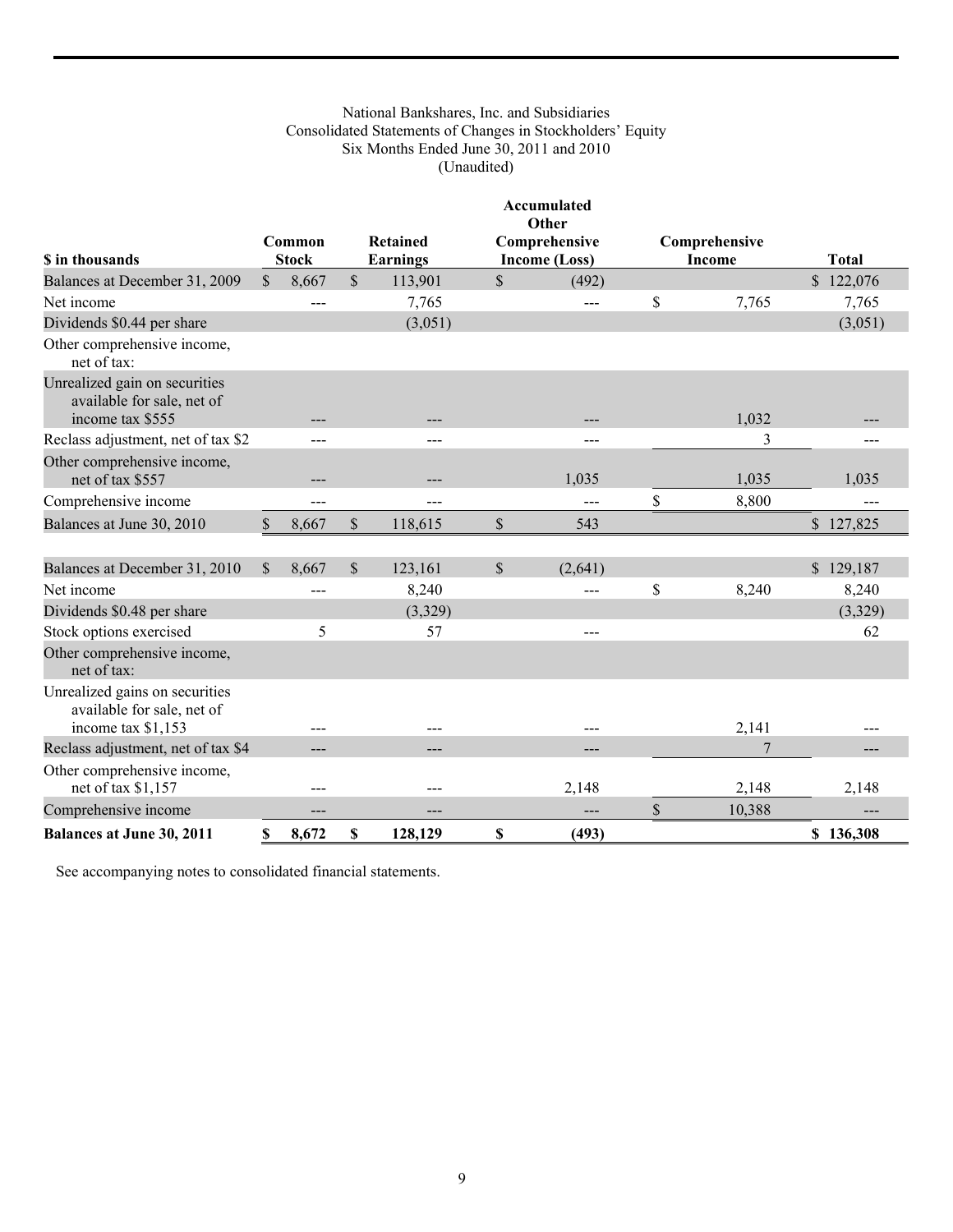# National Bankshares, Inc. and Subsidiaries Consolidated Statements of Cash Flows Six Months Ended June 30, 2011 and 2010 (Unaudited)

| \$ in thousands                                                                                                                     |             | <b>June 30,</b><br>2011 |               | June 30,<br>2010 |
|-------------------------------------------------------------------------------------------------------------------------------------|-------------|-------------------------|---------------|------------------|
| <b>Cash Flows from Operating Activities</b>                                                                                         |             |                         |               |                  |
| Net income                                                                                                                          | \$          | 8,240                   | <sup>\$</sup> | 7,765            |
| Adjustments to reconcile net income to net cash provided by operating activities:                                                   |             |                         |               |                  |
| Provision for loan losses                                                                                                           |             | 1,553                   |               | 1,499            |
| Depreciation of bank premises and equipment                                                                                         |             | 414                     |               | 446              |
| Amortization of intangibles                                                                                                         |             | 542                     |               | 542              |
| Amortization of premiums and accretion of discounts, net                                                                            |             | 114                     |               | 156              |
| Losses on sales and calls of securities available for sale, net                                                                     |             | 11                      |               | 4                |
| Gains on calls of securities held to maturity, net                                                                                  |             | (7)                     |               | (1)              |
| Losses and write-downs on other real estate owned                                                                                   |             | 127                     |               | 1                |
| Net change in:                                                                                                                      |             |                         |               |                  |
| Mortgage loans held for sale                                                                                                        |             | 2,212                   |               | (2,065)          |
| Accrued interest receivable                                                                                                         |             | (239)                   |               | 227              |
| Other assets                                                                                                                        |             | (272)                   |               | (777)            |
| Accrued interest payable                                                                                                            |             | (20)                    |               | 20               |
| Other liabilities                                                                                                                   |             | (2,086)                 |               | (486)            |
| Net cash provided by operating activities                                                                                           |             | 10,589                  |               | 7.331            |
|                                                                                                                                     |             |                         |               |                  |
| <b>Cash Flows from Investing Activities</b>                                                                                         |             |                         |               |                  |
| Net change interest-bearing deposits                                                                                                |             | 14,632                  |               | (20, 581)        |
| Proceeds from calls, principal payments, sales and maturities of securities available for sale                                      |             | 28,416                  |               | 32,416           |
| Proceeds from calls, principal payments and maturities of securities held to maturity<br>Purchases of securities available for sale |             | 10,175                  |               | 15,968           |
|                                                                                                                                     |             | (30,996)                |               | (24, 625)        |
| Purchases of securities held to maturity                                                                                            |             | (15, 611)               |               | (19, 534)        |
| Collections of loan participations                                                                                                  |             | 21                      |               | 2,671            |
| Loan originations and principal collections, net                                                                                    |             | (19, 199)               |               | 1,851            |
| Proceeds from disposal of other real estate owned                                                                                   |             | 1,029                   |               | 484              |
| Recoveries on loans charged off                                                                                                     |             | 38                      |               | 99               |
| Additions to bank premises and equipment                                                                                            |             | (176)                   |               | (539)            |
| Net cash used in investing activities                                                                                               |             | (11,671)                |               | (11,790)         |
| <b>Cash Flows from Financing Activities</b>                                                                                         |             |                         |               |                  |
| Net change in time deposits                                                                                                         |             | (20, 295)               |               | (16, 106)        |
| Net change in other deposits                                                                                                        |             | 27,899                  |               | 23,331           |
| Cash dividends                                                                                                                      |             | (3,329)                 |               | (3,051)          |
| Stock options exercised                                                                                                             |             | 62                      |               |                  |
| Net cash provided by financing activities                                                                                           |             | 4,337                   |               | 4,174            |
| Net change in cash and due from banks                                                                                               |             | 3,255                   |               | (285)            |
| Cash and due from banks at beginning of period                                                                                      |             | 9,858                   |               | 12,894           |
| Cash and due from banks at end of period                                                                                            | $\mathbb S$ | 13,113                  | $\mathbb{S}$  | 12,609           |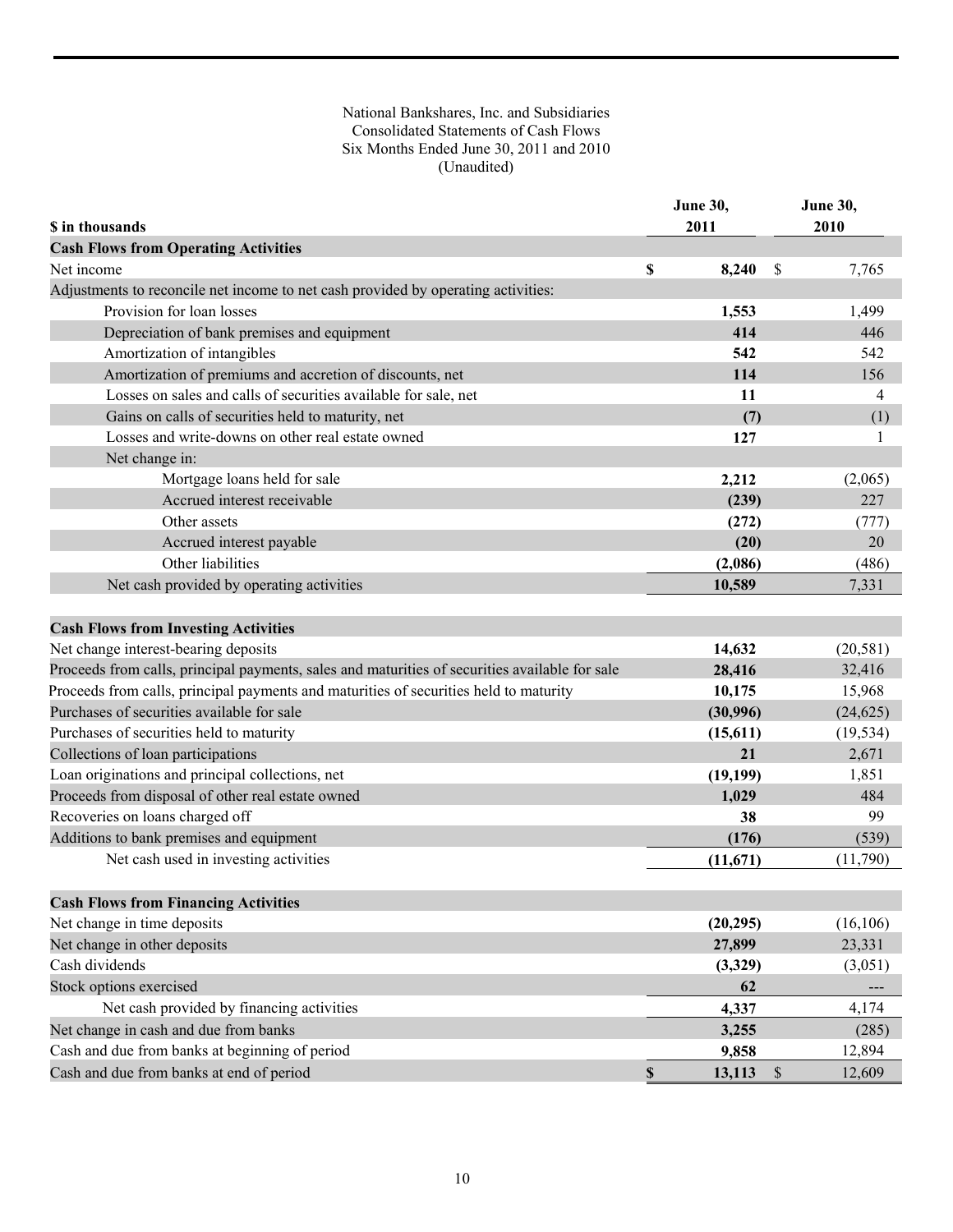| <b>Supplemental Disclosures of Cash Flow Information</b> |   |            |       |
|----------------------------------------------------------|---|------------|-------|
| Interest paid on deposits and borrowed funds             | S | $4,745$ \$ | 5,809 |
| Income taxes paid                                        |   | 1,382      | 2,881 |
|                                                          |   |            |       |
| <b>Supplemental Disclosure of Noncash Activities</b>     |   |            |       |
| Loans charged against the allowance for loan losses      |   | 761        | 971   |
| Loans transferred to other real estate owned             |   | 1.288      | 1,529 |
| Unrealized gains on securities available for sale        |   | 3,305      | 1.592 |
|                                                          |   |            |       |

See accompanying notes to consolidated financial statements.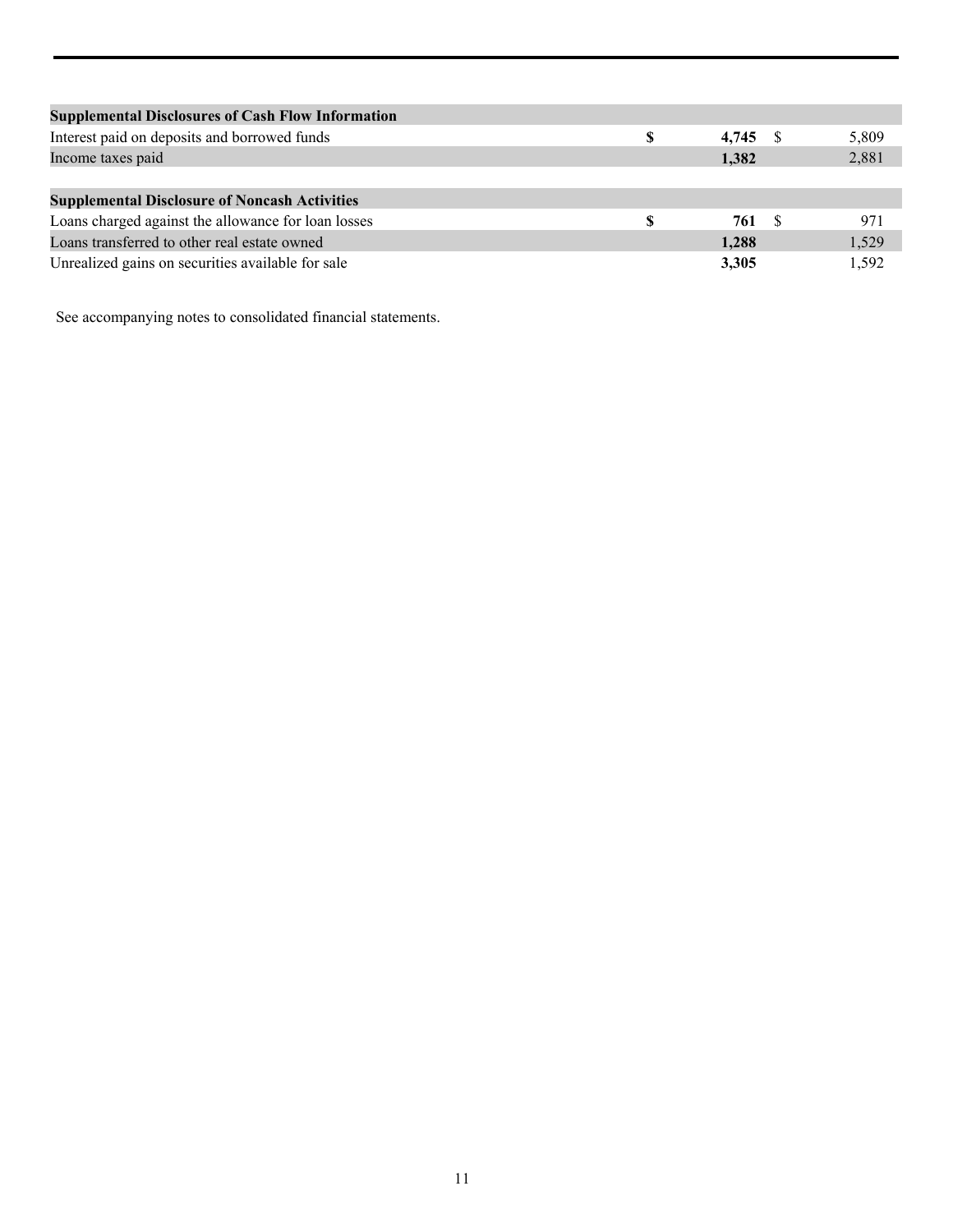## **National Bankshares, Inc. and Subsidiaries Notes to Consolidated Financial Statements June 30, 2011 (Unaudited)**

#### **\$ in thousands, except per share data**

#### **Note 1: General**

The consolidated financial statements of National Bankshares, Inc. ("NBI") and its wholly-owned subsidiaries, The National Bank of Blacksburg ("NBB") and National Bankshares Financial Services, Inc. ("NBFS") (collectively, the "Company"), conform to accounting principles generally accepted in the United States of America and to general practices within the banking industry. The accompanying interim period consolidated financial statements are unaudited; however, in the opinion of management, all adjustments consisting of normal recurring adjustments, which are necessary for a fair presentation of the consolidated financial statements, have been included. The results of operations for the six months ended June 30, 2011 are not necessarily indicative of results of operations for the full year or any other interim period. The interim period consolidated financial statements and financial information included in this Form 10-Q should be read in conjunction with the notes to consolidated financial statements included in the Company's 2010 Form 10-K. The Company posts all reports required to be filed under the Securities and Exchange Act of 1934 on its web site at www.nationalbankshares.com.

Subsequent events have been considered through the date when the Form 10-Q was issued.

#### **Note 2: Stock-Based Compensation**

The Company had a stock option plan, the 1999 Stock Option Plan, that was adopted in 1999 and that was terminated on March 9, 2009. From 1999 to 2005, incentive stock options were granted annually to key employees of NBI and its subsidiaries. None have been granted since 2005. All of the outstanding stock options are vested. Because there have been no options granted in 2011 and all options were fully vested at December 31, 2008, there is no expense included in net income for the periods presented.

| <b>Options</b>                 | <b>Shares</b> | Weighted<br>Average<br><b>Exercise</b><br>Price | Weighted<br>Average<br>Remaining<br>Contractual<br>Term |   | Aggregate<br>Intrinsic<br>Value |
|--------------------------------|---------------|-------------------------------------------------|---------------------------------------------------------|---|---------------------------------|
| Outstanding at January 1, 2011 | 109,500       | \$<br>22.14                                     |                                                         |   |                                 |
| Exercised                      | 4,500         | 14.09                                           |                                                         |   |                                 |
| Forfeited or expired           | 26,000        | 22.08                                           |                                                         |   |                                 |
| Outstanding June 30, 2011      | 79,000        | \$<br>22.62                                     | 4.08                                                    |   | 259                             |
| Exercisable at June 30, 2011   | 79,000        | \$<br>22.62                                     | 4.08                                                    | S | 259                             |

During the six months ended June 30, 2011, there were 4,500 shares exercised with an intrinsic value of \$46. During the first six months of 2010, there were no stock options exercised.

#### **Note 3: Allowance for Loan Losses, Nonperforming Assets and Impaired Loans**

The allowance for loan losses methodology incorporates individual evaluation of impaired loans and collective evaluation of groups of non-impaired loans. The Company performs ongoing analysis of the loan portfolio to determine credit quality and identify impaired loans. Credit quality is rated based on the loan's payment history, the borrower's current financial situation and value of the underlying collateral.

 Impaired loans are those loans that have been modified in a troubled debt restructure and larger, non-homogeneous loans that are in nonaccrual or exhibit payment history or financial status that indicate the probability that collection will not occur according to the loan's terms. Generally, impaired loans are risk rated "classified" or "other assets especially mentioned." Impaired loans are measured at the lower of the invested amount or the fair market value. Impaired loans with an impairment loss are designated nonaccrual. Please refer to Note 1 of the 10-K, "Summary of Significant Accounting Policies" for additional information on evaluation of impaired loans and associated specific reserves, and policies regarding nonaccruals, past due status and charge-offs.

 Using a risk-based perspective, the Company determined five major categories, called segments, within the non-impaired portfolio. Characteristics of loans within portfolio segments are further analyzed to determine sub-groups. These characteristics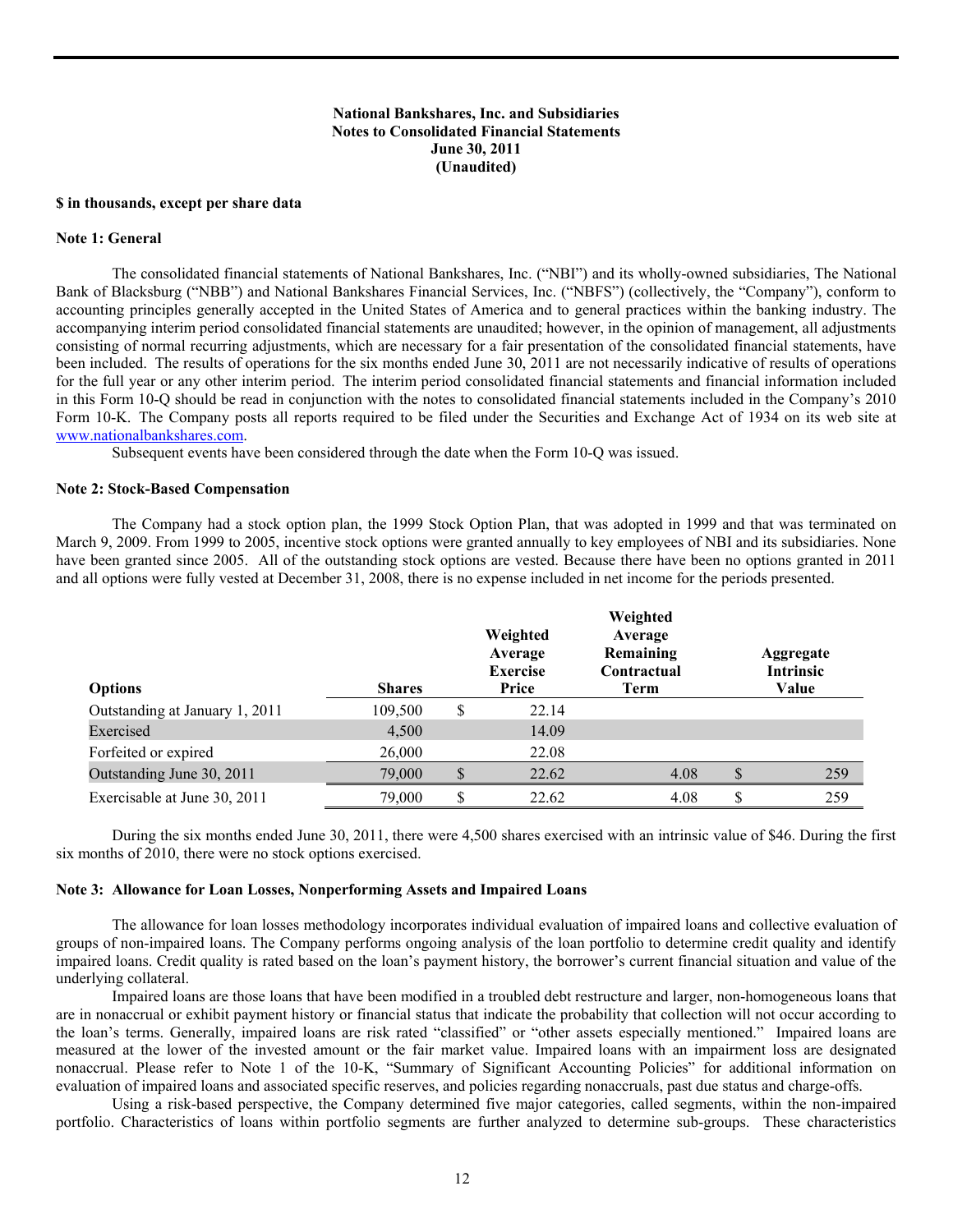include collateral type, repayment sources, and (if applicable) the borrower's business model. Subgroups with total balances exceeding 5% of Tier I and Tier II Capital are designated as loan classes.

 The Company's segments consist of real estate secured consumer loans, non-real estate secured consumer loans, commercial real estate, commercial and industrial loans and construction, development and land loans. Consumer real estate is composed of loans to purchase or build a primary residence as well as equity lines secured by a primary residence. Consumer non-real estate contains credit cards, automobile and other installment loans, and deposit overdrafts. Commercial real estate is composed of all commercial loans that are secured by real estate. The commercial and industrial segment is commercial loans that are not secured by real estate. Construction, development and other land loans are composed of loans to developers of residential and commercial properties.

The Company's segments and classes are as follows:

| <b>Consumer Real Estate</b>        | <b>Commercial Real Estate</b> |
|------------------------------------|-------------------------------|
| Equity lines                       | College housing               |
| Closed-end consumer real estate    | Office/Retail space           |
| Consumer construction              | Nursing homes                 |
|                                    | <b>Hotels</b>                 |
| Consumer, Non-Real Estate          | Municipalities                |
| Credit cards                       | Medical professionals         |
| Consumer, general                  | Religious organizations       |
| Consumer overdraft                 | Convenience stores            |
|                                    | Entertainment and sports      |
| Commercial & Industrial            | Nonprofits                    |
| Commercial & industrial            | Restaurants                   |
|                                    | General contractors           |
| Construction, Development and Land | Other commercial real estate  |
| Residential                        |                               |
| Commercial                         |                               |

 Risk factors are analyzed for each class to estimate collective reserves. Factors include allocations for the historical chargeoff percentage and changes in national and local economic and business conditions, in the nature and volume of the portfolio, in loan officers' experience and in loan quality. Increased allocations for the risk factors applied to each class are made for special mention and classified loans. The Company allocates additional reserves for "high risk" loans, determined to be junior lien mortgages, high loan-to-value loans and interest-only loans.

 The Company collects and discloses data in compliance with accounting guidance in effect for the year disclosed. In December 2010, the Company adopted accounting guidance for disclosures on the allowance for loan losses. Information for periods prior to December 31, 2010 is presented according to guidance in effect for those periods, while disclosures required by the 2010 guidance are made for periods ending December 31, 2010 and forward.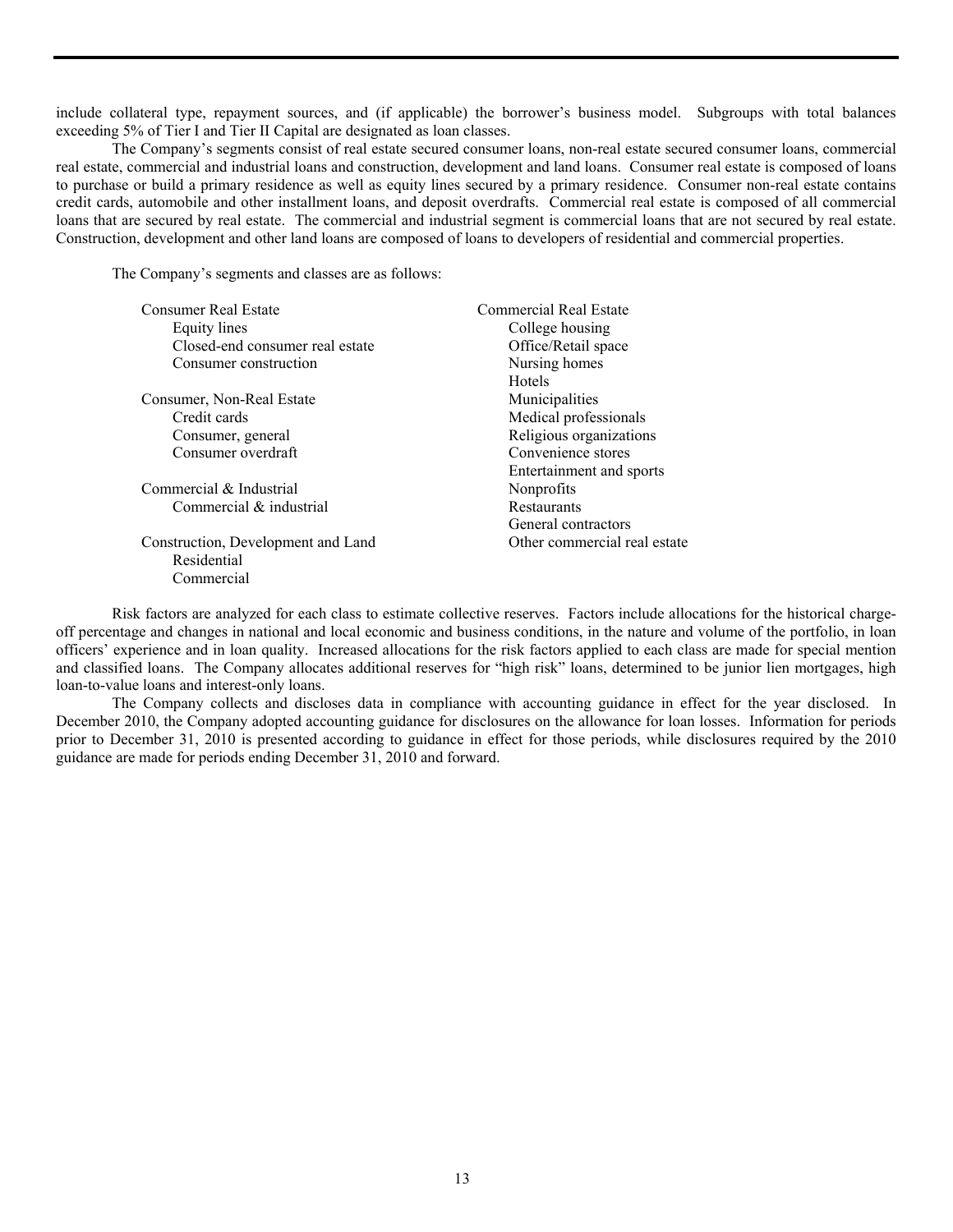A detailed analysis showing the allowance roll-forward by portfolio segment and related loan balance by segment follows:

|                                          |                           | Consumer<br><b>Real Estate</b> |              | Consumer<br><b>Non-Real</b><br>Estate |                           | Commercial<br><b>Real Estate</b> |                           | Commercial<br>& Industrial |               | Construction,<br>Development<br>& Other<br>Land |                           | Unallocated |               | <b>Total</b> |
|------------------------------------------|---------------------------|--------------------------------|--------------|---------------------------------------|---------------------------|----------------------------------|---------------------------|----------------------------|---------------|-------------------------------------------------|---------------------------|-------------|---------------|--------------|
| <b>Allowance for Loan Losses</b>         |                           |                                |              |                                       |                           |                                  |                           |                            |               |                                                 |                           |             |               |              |
| Balance, December 31,                    |                           |                                |              |                                       |                           |                                  |                           |                            |               |                                                 |                           |             |               |              |
| 2010                                     | \$                        | 1,059                          | $\mathbb{S}$ | 586                                   | $\boldsymbol{\mathsf{S}}$ | 4,033                            | $\boldsymbol{\mathsf{S}}$ | $1,108$ \$                 |               | 749                                             | S                         | 129         | -S            | 7,664        |
| Charge-offs                              |                           | (212)                          |              | (150)                                 |                           | (260)                            |                           | (137)                      |               |                                                 |                           |             |               | (759)        |
| Recoveries                               |                           | 7                              |              | 28                                    |                           | ---                              |                           | 1                          |               | ---                                             |                           | ---         |               | 36           |
| Provision for loan<br>losses             |                           | 517                            |              | 19                                    |                           | 560                              |                           | 376                        |               | (113)                                           |                           | 194         |               | 1,553        |
| Balance, June 30, 2011 \$                |                           | 1,371                          | $\mathbf S$  | 483                                   | $\boldsymbol{\mathsf{S}}$ | 4,333                            | \$                        | 1,348 \$                   |               | 636                                             | $\boldsymbol{\mathsf{S}}$ | 323 \$      |               | 8,494        |
| June 30, 2011                            |                           |                                |              |                                       |                           |                                  |                           |                            |               |                                                 |                           |             |               |              |
| <b>Allowance for Loan Losses</b>         |                           |                                |              |                                       |                           |                                  |                           |                            |               |                                                 |                           |             |               |              |
| Individually evaluated                   |                           |                                |              |                                       |                           |                                  |                           |                            |               |                                                 |                           |             |               |              |
| for impairment                           | $\mathbf S$               | 215                            | $\mathbf{s}$ |                                       | <b>S</b>                  | 413                              | $\mathbf S$               | 560                        | $\mathbf S$   | $\mathbf{3}$                                    | $\mathbf S$               |             | S             | 1,191        |
| Collectively evaluated                   |                           |                                |              |                                       |                           |                                  |                           |                            |               |                                                 |                           |             |               |              |
| for impairment                           |                           | 1,156                          |              | 483                                   |                           | 3,920                            |                           | 788                        |               | 633                                             |                           | 323         |               | 7,303        |
| Total                                    | $\boldsymbol{\mathsf{S}}$ | 1,371                          | $\mathbb{S}$ | 483                                   | $\mathbf S$               | 4,333                            | $\mathbb{S}$              | 1,348                      | $\mathbf S$   | 636                                             | $\mathbb{S}$              | 323 \$      |               | 8,494        |
| Loans                                    |                           |                                |              |                                       |                           |                                  |                           |                            |               |                                                 |                           |             |               |              |
| Individually evaluated                   |                           |                                |              |                                       |                           |                                  |                           |                            |               |                                                 |                           |             |               |              |
| for impairment                           | $\mathbb{S}$              | 436                            | $\mathbf S$  |                                       | S                         | 4,667                            | $\mathbf S$               | 587                        | $\mathbf S$   | 1,741                                           | \$                        |             | S             | 7,431        |
| Collectively evaluated                   |                           |                                |              |                                       |                           |                                  |                           |                            |               |                                                 |                           |             |               |              |
| for impairment                           |                           | 111,848                        |              | 30,780                                |                           | 358,754                          |                           | 39,630                     |               | 45,129                                          |                           |             |               | 586,141      |
| Total                                    | S.                        | 112,284                        | <b>S</b>     | 30,780                                | $\mathbf S$               | 363,421                          | \$                        | 40,217                     | S             | 46,870                                          | $\mathbf S$               |             |               | \$593,572    |
| December 31, 2010                        |                           |                                |              |                                       |                           |                                  |                           |                            |               |                                                 |                           |             |               |              |
| <b>Allowance for Loan Losses</b>         |                           |                                |              |                                       |                           |                                  |                           |                            |               |                                                 |                           |             |               |              |
| Individually evaluated<br>for impairment | $\mathbf S$               | 27                             | \$           |                                       | \$                        | 565                              | $\mathbb{S}$              | 508                        | $\mathbb{S}$  | 100                                             | \$                        |             | <b>S</b>      | 1,200        |
| Collectively evaluated                   |                           |                                |              |                                       |                           |                                  |                           |                            |               |                                                 |                           |             |               |              |
| for impairment                           |                           | 1,032                          |              | 586                                   |                           | 3,468                            |                           | 600                        |               | 649                                             |                           | 129         |               | 6,464        |
| Total                                    | \$                        | 1,059                          | \$           | 586                                   | $\sqrt{S}$                | 4,033                            | \$                        | 1,108                      | $\mathbb{S}$  | 749                                             | $\mathbb S$               | 129         | $\mathcal{S}$ | 7,664        |
| Loans                                    |                           |                                |              |                                       |                           |                                  |                           |                            |               |                                                 |                           |             |               |              |
| Individually evaluated<br>for impairment | $\mathbb{S}$              | 505                            | \$           | ---                                   | $\mathcal{S}$             | 5,151                            | $\mathbb{S}$              | 698                        | $\mathcal{S}$ | 2,437                                           | $\boldsymbol{\mathsf{S}}$ | ---         | \$            | 8,791        |
| Collectively evaluated<br>for impairment |                           | 108,855                        |              | 35,679                                |                           | 343,780                          |                           | 36,374                     |               | 42,964                                          |                           |             |               | 567,652      |
| <b>Total loans</b>                       |                           | \$109,360                      |              | $$35,679$ \$                          |                           | 348,931                          | $\$$                      | 37,072 \$                  |               | 45,401                                          | $\mathcal{S}$             |             |               | $-5576,443$  |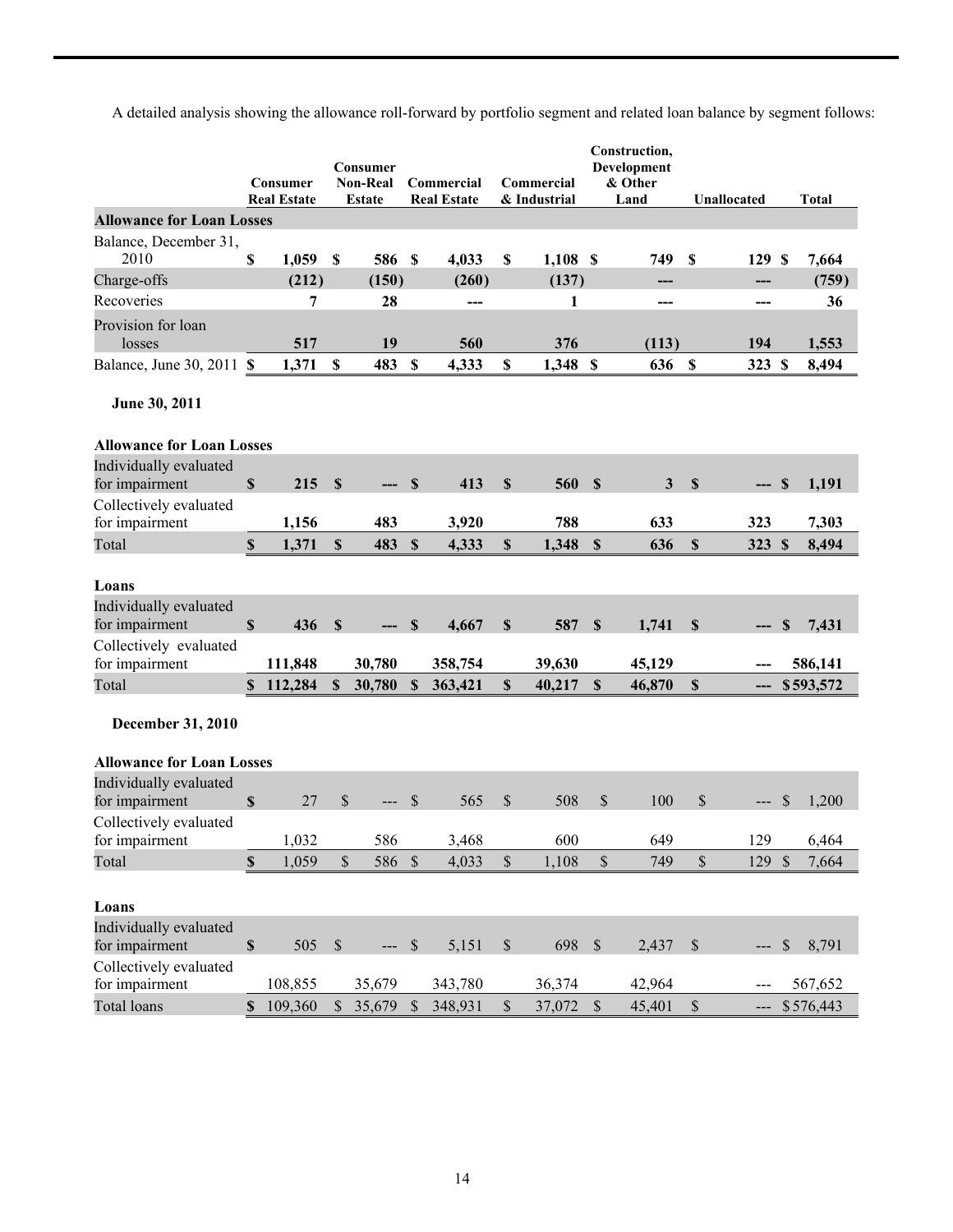A summary of ratios for the allowance for loan losses follows:

|                                                                                                            | <b>Six Months ended</b><br><b>June 30,</b> |          | Year ended<br>December 31, |
|------------------------------------------------------------------------------------------------------------|--------------------------------------------|----------|----------------------------|
|                                                                                                            | 2011                                       | 2010     | 2010                       |
| Ratio of allowance for loan losses to the end of period loans, net of unearned income and<br>deferred fees | $1.43\%$                                   | $1.30\%$ | 1.33%                      |
| Ratio of net charge-offs to average loans, net of unearned income and deferred fees <sup>(1)</sup>         | $0.25\%$                                   | $0.30\%$ | 0.46%                      |

 $(1)$  Net charge-offs are on an annualized basis.

A summary of nonperforming assets follows:

|                                                                                              |   | <b>June 30,</b> |   |          | December 31, |
|----------------------------------------------------------------------------------------------|---|-----------------|---|----------|--------------|
|                                                                                              |   | 2011            |   | 2010     | 2010         |
| Nonperforming assets:                                                                        |   |                 |   |          |              |
| Nonaccrual loans                                                                             | S | 1,819           | S | 7,167 \$ | 1,938        |
| Restructured loans in nonaccrual                                                             |   | 5,030           |   |          | 6,133        |
| Total nonperforming loans                                                                    |   | 6,849           |   | 7,167    | 8,071        |
| Other real estate owned, net                                                                 |   | 1,855           |   | 3,170    | 1,723        |
| Total nonperforming assets                                                                   | S | 8,704           |   | 10,337   | 9,794        |
| Ratio of nonperforming assets to loans, net of unearned income and deferred fees, plus other |   |                 |   |          |              |
| real estate owned                                                                            |   | $1.46\%$        |   | 1.76%    | $1.69\%$     |
| Ratio of allowance for loan losses to nonperforming loans <sup>(1)</sup>                     |   | 124.02%         |   | 105.39%  | 94.97%       |

(1) The Company defines nonperforming loans as total nonaccrual and restructured loans that are nonaccrual. Loans 90 days past due and still accruing and accruing restructured loans are excluded.

A summary of loans past due 90 days or more and impaired loans follows:

|                                                                                                                  |              | <b>June 30,</b> |          |                     | December 31, |
|------------------------------------------------------------------------------------------------------------------|--------------|-----------------|----------|---------------------|--------------|
|                                                                                                                  |              | 2011            |          | 2010                | 2010         |
| Loans past due 90 days or more and still accruing                                                                |              | 572             |          | 389 \$              | 1,336        |
| Ratio of loans past due 90 days or more and still accruing to loans, net of unearned income and<br>deferred fees |              | $0.10\%$        |          | $0.07\%$            | 0.23%        |
| Accruing restructured loans                                                                                      |              | 780             |          |                     | 350          |
| Impaired loans:                                                                                                  |              |                 |          |                     |              |
| Total impaired loans                                                                                             |              | 7,431           | S.       | 6,586 \$            | 8,791        |
| Impaired loans with no valuation allowance                                                                       | S.           | 2,377           | S.       | -S<br>$\frac{1}{2}$ | 1,115        |
| Impaired loans with a valuation allowance                                                                        | $\mathbf{s}$ | 5,054           | S.       | 6,586 \$            | 7,676        |
| Valuation allowance                                                                                              |              | (1,191)         |          | (1,758)             | (1,200)      |
| Impaired loans, net of allowance                                                                                 | S.           | 6,240           | <b>S</b> | 4,828 \$            | 6,476        |
| Average recorded investment in impaired loans <sup>(1)</sup>                                                     | S.           | 7,733           | S        | 6,927               | 7,526        |
| Income recognized on impaired loans                                                                              |              | 24              | <b>S</b> | $---$               | 17           |
| Amount of income recognized on a cash basis                                                                      |              | ---             |          | ---                 |              |

(1) Recorded investment includes principal and accrued interest.

 Nonaccrual loans that meet the Company's balance thresholds are designated as impaired. Total nonaccrual loans at June 30, 2011 were \$6,849, of which \$6,365 were impaired, compared with \$7,167 in nonaccruals at June 30, 2010, of which \$6,586 were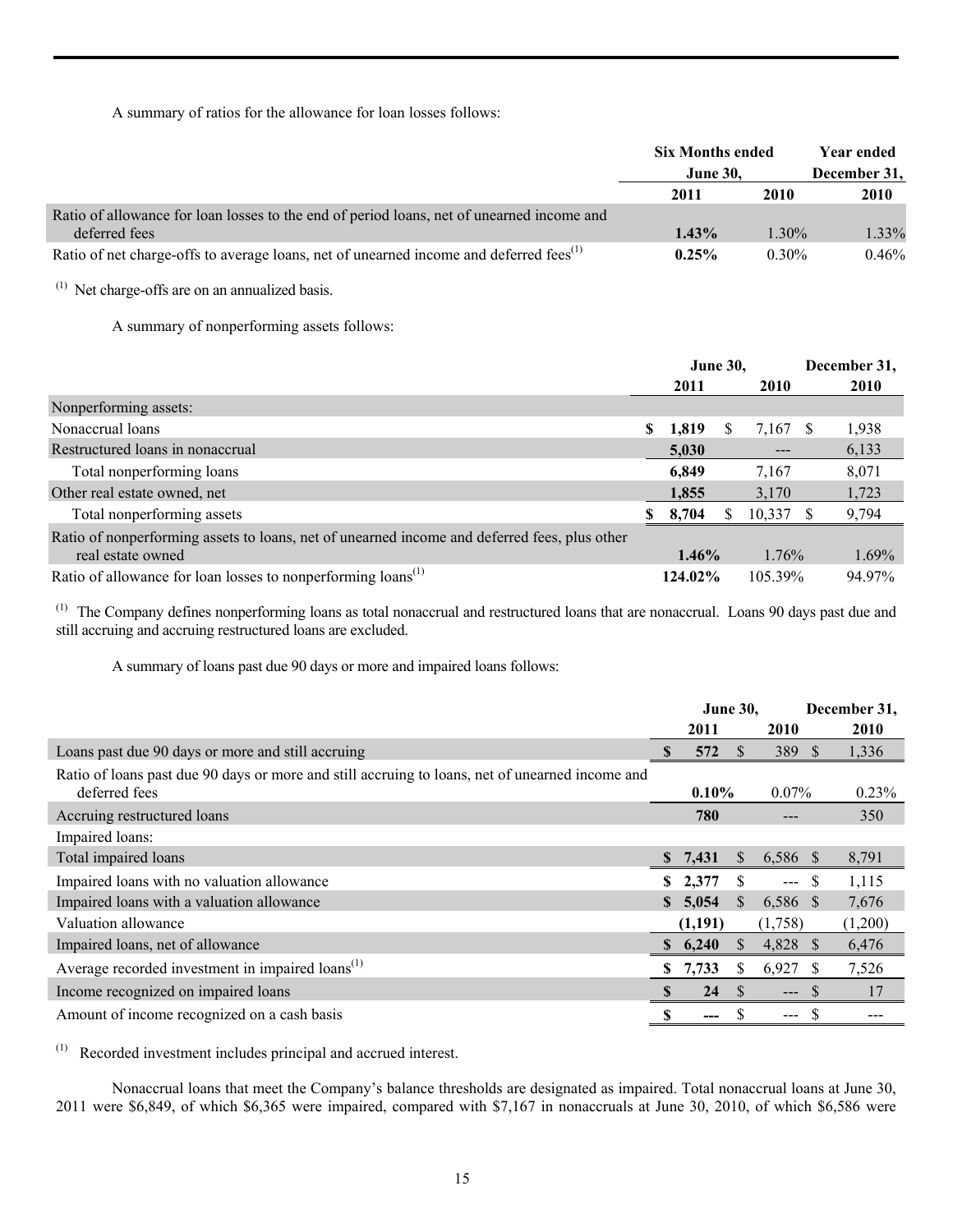impaired. As of December 31, 2010 nonaccruals totaled \$8,071, of which \$7,612 were impaired. No interest income was recognized on nonaccrual loans for the six months ended June 30, 2011 or June 30, 2010.

 Loans past due greater than 90 days that continue to accrue interest totaled \$572 at June 30, 2011, compared with \$1,336 at December 31, 2010, and \$389 at June 30, 2010.

 A detailed analysis of investment in impaired loans, associated reserves and interest income recognized, segregated by loan class follows:

**June 30, 2011** 

|                                                             | Average<br><b>Recorded</b><br>Investment <sup>(1)</sup><br>in Impaired<br>Loans | Unpaid<br>Principal<br><b>Balance</b><br>of<br>Impaired<br>Loans | (A)<br><b>Total</b><br>Recorded<br>Investment <sup>(1)</sup><br>in Impaired<br>Loans | <b>Recorded</b><br>Investment <sup>(1)</sup><br>in $(A)$ for<br>Which There in (A) for<br>is No<br>Related<br><b>Allowance</b> | Recorded<br>Investment <sup>(1)</sup><br><b>Which There</b><br>is a Related<br><b>Allowance</b> | <b>Related</b><br><b>Allowance</b><br>for<br><b>Impaired</b><br>Loans | <b>Interest</b><br><b>Income</b><br>Recognized |
|-------------------------------------------------------------|---------------------------------------------------------------------------------|------------------------------------------------------------------|--------------------------------------------------------------------------------------|--------------------------------------------------------------------------------------------------------------------------------|-------------------------------------------------------------------------------------------------|-----------------------------------------------------------------------|------------------------------------------------|
| <b>Consumer Real Estate</b> $^{(2)}$                        |                                                                                 |                                                                  |                                                                                      |                                                                                                                                |                                                                                                 |                                                                       |                                                |
| Closed-end Consumer<br><b>Real Estate</b>                   | \$<br>543 S                                                                     | 436 S                                                            | 436 S                                                                                | 221 S                                                                                                                          | 215 S                                                                                           | 215                                                                   | <b>S</b><br>1                                  |
| <b>Commercial Real Estate</b> $^{(2)}$                      |                                                                                 |                                                                  |                                                                                      |                                                                                                                                |                                                                                                 |                                                                       |                                                |
| Hotels                                                      | 3,475                                                                           | 3,452                                                            | 3,452                                                                                | 283                                                                                                                            | 3,169                                                                                           | 142                                                                   |                                                |
| <b>Medical Professionals</b>                                | 65                                                                              | 75                                                               | 75                                                                                   | ---                                                                                                                            | 75                                                                                              | 75                                                                    | 7                                              |
| College Housing                                             | 196                                                                             | 367                                                              | 367                                                                                  | 367                                                                                                                            | ---                                                                                             | ---                                                                   | 3                                              |
| Undeveloped Land                                            | 252                                                                             | 251                                                              | 252                                                                                  | 252                                                                                                                            | ---                                                                                             | ---                                                                   | 3                                              |
| <b>Other Commercial Real</b><br>Estate                      | 1,131                                                                           | 773                                                              | 777                                                                                  | ---                                                                                                                            | 777                                                                                             | 196                                                                   | 10                                             |
| Commercial & Industrial $^{(2)}$                            |                                                                                 |                                                                  |                                                                                      |                                                                                                                                |                                                                                                 |                                                                       |                                                |
| Commercial & Industrial                                     | 597                                                                             | 587                                                              | 587                                                                                  |                                                                                                                                | 587                                                                                             | 560                                                                   |                                                |
| <b>Construction, Development</b><br>and Land <sup>(2)</sup> |                                                                                 |                                                                  |                                                                                      |                                                                                                                                |                                                                                                 |                                                                       |                                                |
| Residential                                                 | 1,474                                                                           | 1,490                                                            | 1,490                                                                                | 1,256                                                                                                                          | 234                                                                                             | 3                                                                     |                                                |
|                                                             |                                                                                 |                                                                  |                                                                                      |                                                                                                                                |                                                                                                 |                                                                       |                                                |
| <b>Total</b>                                                | $\mathbb{S}$<br>7,733 \$                                                        | 7,431 \$                                                         | 7,436                                                                                | <sup>\$</sup><br>2,379 \$                                                                                                      | 5,057 \$                                                                                        | 1,191                                                                 | $\mathbb{S}$<br>24                             |

 $<sup>(1)</sup>$  Recorded investment includes the unpaid principal balance and any accrued interest and deferred fees.</sup>

(2) Only classes with impaired loans are shown.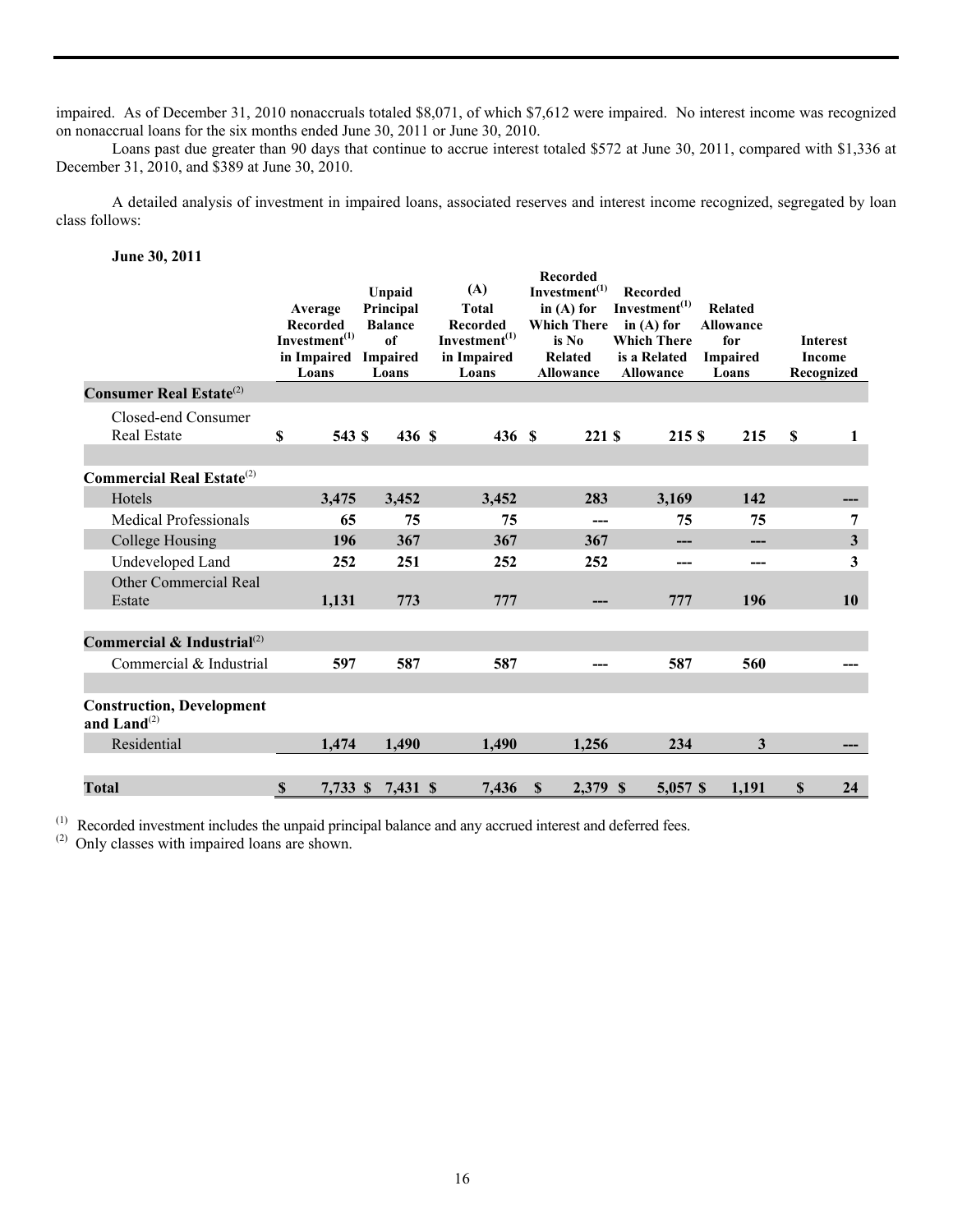# **December 31, 2010**

|                                                   | Average<br><b>Recorded</b><br>Investment <sup>(1)</sup><br>in Impaired<br>Loans | Unpaid<br>Principal<br><b>Balance</b><br>of<br>Impaired<br>Loans | (A)<br><b>Total</b><br><b>Recorded</b><br>$Investment^{(1)}$<br>in Impaired<br>Loan | <b>Recorded</b><br>Investment <sup>(1)</sup><br>in $(A)$ for<br><b>Which There</b><br>is No<br>Related<br><b>Allowance</b> | Recorded<br>Investment <sup>(1)</sup><br>in $(A)$ for<br><b>Which There</b><br>is a Related<br>Allowance | <b>Related</b><br><b>Allowance</b><br>for<br><b>Impaired</b><br>Loans | <b>Interest</b><br>Income<br>Recognized |
|---------------------------------------------------|---------------------------------------------------------------------------------|------------------------------------------------------------------|-------------------------------------------------------------------------------------|----------------------------------------------------------------------------------------------------------------------------|----------------------------------------------------------------------------------------------------------|-----------------------------------------------------------------------|-----------------------------------------|
| <b>Consumer Real Estate</b> <sup>(2)</sup>        |                                                                                 |                                                                  |                                                                                     |                                                                                                                            |                                                                                                          |                                                                       |                                         |
| Closed-end Consumer<br><b>Real Estate</b>         | \$<br>337 \$                                                                    | 505 \$                                                           | 505                                                                                 | $\mathbf{\hat{S}}$<br>$--$ \$                                                                                              | 505 \$                                                                                                   | 26                                                                    | $\mathsf{\$}$                           |
| <b>Commercial Real Estate</b> $^{(2)}$            |                                                                                 |                                                                  |                                                                                     |                                                                                                                            |                                                                                                          |                                                                       |                                         |
| Office & Retail                                   | 253                                                                             | ---                                                              |                                                                                     |                                                                                                                            |                                                                                                          | ---                                                                   |                                         |
| Hotel                                             | 2,767                                                                           | 3,509                                                            | 3,509                                                                               | 287                                                                                                                        | 3,222                                                                                                    | 267                                                                   |                                         |
| Convenience stores                                | 49                                                                              | 577                                                              | 592                                                                                 | 592                                                                                                                        | ---                                                                                                      | ---                                                                   | 15                                      |
| Other commercial real<br>estate                   | 337                                                                             | 1,065                                                            | 1,066                                                                               |                                                                                                                            | 1,066                                                                                                    | 299                                                                   | $\mathbf{1}$                            |
| Commercial & Industrial <sup>(2)</sup>            |                                                                                 |                                                                  |                                                                                     |                                                                                                                            |                                                                                                          |                                                                       |                                         |
| Commercial &<br>Industrial                        | 1,183                                                                           | 698                                                              | 698                                                                                 |                                                                                                                            | 698                                                                                                      | 508                                                                   |                                         |
| <b>Construction, Development</b><br>and $Land(2)$ |                                                                                 |                                                                  |                                                                                     |                                                                                                                            |                                                                                                          |                                                                       |                                         |
| Residential                                       | 2,579                                                                           | 2,185                                                            | 2,185                                                                               | $---$                                                                                                                      | 2,185                                                                                                    | 100                                                                   |                                         |
| Commercial                                        | 21                                                                              | 252                                                              | 253                                                                                 | 253                                                                                                                        |                                                                                                          | ---                                                                   |                                         |
| <b>Total</b>                                      | \$                                                                              | 7,526 \$ 8,791 \$                                                | 8,808                                                                               | $\mathcal{S}$<br>$1,132$ \$                                                                                                | 7,676 \$                                                                                                 | 1,200                                                                 | \$<br>17                                |

 $<sup>(1)</sup>$  Recorded investment includes the unpaid principal balance and any accrued interest and deferred fees.</sup>

(2) Only classes with impaired loans are shown.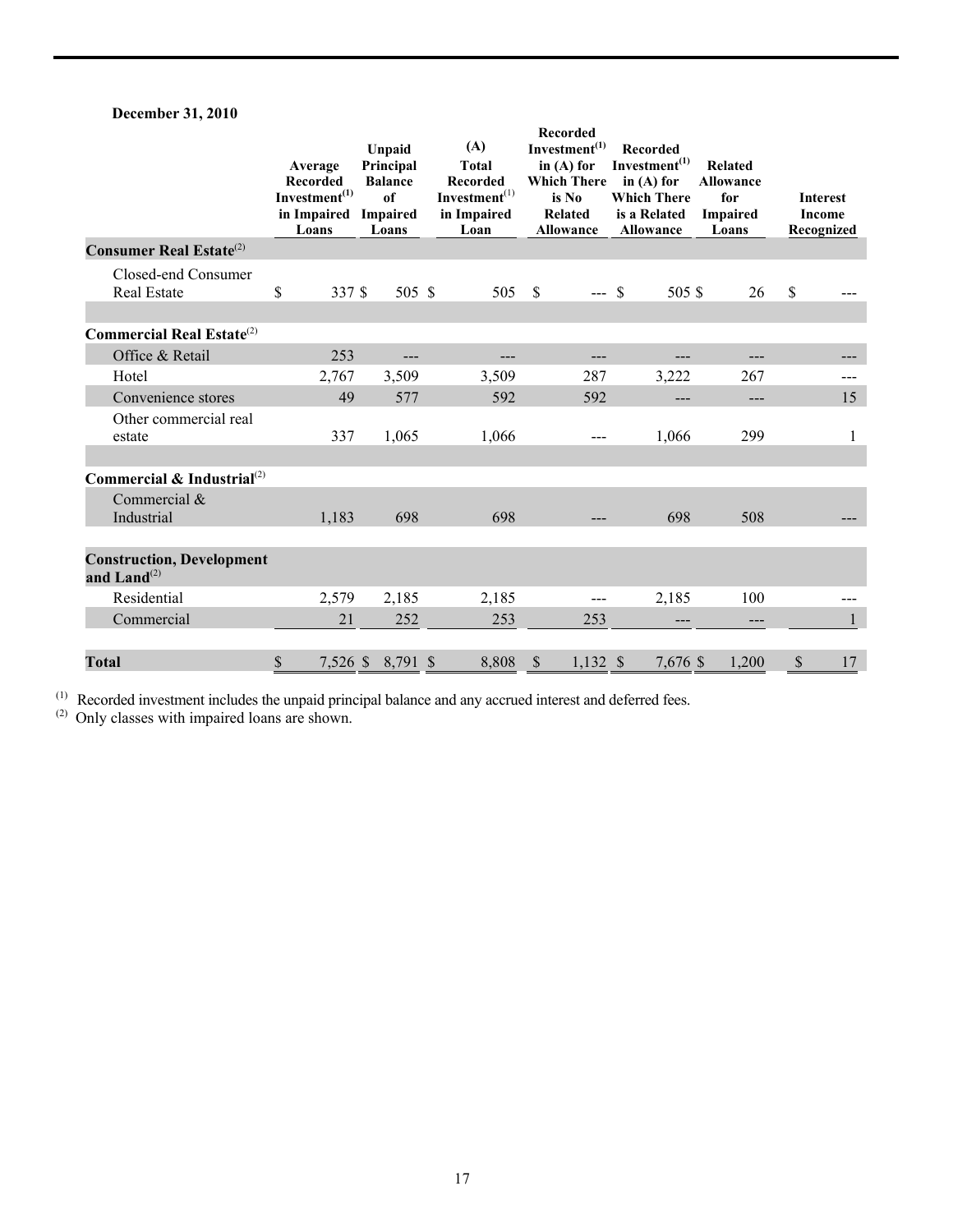An analysis of past due and nonaccrual loans follows:

# **June 30, 2011**

|                                           | $30 - 89$ Days<br><b>Past Due</b> |             | 90 or More<br><b>Days Past Due</b> | 90 Days Past<br>Due and Still<br>Accruing |     |             | <b>Nonaccruals</b><br>(Including<br><b>Impaired</b><br>Nonaccruals) |
|-------------------------------------------|-----------------------------------|-------------|------------------------------------|-------------------------------------------|-----|-------------|---------------------------------------------------------------------|
| <b>Consumer Real Estate</b>               |                                   |             |                                    |                                           |     |             |                                                                     |
| <b>Equity Lines</b>                       | \$<br>$---$                       | $\mathbf S$ | ---                                | $\mathbf S$                               | --- | $\mathbf S$ |                                                                     |
| Closed-ended Consumer Real Estate         | 926                               |             | 734                                |                                           | 249 |             | 485                                                                 |
| <b>Consumer Construction</b>              | ---                               |             | ---                                |                                           | --- |             |                                                                     |
| <b>Consumer, Non-Real Estate</b>          |                                   |             |                                    |                                           |     |             |                                                                     |
| <b>Credit Cards</b>                       | 14                                |             | 7                                  |                                           | 7   |             |                                                                     |
| <b>Consumer General</b>                   | 309                               |             | 25                                 |                                           | 25  |             |                                                                     |
| Consumer Overdraft                        | 47                                |             | 18                                 |                                           | 11  |             |                                                                     |
| <b>Commercial Real Estate</b>             |                                   |             |                                    |                                           |     |             |                                                                     |
| College Housing                           | 759                               |             | ---                                |                                           |     |             |                                                                     |
| Office/Retail                             |                                   |             |                                    |                                           |     |             |                                                                     |
| Nursing Homes                             | ---                               |             | ---                                |                                           |     |             |                                                                     |
| Hotels                                    | 622                               |             | 526                                |                                           |     |             | 3,451                                                               |
| Municipalities                            | ---                               |             | ---                                |                                           | --- |             |                                                                     |
| <b>Medical Professionals</b>              | ---                               |             |                                    |                                           |     |             |                                                                     |
| Religious Organizations                   | ---                               |             | ---                                |                                           | --- |             |                                                                     |
| <b>Convenience Stores</b>                 | ---                               |             |                                    |                                           | --- |             |                                                                     |
| <b>Entertainment and Sports</b>           | ---                               |             | ---                                |                                           | --- |             |                                                                     |
| Nonprofits                                | ---                               |             |                                    |                                           |     |             |                                                                     |
| Restaurants                               | ---                               |             | ---                                |                                           |     |             |                                                                     |
| <b>General Contractors</b>                | $\overline{2}$                    |             | ---                                |                                           |     |             |                                                                     |
| Other Commercial Real Estate              | 1,200                             |             | 476                                |                                           |     |             | 476                                                                 |
| <b>Commercial and Industrial</b>          |                                   |             |                                    |                                           |     |             |                                                                     |
| Commercial and Industrial                 | ---                               |             | 208                                |                                           | 28  |             | 768                                                                 |
| <b>Construction, Development and Land</b> |                                   |             |                                    |                                           |     |             |                                                                     |
| Residential                               |                                   |             | 302                                |                                           |     |             | 1,669                                                               |
| Commercial                                | 129                               |             | 252                                |                                           | 252 |             |                                                                     |
| <b>Total</b>                              | \$<br>4,008                       | S           | 2,548                              | $\mathbf S$                               | 572 | \$          | 6,849                                                               |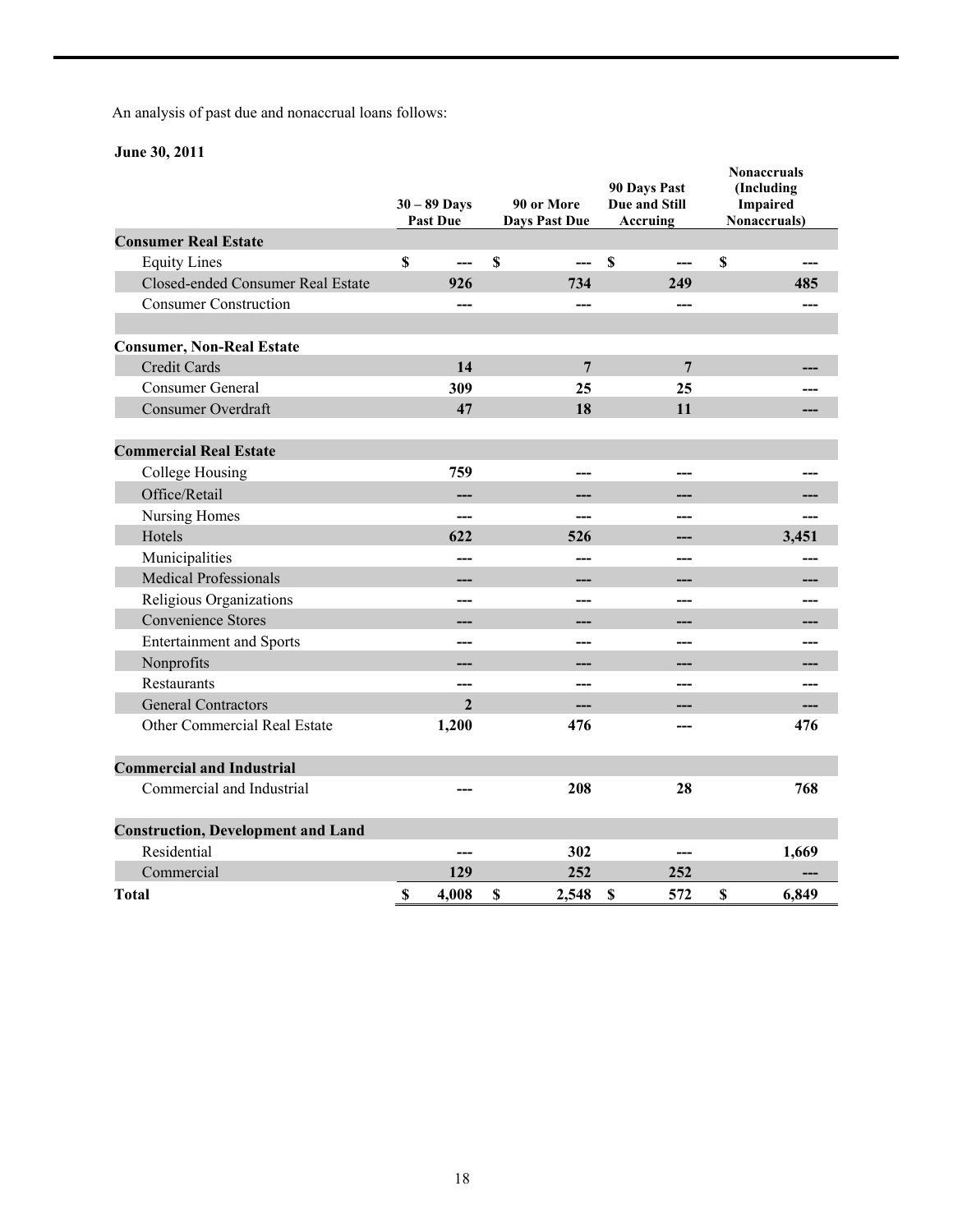#### **December 31, 2010**

|                                           | $30 - 89$ Days<br><b>Past Due</b> |                    | 90 or More<br><b>Days Past Due</b> |             | 90 Days Past<br>Due and Still<br>Accruing | <b>Nonaccruals</b><br>(Including<br>Impaired<br>Nonaccruals) |
|-------------------------------------------|-----------------------------------|--------------------|------------------------------------|-------------|-------------------------------------------|--------------------------------------------------------------|
| <b>Consumer Real Estate</b>               |                                   |                    |                                    |             |                                           |                                                              |
| <b>Equity Lines</b>                       | \$<br>69                          | $\mathbf{\hat{S}}$ | $\overline{a}$                     | $\mathbf S$ | $\overline{a}$                            | \$                                                           |
| Closed-ended Consumer Real Estate         | 1,868                             |                    | 1,178                              |             | 612                                       | 783                                                          |
| <b>Consumer Construction</b>              | ---                               |                    | $\overline{a}$                     |             | $\frac{1}{2}$                             | ---                                                          |
| <b>Consumer, Non-Real Estate</b>          |                                   |                    |                                    |             |                                           |                                                              |
| <b>Credit Cards</b>                       | 67                                |                    | 42                                 |             | 29                                        | ---                                                          |
| <b>Consumer General</b>                   | 518                               |                    | 45                                 |             | 37                                        |                                                              |
| <b>Consumer Overdraft</b>                 | ---                               |                    | $\overline{a}$                     |             | $---$                                     |                                                              |
| <b>Commercial Real Estate</b>             |                                   |                    |                                    |             |                                           |                                                              |
| College Housing                           | 224                               |                    | 262                                |             | $---$                                     |                                                              |
| Office/Retail                             | ---                               |                    | $---$                              |             | $---$                                     | ---                                                          |
| Nursing Homes                             | ---                               |                    | $---$                              |             | $---$                                     |                                                              |
| Hotels                                    | ---                               |                    | 802                                |             | $---$                                     | 3,509                                                        |
| Municipalities                            | ---                               |                    | $\sim$                             |             | ---                                       |                                                              |
| <b>Medical Professionals</b>              | ---                               |                    | 181                                |             | $---$                                     |                                                              |
| Religious Organizations                   | ---                               |                    | $\overline{a}$                     |             | ---                                       | ---                                                          |
| <b>Convenience Stores</b>                 | 9                                 |                    | 577                                |             | 577                                       | ---                                                          |
| <b>Entertainment and Sports</b>           | ---                               |                    | $---$                              |             | ---                                       |                                                              |
| Nonprofits                                | ---                               |                    | ---                                |             | $---$                                     |                                                              |
| Restaurants                               | ---                               |                    | ---                                |             | ---                                       |                                                              |
| <b>General Contractors</b>                | ---                               |                    | 85                                 |             | ---                                       | ---                                                          |
| Other Commercial Real Estate              | 792                               |                    | 136                                |             |                                           | 715                                                          |
| <b>Commercial and Industrial</b>          |                                   |                    |                                    |             |                                           |                                                              |
| Commercial and Industrial                 | 740                               |                    | 609                                |             | 81                                        | 879                                                          |
| <b>Construction, Development and Land</b> |                                   |                    |                                    |             |                                           |                                                              |
| Residential                               | ---                               |                    | 2,185                              |             | ---                                       | 2,185                                                        |
| Commercial                                | 25                                |                    |                                    |             |                                           |                                                              |
| <b>Total</b>                              | \$<br>4,312                       | \$                 | 6,102                              | $\mathbf S$ | 1,336                                     | \$<br>8,071                                                  |

 The estimate of credit risk for non-impaired loans is obtained by applying allocations for internal and external factors. The allocations are increased for loans that exhibit greater credit quality risk.

 Credit quality indicators, which the Company terms risk grades, are assigned through the Company's credit review function for larger loans and selective review of loans that fall below credit review thresholds. Loans that do not indicate heightened risk are graded as "pass." Loans that appear to have elevated credit risk because of frequent or persistent past due status, which is less than 75 days, or that show weakness in the borrower's financial condition are risk graded "special mention." Loans with frequent or persistent delinquency exceeding 75 days or that have a higher level of weakness in the borrower's financial condition are graded "classified." Classified loans have regulatory risk ratings of "substandard" and "doubtful." Allocations are increased by 50% and by 100% for loans with grades of "special mention" and "classified," respectively.

Determination of risk grades was completed for the portfolio as of June 30, 2011 and 2010.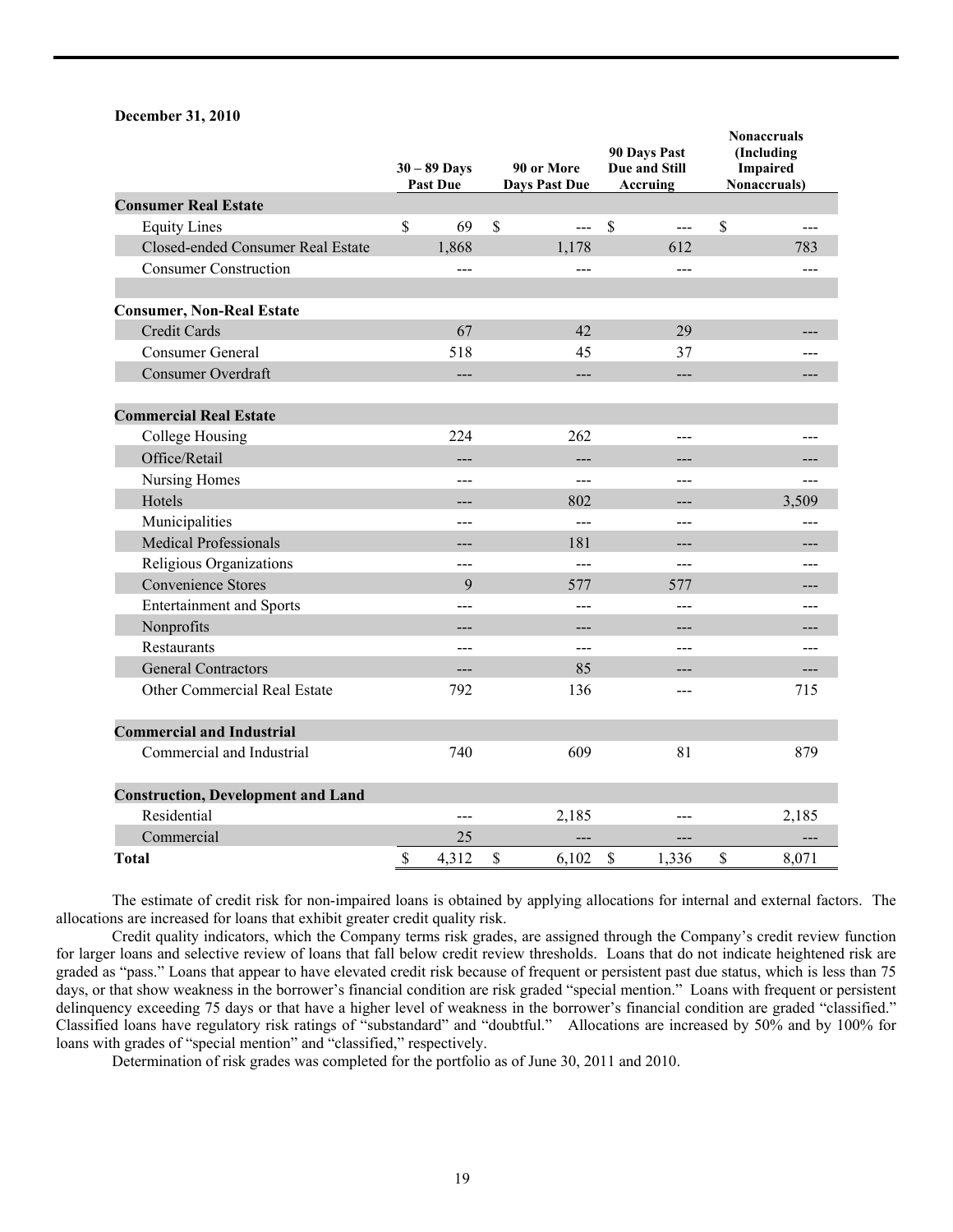The following displays non-impaired loans by credit quality indicator:

**June 30, 2011** 

|                                           |               |                                 |              | <b>Classified</b><br>(Excluding |
|-------------------------------------------|---------------|---------------------------------|--------------|---------------------------------|
|                                           | Pass          | <b>Special Mention</b>          |              | Impaired)                       |
| <b>Consumer Real Estate</b>               |               |                                 |              |                                 |
| <b>Equity Lines</b>                       | \$<br>16,752  | $\boldsymbol{\mathsf{S}}$<br>19 | $\mathbf S$  | 24                              |
| Closed-end Consumer Real Estate           | 90,351        | 569                             |              | 1,967                           |
| <b>Consumer Construction</b>              | 2,166         | ---                             |              |                                 |
| <b>Consumer, Non-Real Estate</b>          |               |                                 |              |                                 |
| <b>Credit Cards</b>                       | 6,393         |                                 |              | $\overline{\mathbf{3}}$         |
| <b>Consumer General</b>                   | 23,965        | 51                              |              | 103                             |
| <b>Consumer Overdraft</b>                 | 265           |                                 |              |                                 |
|                                           |               |                                 |              |                                 |
| <b>Commercial Real Estate</b>             |               |                                 |              |                                 |
| College Housing                           | 86,989        | 457                             |              | 470                             |
| Office/Retail                             | 75,650        |                                 |              | 3,769                           |
| Nursing Homes                             | 14,455        | ---                             |              |                                 |
| Hotels                                    | 21,688        | 1,862                           |              | 622                             |
| Municipalities                            | 16,318        | ---                             |              |                                 |
| <b>Medical Professionals</b>              | 16,267        | ---                             |              |                                 |
| Religious Organizations                   | 16,555        |                                 |              |                                 |
| <b>Convenience Stores</b>                 | 9,768         |                                 |              |                                 |
| <b>Entertainment and Sports</b>           | 7,176         | ---                             |              |                                 |
| Nonprofits                                | 6,502         |                                 |              |                                 |
| Restaurants                               | 6,860         | ---                             |              |                                 |
| <b>General Contractors</b>                | 5,159         | 17                              |              | 1,053                           |
| Other Commercial Real Estate              | 66,602        |                                 |              | 1,115                           |
| <b>Commercial and Industrial</b>          |               |                                 |              |                                 |
| Commercial and Industrial                 | 39,397        | 56                              |              | 177                             |
| <b>Construction, Development and Land</b> |               |                                 |              |                                 |
| Residential                               | 15,935        |                                 |              | 2,400                           |
| Commercial                                | 23,697        | 2,962                           |              | 135                             |
| <b>Total</b>                              | \$<br>568,310 | 5,993<br>\$                     | $\mathbb{S}$ | 11,838                          |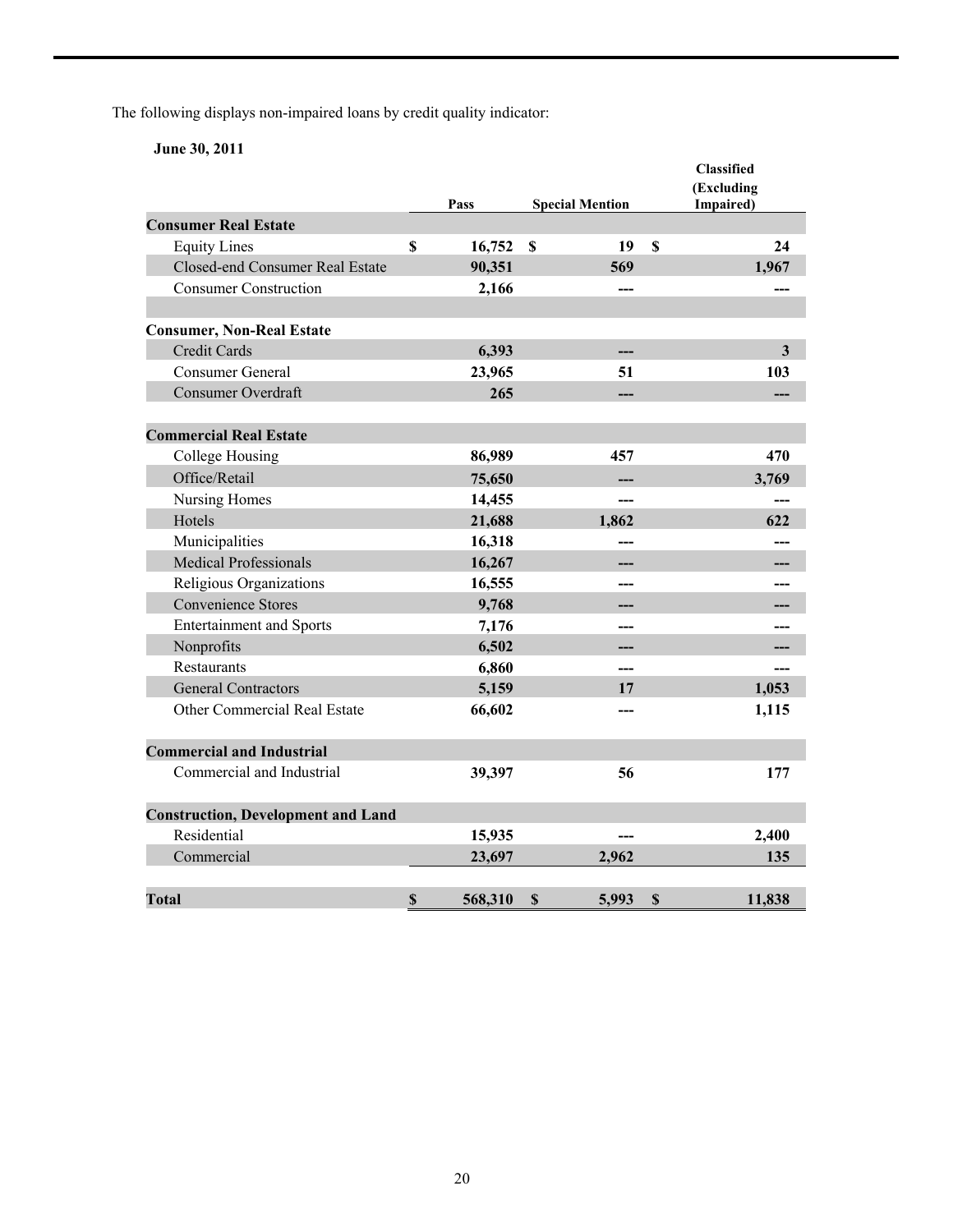#### **December 31, 2010**

|                                           |             | Pass    |             | <b>Special Mention</b> |              | Classified<br>(Excluding<br>Impaired) |
|-------------------------------------------|-------------|---------|-------------|------------------------|--------------|---------------------------------------|
| <b>Consumer Real Estate</b>               |             |         |             |                        |              |                                       |
| <b>Equity Lines</b>                       | $\mathbf S$ | 15,735  | $\mathbf S$ | ---                    | $\mathbb{S}$ | 119                                   |
| Closed-ended Consumer Real<br>Estate      |             | 85,313  |             | 731                    |              | 2,969                                 |
| <b>Consumer Construction</b>              |             | 3,988   |             | $---$                  |              |                                       |
| <b>Consumer, Non-Real Estate</b>          |             |         |             |                        |              |                                       |
| <b>Credit Cards</b>                       |             | 6,446   |             | ---                    |              | 14                                    |
| <b>Consumer General</b>                   |             | 28,730  |             | 392                    |              | 94                                    |
| <b>Consumer Overdraft</b>                 |             | 3       |             | ---                    |              | ---                                   |
| <b>Commercial Real Estate</b>             |             |         |             |                        |              |                                       |
| <b>College Housing</b>                    |             | 88,110  |             | 461                    |              | 1,016                                 |
| Office/Retail                             |             | 60,540  |             | 3,500                  |              | 848                                   |
| Nursing Homes                             |             | 28,018  |             | ---                    |              |                                       |
| Hotel                                     |             | 10,689  |             | 1,878                  |              | 625                                   |
| Municipalities                            |             | 16,979  |             | ---                    |              |                                       |
| <b>Medical Professionals</b>              |             | 17,111  |             | ---                    |              | 181                                   |
| Religious Organizations                   |             | 12,643  |             | ---                    |              | ---                                   |
| <b>Convenience Stores</b>                 |             | 9,010   |             | 9                      |              |                                       |
| <b>Entertainment and Sports</b>           |             | 7,694   |             | $---$                  |              | ---                                   |
| Nonprofit                                 |             | 6,421   |             | ---                    |              | $---$                                 |
| Restaurants                               |             | 6,740   |             | ---                    |              | 153                                   |
| <b>General Contractors</b>                |             | 6,175   |             | $---$                  |              | 240                                   |
| Other Commercial Real Estate              |             | 63,679  |             | 111                    |              | 951                                   |
| <b>Commercial and Industrial</b>          |             |         |             |                        |              |                                       |
| Commercial and Industrial                 |             | 34,826  |             | 129                    |              | 1,419                                 |
| <b>Construction, Development and Land</b> |             |         |             |                        |              |                                       |
| Residential                               |             | 25,760  |             | $---$                  |              | 2,633                                 |
| Commercial                                |             | 14,405  |             |                        |              | 164                                   |
| <b>Total</b>                              | \$          | 549,015 | \$          | 7,211                  | \$           | 11,426                                |

Sales, Purchases and Reclassification of Loans

 The Company finances mortgages under "best efforts" contracts with mortgage purchasers. The mortgages are designated as held for sale upon initiation. There have been no major reclassifications from portfolio loans to held for sale. Occasionally, the Company purchases or sells participations in loans. The Company has not purchased any participations in 2011. All participation loans previously purchased met the Company's normal underwriting standards at the time the participation was entered. Participation loans are included in the appropriate portfolio balances to which the allowance methodology is applied.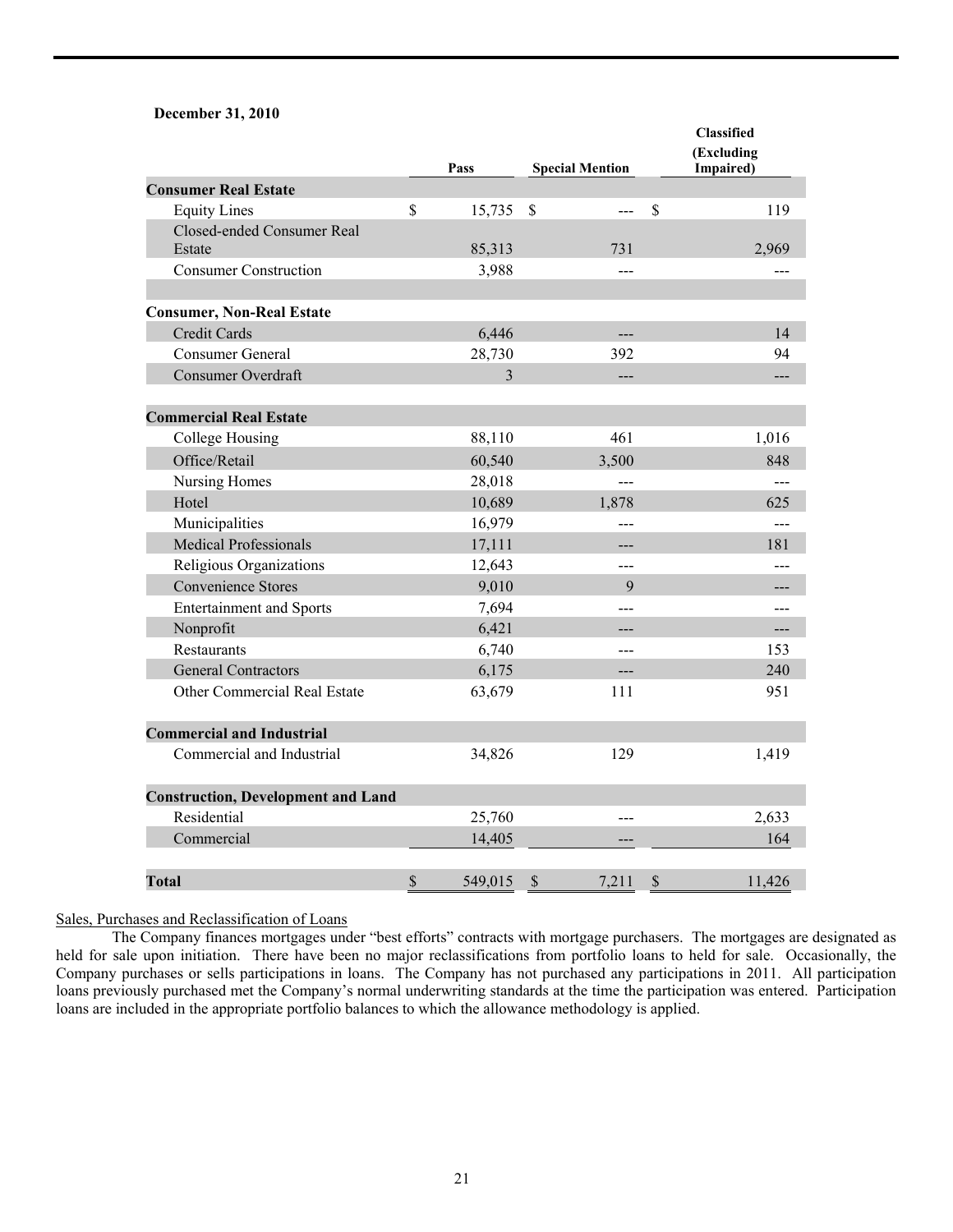# **Note 4: Securities**

The amortized costs, gross unrealized gains, gross unrealized losses and fair values for securities available for sale by major security type as of June 30, 2011 are as follows:

|                                   |           | June 30, 2011              |    |                                   |   |               |      |               |  |  |  |  |
|-----------------------------------|-----------|----------------------------|----|-----------------------------------|---|---------------|------|---------------|--|--|--|--|
|                                   | Amortized | Gross<br><b>Unrealized</b> |    | <b>Gross</b><br><b>Unrealized</b> |   |               | Fair |               |  |  |  |  |
|                                   |           | Costs                      |    | <b>Gains</b>                      |   | <b>Losses</b> |      | <b>Values</b> |  |  |  |  |
| Available for sale:               |           |                            |    |                                   |   |               |      |               |  |  |  |  |
| U.S. Treasury                     | S         | 2,012                      | \$ | 168                               | S |               | \$   | 2,180         |  |  |  |  |
| U.S. Government agencies          |           | 103,012                    |    | 1,070                             |   | 803           |      | 103,279       |  |  |  |  |
| Mortgage-backed securities        |           | 8,848                      |    | 622                               |   | ---           |      | 9,470         |  |  |  |  |
| States and political subdivisions |           | 52,332                     |    | 1,686                             |   | 145           |      | 53,873        |  |  |  |  |
| Corporate                         |           | 16,877                     |    | 699                               |   | 14            |      | 17,562        |  |  |  |  |
| Federal Home Loan Bank stock      |           | 1,626                      |    | ---                               |   | ---           |      | 1,626         |  |  |  |  |
| Federal Reserve Bank stock        |           | 92                         |    | ---                               |   |               |      | 92            |  |  |  |  |
| Other securities                  |           | 2,719                      |    | 35                                |   | 162           |      | 2,592         |  |  |  |  |
| Total                             | S         | 187,518                    | S  | 4,280                             | S | 1,124         | S    | 190,674       |  |  |  |  |

The amortized costs, gross unrealized gains, gross unrealized losses and fair values for securities held to maturity by major security type as of June 30, 2011 are as follows:

|                                   | June 30, 2011 |                           |                                     |       |                                                    |      |   |                |  |
|-----------------------------------|---------------|---------------------------|-------------------------------------|-------|----------------------------------------------------|------|---|----------------|--|
|                                   |               | Amortized<br><b>Costs</b> | Gross<br><b>Unrealized</b><br>Gains |       | <b>Gross</b><br><b>Unrealized</b><br><b>Losses</b> |      |   | Fair<br>Values |  |
| Held to maturity:                 |               |                           |                                     |       |                                                    |      |   |                |  |
| U.S. Government agencies          | \$            | 18,056                    | S                                   | 465   | S                                                  | 63   | S | 18,458         |  |
| Mortgage-backed securities        |               | 1,015                     |                                     | 98    |                                                    | ---  |   | 1,113          |  |
| States and political subdivisions |               | 114,670                   |                                     | 3,616 |                                                    | 265  |   | 118,021        |  |
| Corporate                         |               | 2,658                     |                                     | 32    |                                                    | $--$ |   | 2,690          |  |
| Total                             |               | 136,399                   | S                                   | 4,211 | S                                                  | 328  | S | 140,282        |  |

 Information pertaining to securities with gross unrealized losses at June 30, 2011 and December 31, 2010, aggregated by investment category and length of time that individual securities have been in a continuous loss position, follows:

|                                   | June 30, 2011 |                            |     |                           |    |                          |   |                           |  |  |  |
|-----------------------------------|---------------|----------------------------|-----|---------------------------|----|--------------------------|---|---------------------------|--|--|--|
|                                   |               | <b>Less Than 12 Months</b> |     |                           |    | <b>12 Months or More</b> |   |                           |  |  |  |
|                                   | Fair<br>Value |                            |     | <b>Unrealized</b><br>Loss |    | Fair<br>Value            |   | <b>Unrealized</b><br>Loss |  |  |  |
| Temporarily impaired securities:  |               |                            |     |                           |    |                          |   |                           |  |  |  |
| U.S. Government agencies          | S             | 43,104                     | - S | 866                       | -S | $---$                    | S | ---                       |  |  |  |
| States and political subdivisions |               | 17,698                     |     | <b>320</b>                |    | 2,697                    |   | 90                        |  |  |  |
| Corporate                         |               | 1,986                      |     | 14                        |    | ---                      |   | ---                       |  |  |  |
| Other securities                  |               | ---                        |     | $---$                     |    | 142                      |   | 162                       |  |  |  |
| Total                             |               | 62,788                     | -S  | 1,200                     | -S | 2,839                    | S | 252                       |  |  |  |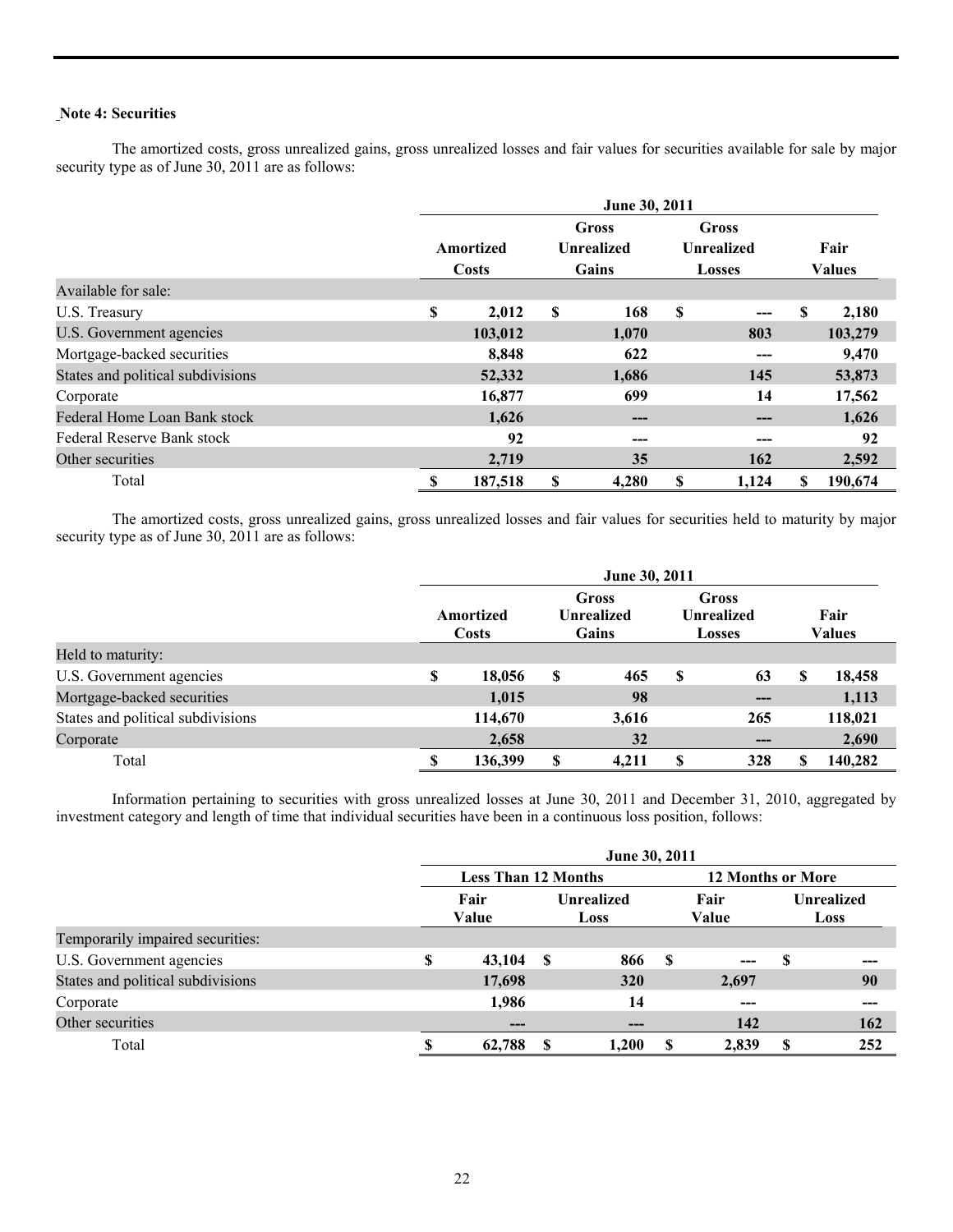|                                   | <b>December 31, 2010</b>   |                          |                           |     |               |                           |     |  |  |  |  |
|-----------------------------------|----------------------------|--------------------------|---------------------------|-----|---------------|---------------------------|-----|--|--|--|--|
|                                   | <b>Less Than 12 Months</b> | <b>12 Months or More</b> |                           |     |               |                           |     |  |  |  |  |
|                                   | Fair<br>Value              |                          | <b>Unrealized</b><br>Loss |     | Fair<br>Value | <b>Unrealized</b><br>Loss |     |  |  |  |  |
| Temporarily impaired securities:  |                            |                          |                           |     |               |                           |     |  |  |  |  |
| U.S. Government agencies          | \$<br>64,850               | \$                       | 3,127                     | - S | $---$         | \$                        |     |  |  |  |  |
| States and political subdivisions | 65,640                     |                          | 2,605                     |     | 2,528         |                           | 258 |  |  |  |  |
| Corporate                         | 969                        |                          | 31                        |     | $---$         |                           | --- |  |  |  |  |
| Other securities                  | $---$                      |                          | $- - -$                   |     | 247           |                           | 246 |  |  |  |  |
| Total                             | 131,459                    |                          | 5,763                     |     | 2,775         |                           | 504 |  |  |  |  |

 The Company had 74 securities with a fair value of \$65,627 which were temporarily impaired at June 30, 2011. The total unrealized loss on these securities was \$1,452. Of the temporarily impaired total, five securities with a fair value of \$2,839 and an unrealized loss of \$252 have been in a continuous loss position for twelve months or more. The Company has determined that these securities are temporarily impaired at June 30, 2011 for the reasons set out below.

 U.S. Government agencies. The unrealized losses in this category of investments were caused by interest rate and market fluctuations. The contractual terms of the investments do not permit the issuer to settle the securities at a price less than the cost basis of each investment. Because the Company does not intend to sell any of the investments and it is not likely that the Company will be required to sell any of these investments before recovery of its amortized cost basis, which may be at maturity, the Company does not consider these investments to be other-than-temporarily impaired.

 States and political subdivisions. This category's unrealized losses are primarily the result of interest rate and market fluctuations and also a certain few ratings downgrades brought about by the impact of the economic downturn on states and political subdivisions. The contractual terms of the investments do not permit the issuer to settle the securities at a price less than the cost basis of each investment. Because the Company does not intend to sell any of the investments and it is not likely that the Company will be required to sell any of the investments before recovery of its amortized cost basis, which may be at maturity, the Company does not consider these investments to be other-than-temporarily impaired.

 Corporate debt securities. The Company's unrealized losses in corporate debt securities are related to interest rate and market fluctuations and to ratings downgrades for a limited number of securities. The contractual terms of the investments do not permit the issuer to settle the securities at a price less than the cost basis of each investment. Because the Company does not intend to sell any of the investments before recovery of its amortized cost basis, which may be at maturity, the Company does not consider these investments to be other-than-temporarily impaired.

 Other. The Company holds an investment in an LLC and a small amount of community bank stock. The value of these investments has been negatively affected by market conditions. Because the Company does not intend to sell these investments before recovery of amortized cost basis, the Company does not consider these investments to be other-than-temporarily impaired.

 As a member of the Federal Reserve and the Federal Home Loan Bank ("FHLB") of Atlanta, NBB is required to maintain certain minimum investments in the common stock of those entities. Required levels of investment are based upon NBB's capital and a percentage of qualifying assets. In addition, NBB is eligible to borrow from the FHLB with borrowings collateralized by qualifying assets, primarily residential mortgage loans and NBB's capital stock investment in the FHLB. Redemption of FHLB stock is subject to certain limitations and conditions. At its discretion, the FHLB may declare dividends on the stock. Management reviews for impairment based upon the ultimate recoverability of the cost basis of the FHLB stock, and at March 31, 2011, management did not consider there to be any impairment.

Management regularly monitors the credit quality of the investment portfolio. Changes in ratings are noted and follow-up research on the issuer is undertaken when warranted. Management intends to carefully follow any changes in bond quality. Refer to "Securities" in this report for additional information.

#### **Note 5: Recent Accounting Pronouncements**

 In January 2010, the Financial Accounting Standards Board (FASB) issued Accounting Standards Update (ASU) 2010-06, "Fair Value Measurements and Disclosures (Topic 820): Improving Disclosures about Fair Value Measurements." ASU 2010-06 amends Subtopic 820-10 to clarify existing disclosures, require new disclosures, and includes conforming amendments to guidance on employers' disclosures about postretirement benefit plan assets. ASU 2010-06 is effective for interim and annual periods beginning after December 15, 2009, except for disclosures about purchases, sales, issuances, and settlements in the roll forward of activity in Level 3 fair value measurements. Those disclosures are effective for fiscal years beginning after December 15, 2010 and for interim periods within those fiscal years. The adoption of the new guidance did not have a material impact on the Company's consolidated financial statements.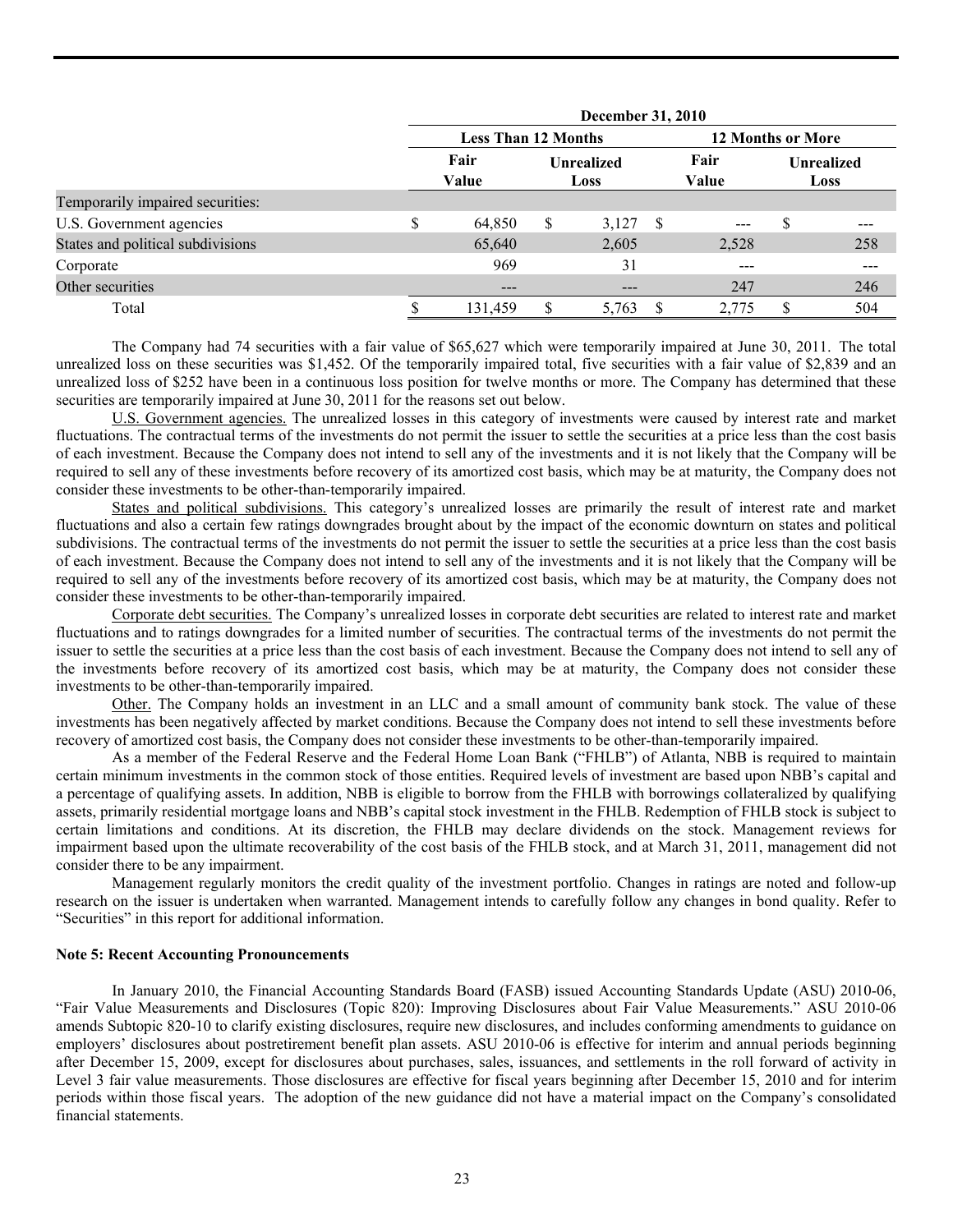In July 2010, the FASB issued ASU 2010-20, "Receivables (Topic 310) – Disclosures about the Credit Quality of Financing Receivables and the Allowance for Credit Losses." The new disclosure guidance significantly expands the existing requirements and will lead to greater transparency into a company's exposure to credit losses from lending arrangements. The extensive new disclosures of information as of the end of a reporting period became effective for both interim and annual reporting periods ending on or after December 15, 2010. Specific disclosures regarding activity that occurred before the issuance of the ASU, such as the allowance roll forward and modification disclosures, will be required for periods beginning on or after December 15, 2010. The Company has included the required disclosures in its consolidated financial statements.

 In December 2010, the FASB issued ASU 2010-28, "Intangible – Goodwill and Other (Topic 350) – When to Perform Step 2 of the Goodwill Impairment Test for Reporting Units with Zero or Negative Carrying Amounts." The amendments in this ASU modify Step 1 of the goodwill impairment test for reporting units with zero or negative carrying amounts. For those reporting units, an entity is required to perform Step 2 of the goodwill impairment test if it is more likely than not that a goodwill impairment exists. The amendments in this ASU are effective for fiscal years, and interim periods within those years, beginning after December 15, 2010. Early adoption is not permitted. The adoption of the new guidance did not have a material impact on the Company's consolidated financial statements.

 In December 2010, the FASB issued ASU 2010-29, "Business Combinations (Topic 805) – Disclosure of Supplementary Pro Forma Information for Business Combinations." The guidance requires pro forma disclosure for business combinations that occurred in the current reporting period as though the acquisition date for all business combinations that occurred during the year had been as of the beginning of the annual reporting period. If comparative financial statements are presented, the pro forma information should be reported as though the acquisition date for all business combinations that occurred during the current year had been as of the beginning of the comparable prior annual reporting period. ASU 2010-29 is effective for business combinations for which the acquisition date is on or after the beginning of the first annual reporting period beginning on or after December 15, 2010. Early adoption is permitted. The adoption of the new guidance did not have a material impact on the Company's consolidated financial statements.

 The Securities Exchange Commission (SEC) issued Final Rule No. 33-9002, "Interactive Data to Improve Financial Reporting." The rule requires companies to submit financial statements in extensible business reporting language (XBRL) format with their SEC filings on a phased-in schedule. Large accelerated filers and foreign large accelerated filers using U.S. GAAP were required to provide interactive data reports starting with their first quarterly report for fiscal periods ending on or after June 15, 2010. All remaining filers are required to provide interactive data reports starting with their first quarterly report for fiscal periods ending on or after June 15, 2011.

 In March 2011, the SEC issued Staff Accounting Bulletin (SAB) 114. This SAB revises or rescinds portions of the interpretive guidance included in the codification of the Staff Accounting Bulletin Series. This update is intended to make the relevant interpretive guidance consistent with current authoritative accounting guidance issued as a part of the FASB's Codification. The principal changes involve revision or removal of accounting guidance references and other conforming changes to ensure consistency of referencing through the SAB Series. The effective date for SAB 114 is March 28, 2011. The adoption of the new guidance did not have a material impact on the Company's consolidated financial statements.

 In April 2011, the FASB issued ASU 2011-02, "Receivables (Topic 310) – A Creditor's Determination of Whether a Restructuring Is a Troubled Debt Restructuring." The amendments in this ASU clarify the guidance on a creditor's evaluation of whether it has granted a concession to a debtor. They also clarify the guidance on a creditor's evaluation of whether a debtor is experiencing financial difficulty. The amendments in this ASU are effective for the first interim or annual period beginning on or after June 15, 2011. Early adoption is permitted. Retrospective application to the beginning of the annual period of adoption for modifications occurring on or after the beginning of the annual adoption period is required. As a result of applying these amendments, an entity may identify receivables that are newly considered to be impaired. For purposes of measuring impairment of those receivables, an entity should apply the amendments prospectively for the first interim or annual period beginning on or after June 15, 2011. The Company has adopted ASU 2011-02 and included the required disclosures in its consolidated financial statements.

 In April 2011, the FASB issued ASU 2011-03, "Transfers and Servicing (Topic 860) – Reconsideration of Effective Control for Repurchase Agreements." The amendments in this ASU remove from the assessment of effective control (1) the criterion requiring the transferor to have the ability to repurchase or redeem the financial assets on substantially the agreed terms, even in the event of default by the transferee and (2) the collateral maintenance implementation guidance related to that criterion. The amendments in this ASU are effective for the first interim or annual period beginning on or after December 15, 2011. The guidance should be applied prospectively to transactions or modifications of existing transactions that occur on or after the effective date. Early adoption is not permitted. The Company is currently assessing the impact that ASU 2011-03 will have on its consolidated financial statements.

 In May 2011, the FASB issued ASU 2011-04, "Fair Value Measurement (Topic 820) – Amendments to Achieve Common Fair Value Measurement and Disclosure Requirements in U.S. GAAP and IFRSs." This ASU is the result of joint efforts by the FASB and IASB to develop a single, converged fair value framework on how (not when) to measure fair value and what disclosures to provide about fair value measurements. The ASU is largely consistent with existing fair value measurement principles in U.S. GAAP (Topic 820), with many of the amendments made to eliminate unnecessary wording differences between U.S. GAAP and IFRSs. The amendments are effective for interim and annual periods beginning after December 15, 2011 with prospective application. Early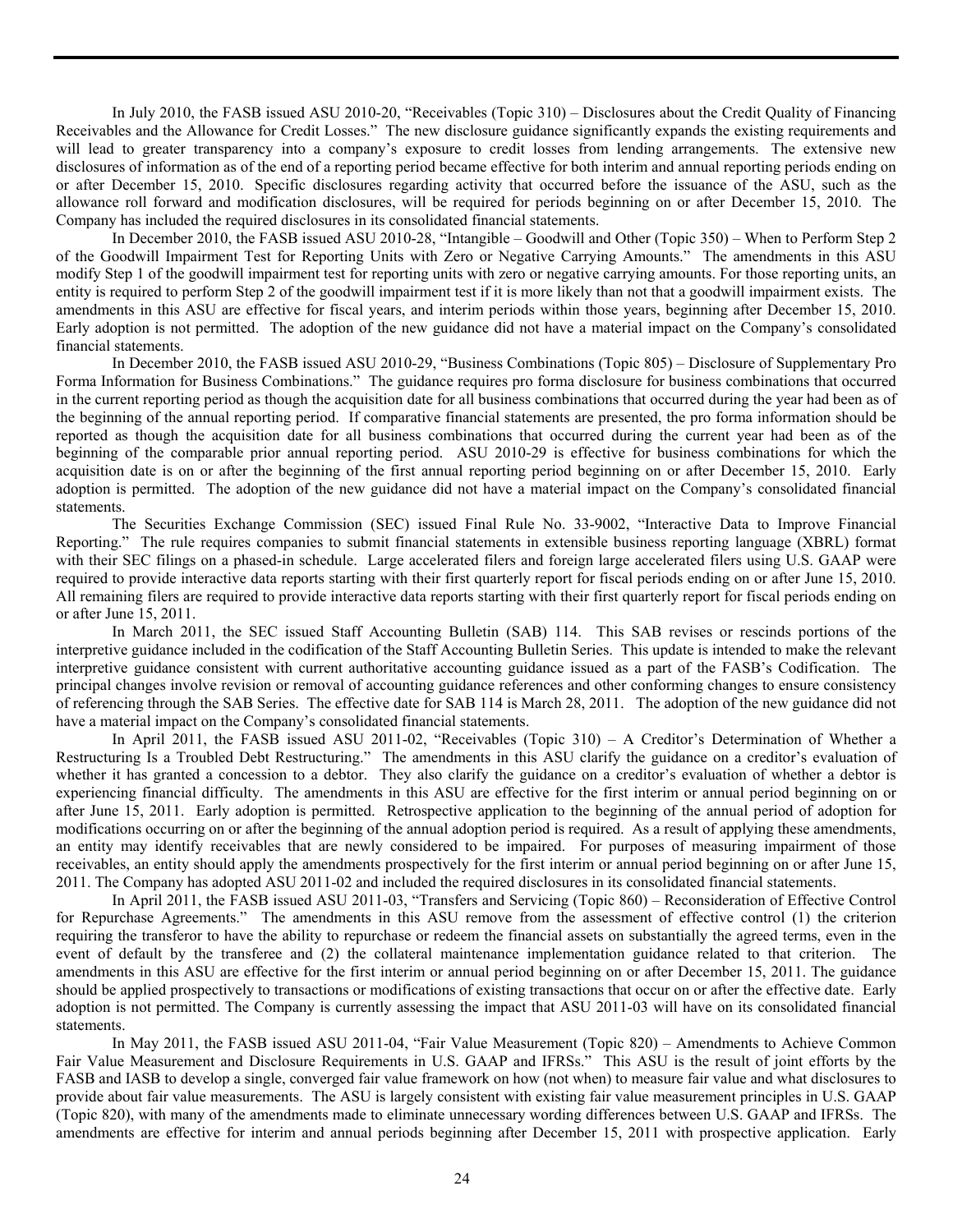application is not permitted. The Company is currently assessing the impact that ASU 2011-04 will have on its consolidated financial statements.

 In June 2011, the FASB issued ASU 2011-05, "Comprehensive Income (Topic 220) – Presentation of Comprehensive Income." The objective of this ASU is to improve the comparability, consistency and transparency of financial reporting and to increase the prominence of items reported in other comprehensive income by eliminating the option to present components of other comprehensive income as part of the statement of changes in stockholders' equity. The amendments require that all non-owner changes in stockholders' equity be presented either in a single continuous statement of comprehensive income or in two separate but consecutive statements. The single statement of comprehensive income should include the components of net income, a total for net income, the components of other comprehensive income, a total for other comprehensive income, and a total for comprehensive income. In the two-statement approach, the first statement should present total net income and its components followed consecutively by a second statement that should present all the components of other comprehensive income, a total for other comprehensive income, and a total for comprehensive income. The amendments do not change the items that must be reported in other comprehensive income, the option for an entity to present components of other comprehensive income either net of related tax effects or before related tax effects, or the calculation or reporting of earnings per share. The amendments in this ASU should be applied retrospectively. The amendments are effective for fiscal years and interim periods within those years beginning after December 15, 2011. Early adoption is permitted because compliance with the amendments is already permitted. The amendments do not require transition disclosures. The Company is currently assessing the impact that ASU 2011-05 will have on its consolidated financial statements.

## **Note 6: Defined Benefit Plan**

#### Components of Net Periodic Benefit Cost:

|                                              | <b>Pension Benefits</b>   |       |  |  |  |  |  |
|----------------------------------------------|---------------------------|-------|--|--|--|--|--|
|                                              | Six Months ended June 30, |       |  |  |  |  |  |
|                                              | 2011                      | 2010  |  |  |  |  |  |
| Service cost                                 | 218<br><sup>8</sup>       | 200   |  |  |  |  |  |
| Interest cost                                | 352                       | 344   |  |  |  |  |  |
| Expected return on plan assets               | (406)                     | (304) |  |  |  |  |  |
| Amortization of prior service cost           | (50)                      | (50)  |  |  |  |  |  |
| Amortization of net obligation at transition | ---                       | (6)   |  |  |  |  |  |
| Recognized net actuarial loss                | 146                       | 124   |  |  |  |  |  |
| Net periodic benefit cost                    | <b>260</b>                | 308   |  |  |  |  |  |

# 2011 Plan Year Employer Contribution

Without considering the prefunding balance, NBI's minimum required contribution to the National Bankshares, Inc. Retirement Income Plan (the "Plan") is \$816. Considering the prefunding balance, the 2011 minimum required contribution is \$0. The Company elected to contribute \$292 to the Plan in the quarter ended June 30, 2011.

#### 2010 Plan Year Employer Contributions

 On March 29, 2011, NBI made an additional 2010 plan year contribution of \$2,500,000 to the Plan. Taken together with the \$585,047 the Company previously contributed to the defined benefit plan, the total 2010 plan year contribution was \$3,085,047. The Company accrues a liability for pension plan contributions based on actuarial calculations. The 2010 additional contribution was made from the accrued liability and had no material effect on the Company's income statement, capital ratios or liquidity.

#### **Note 7: Fair Value Measurements**

 The Company records fair value adjustments to certain assets and liabilities and determines fair value disclosures utilizing a definition of fair value of assets and liabilities that states that fair value is an exit price, representing the amount that would be received to sell an asset or paid to transfer a liability in an orderly transaction between market participants. Additional considerations come into play in determining the fair value of financial assets in markets that are not active.

 The Company uses a hierarchy of valuation techniques based on whether the inputs to those valuation techniques are observable or unobservable. Observable inputs reflect market data obtained from independent sources, while unobservable inputs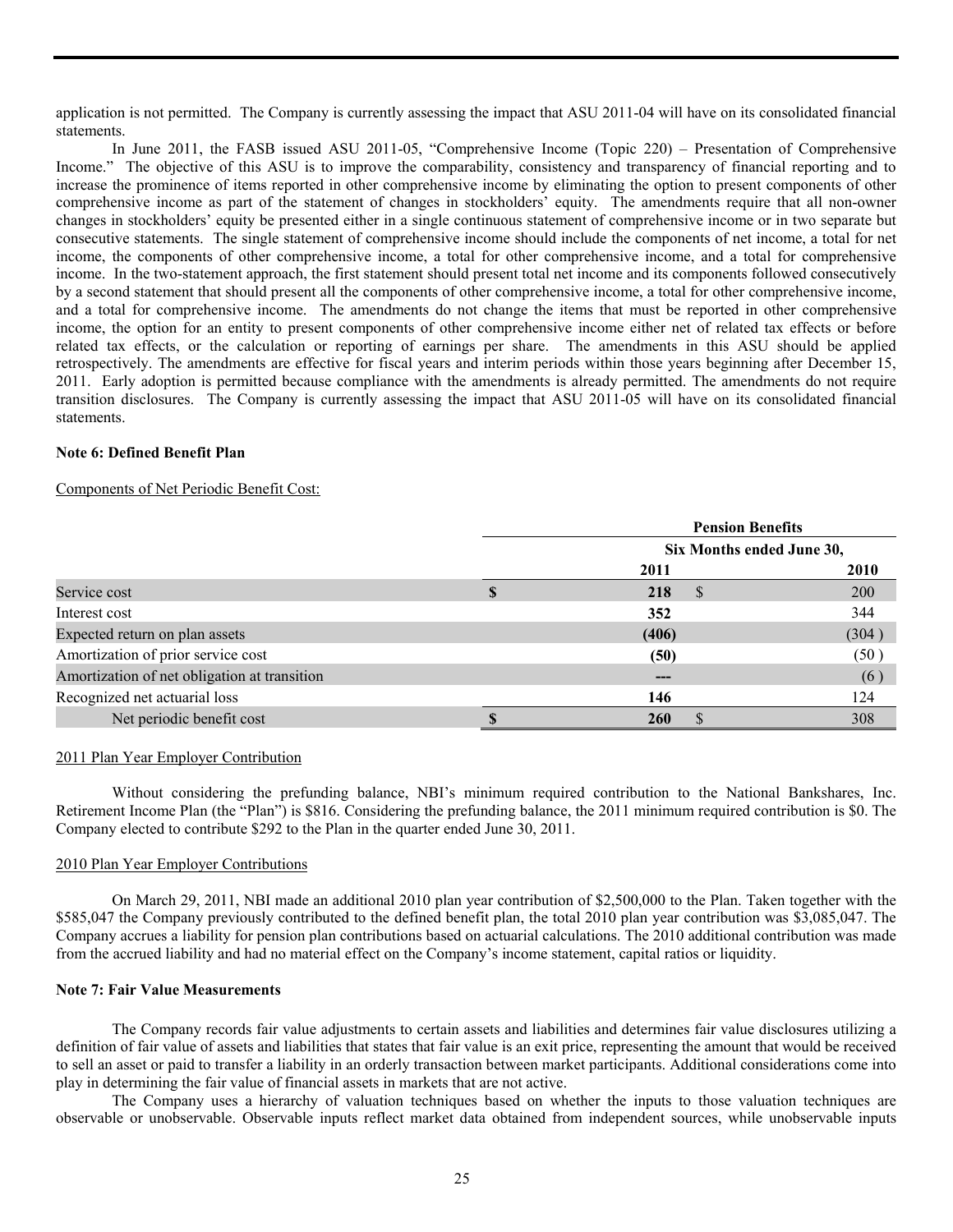reflect the Company's market assumptions. The three levels of the fair value hierarchy based on these two types of inputs are as follows:

- Level 1 Valuation is based on quoted prices in active markets for identical assets and liabilities.
- Level 2 Valuation is based on observable inputs including quoted prices in active markets for similar assets and liabilities, quoted prices for identical or similar assets and liabilities in less active markets, and model-based valuation techniques for which significant assumptions can be derived primarily from or corroborated by observable data in the market.
- Level 3 Valuation is based on model-based techniques that use one or more significant inputs or assumptions that are unobservable in the market.

The following describes the valuation techniques used by the Company to measure certain financial assets and liabilities recorded at fair value on a recurring basis in the financial statements:

#### Securities Available for Sale

 Securities available for sale are recorded at fair value on a recurring basis. Fair value measurement is based upon quoted market prices, when available (Level 1). If quoted market prices are not available, fair values are measured utilizing independent valuation techniques of identical or similar securities for which significant assumptions are derived primarily from or corroborated by observable market data. Third party vendors compile prices from various sources and may determine the fair value of identical or similar securities by using pricing models that consider observable market data (Level 2). The carrying value of restricted Federal Reserve Bank and Federal Home Loan Bank stock approximates fair value based upon the redemption provisions of each entity and is therefore excluded from the following table.

The following table presents the balances of financial assets and liabilities measured at fair value on a recurring basis:

|                                           | Fair Value Measurements at June 30, 2011 Using  |         |   |                                                                                          |                                                                         |    |         |                                                    |     |  |  |
|-------------------------------------------|-------------------------------------------------|---------|---|------------------------------------------------------------------------------------------|-------------------------------------------------------------------------|----|---------|----------------------------------------------------|-----|--|--|
| <b>Description</b>                        | <b>Balance as of</b><br><b>June 30,</b><br>2011 |         |   | <b>Ouoted Prices</b><br>in Active<br>Markets for<br><b>Identical Assets</b><br>(Level 1) | Significant<br><b>Other</b><br><b>Observable</b><br>Inputs<br>(Level 2) |    |         | Significant<br>Unobservable<br>Inputs<br>(Level 3) |     |  |  |
| U.S. Treasury                             | S                                               | 2,180   | S |                                                                                          |                                                                         | S  | 2,180   | S                                                  |     |  |  |
| U.S. Government agencies and corporations |                                                 | 103,279 |   |                                                                                          |                                                                         |    | 103,279 |                                                    |     |  |  |
| States and political subdivisions         |                                                 | 53,873  |   |                                                                                          |                                                                         |    | 53,873  |                                                    |     |  |  |
| Mortgage-backed securities                |                                                 | 9.470   |   | ---                                                                                      |                                                                         |    | 9.470   |                                                    | --- |  |  |
| Corporate debt securities                 |                                                 | 17,562  |   |                                                                                          |                                                                         |    | 17,562  |                                                    |     |  |  |
| Other securities                          |                                                 | 2,592   |   |                                                                                          |                                                                         |    | 2,592   |                                                    |     |  |  |
| Total securities available for sale       |                                                 | 188,956 | S |                                                                                          |                                                                         | S. | 188,956 |                                                    |     |  |  |

|                                           |                                              |         | Fair Value Measurements at December 31, 2010 Using |                                                                                          |   |                                                                         |                                                    |  |  |  |  |  |  |
|-------------------------------------------|----------------------------------------------|---------|----------------------------------------------------|------------------------------------------------------------------------------------------|---|-------------------------------------------------------------------------|----------------------------------------------------|--|--|--|--|--|--|
| <b>Description</b>                        | <b>Balance as of</b><br>December 31,<br>2010 |         |                                                    | <b>Ouoted Prices</b><br>in Active<br>Markets for<br><b>Identical Assets</b><br>(Level 1) |   | Significant<br><b>Other</b><br><b>Observable</b><br>Inputs<br>(Level 2) | Significant<br>Unobservable<br>Inputs<br>(Level 3) |  |  |  |  |  |  |
| U.S. Treasury                             | \$                                           | 2,183   | S                                                  |                                                                                          | S | 2,183                                                                   | S                                                  |  |  |  |  |  |  |
| U.S. Government agencies and corporations |                                              | 88,152  |                                                    | ---                                                                                      |   | 88,152                                                                  |                                                    |  |  |  |  |  |  |
| States and political subdivisions         |                                              | 61,682  |                                                    |                                                                                          |   | 61,682                                                                  |                                                    |  |  |  |  |  |  |
| Mortgage-backed securities                |                                              | 11,379  |                                                    | ---                                                                                      |   | 11,379                                                                  |                                                    |  |  |  |  |  |  |
| Corporate debt securities                 |                                              | 17,680  |                                                    | ---                                                                                      |   | 17,680                                                                  |                                                    |  |  |  |  |  |  |
| Other securities                          |                                              | 2,062   |                                                    | $---$                                                                                    |   | 2,062                                                                   |                                                    |  |  |  |  |  |  |
| Total securities available for sale       |                                              | 183,138 | \$.                                                |                                                                                          |   | 183,138                                                                 |                                                    |  |  |  |  |  |  |

 Certain financial assets are measured at fair value on a nonrecurring basis in accordance with GAAP. Adjustments to the fair value of these assets usually result from the application of lower-of-cost-or-market accounting or write-downs of individual assets.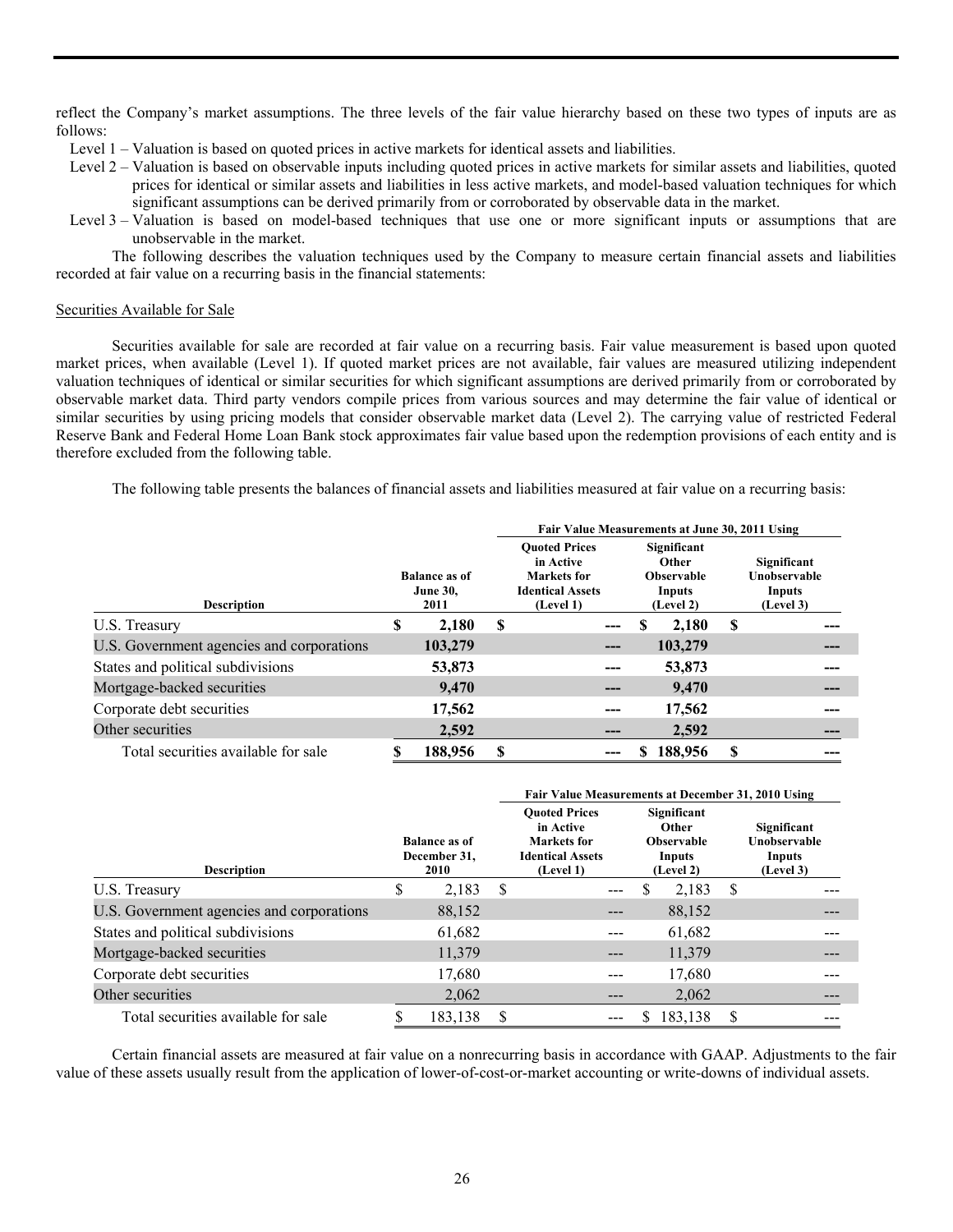The following describes the valuation techniques used by the Company to measure certain financial assets recorded at fair value on a nonrecurring basis in the financial statements:

#### Loans Held for Sale

 Loans held for sale are carried at the lower of cost or market value. These loans currently consist of one-to-four family residential loans originated for sale in the secondary market. Fair value is based on the price secondary markets are currently offering for similar loans using observable market data which is not materially different than cost due to the short duration between origination and sale (Level 2). As such, the Company records any fair value adjustments on a nonrecurring basis. No nonrecurring fair value adjustments were recorded on loans held for sale at June 30, 2011 or December 31, 2010. Gains and losses on the sale of loans are recorded within income from mortgage banking on the Consolidated Statements of Income.

#### Impaired Loans

 Loans are designated as impaired when, in the judgment of management based on current information and events, it is probable that the Company will be unable to collect all the contractual interest and principal payments as scheduled in the loan agreement. Troubled debt restructurings are impaired loans. The measurement of loss associated with impaired loans may be based on either the observable market price of the loan, the present value of the expected cash flows or the fair value of the collateral. Fair value of the Company's impaired loans is measured based on the value of the collateral securing the loans. Collateral may be in the form of real estate or business assets including equipment, inventory, and accounts receivable. The vast majority of the collateral is real estate. The value of real estate collateral is determined utilizing an income or market valuation approach based on an appraisal conducted by an independent, licensed appraiser outside of the Company using observable market data (Level 2). However, if the collateral is a house or building in the process of construction or if an appraisal of the real estate property is over two years old, then the fair value is considered Level 3. The value of business equipment is based upon an outside appraisal using observable market data, if the collateral is deemed significant. If the collateral is not deemed significant, the value of business equipment is based on the net book value on the borrower's financial statements. Likewise, values for inventory and accounts receivables collateral are based on the borrower's financial statement balances or aging reports (Level 3). Estimated losses on impaired loans allocated to the allowance for loan losses are measured at fair value on a nonrecurring basis. Any fair value adjustments are recorded in the period incurred as provision for loan losses on the Consolidated Statements of Income.

 The following table summarizes the Company's financial assets that were measured at fair value on a nonrecurring basis at June 30, 2011 and at December 31, 2010.

|                            |                                              |                |       |                                                                                          |       |                                                                  | <b>Carrying Value</b> |                                                    |       |
|----------------------------|----------------------------------------------|----------------|-------|------------------------------------------------------------------------------------------|-------|------------------------------------------------------------------|-----------------------|----------------------------------------------------|-------|
| <b>Description</b><br>Date |                                              | <b>Balance</b> |       | <b>Ouoted Prices</b><br>in Active<br>Markets for<br><b>Identical Assets</b><br>(Level 1) |       | Significant<br>Other<br><b>Observable</b><br>Inputs<br>(Level 2) |                       | Significant<br>Unobservable<br>Inputs<br>(Level 3) |       |
|                            | Assets:                                      |                |       |                                                                                          |       |                                                                  |                       |                                                    |       |
| June 30, 2011              | Impaired loans net of<br>valuation allowance |                | 3,863 | \$                                                                                       | $---$ | S                                                                | $---$                 | <b>S</b>                                           | 3,863 |
| December 31, 2010          | Impaired loans net of<br>valuation allowance |                | 6,476 |                                                                                          |       |                                                                  |                       |                                                    | 6,476 |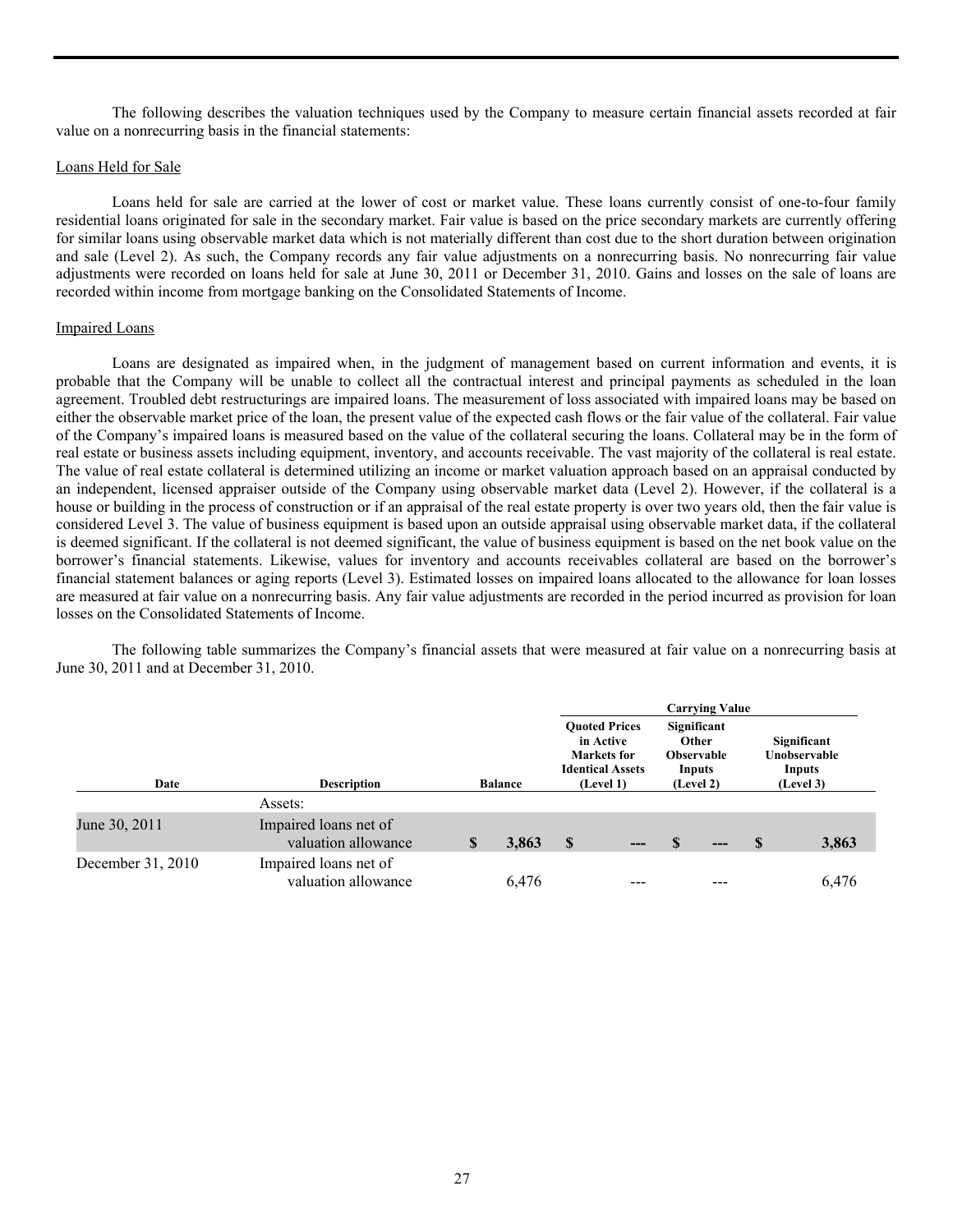#### Other Real Estate Owned

Certain assets such as other real estate owned (OREO) are measured at fair value less cost to sell.

 The following table summarizes the Company's other real estate owned that was measured at fair value on a nonrecurring basis at June 30, 2011 and at December 31, 2010.

|                   |                                                       |                |     |                                                                                          |     |                                                                         | <b>Carrying Value</b> |                                                    |     |
|-------------------|-------------------------------------------------------|----------------|-----|------------------------------------------------------------------------------------------|-----|-------------------------------------------------------------------------|-----------------------|----------------------------------------------------|-----|
| Date              | <b>Description</b>                                    | <b>Balance</b> |     | <b>Ouoted Prices</b><br>in Active<br>Markets for<br><b>Identical Assets</b><br>(Level 1) |     | Significant<br><b>Other</b><br><b>Observable</b><br>Inputs<br>(Level 2) |                       | Significant<br>Unobservable<br>Inputs<br>(Level 3) |     |
|                   | Assets:                                               |                |     |                                                                                          |     |                                                                         |                       |                                                    |     |
| June 30, 2011     | Other real estate owned net<br>of valuation allowance | S              | 648 | - \$                                                                                     | --- |                                                                         | $---$                 | <b>S</b>                                           | 648 |
| December 31, 2010 | Other real estate owned net<br>of valuation allowance |                | 535 |                                                                                          |     |                                                                         |                       |                                                    | 535 |

The following methods and assumptions were used by the Company in estimating fair value disclosures for financial instruments:

#### Cash and Due from Banks, Interest-Bearing Deposits, and Federal Funds Sold

The carrying amounts approximate fair value.

#### Securities

 The fair value of securities, excluding restricted stock, is determined by quoted market prices or dealer quotes. The fair value of certain state and municipal securities is not readily available through market sources other than dealer quotations, so fair value estimates are based on quoted market prices of similar instruments adjusted for differences between the quoted instruments and the instruments being valued. The carrying value of restricted securities approximates fair value based upon the redemption provisions of the applicable entities.

#### Loans Held for Sale

The fair value of loans held for sale is based on commitments on hand from investors or prevailing market prices.

#### Loans

 Fair values are estimated for portfolios of loans with similar financial characteristics. Loans are segregated by type such as commercial, real estate – commercial, real estate – construction, real estate – mortgage, credit card and other consumer loans. Each loan category is further segmented into fixed and adjustable rate interest terms and by performing and nonperforming categories.

 The fair value of performing loans is calculated by discounting scheduled cash flows through the estimated maturity using estimated market discount rates that reflect the credit and interest rate risk inherent in the loan, as well as estimates for prepayments. The estimate of maturity is based on the Company's historical experience with repayments for loan classification, modified, as required, by an estimate of the effect of economic conditions on lending.

 Fair value for significant nonperforming loans is based on estimated cash flows which are discounted using a rate commensurate with the risk associated with the estimated cash flows. Assumptions regarding credit risk, cash flows and discount rates are determined within management's judgment, using available market information and specific borrower information.

# Deposits

 The fair value of demand and savings deposits is the amount payable on demand. The fair value of fixed maturity term deposits and certificates of deposit is estimated using the rates currently offered for deposits with similar remaining maturities.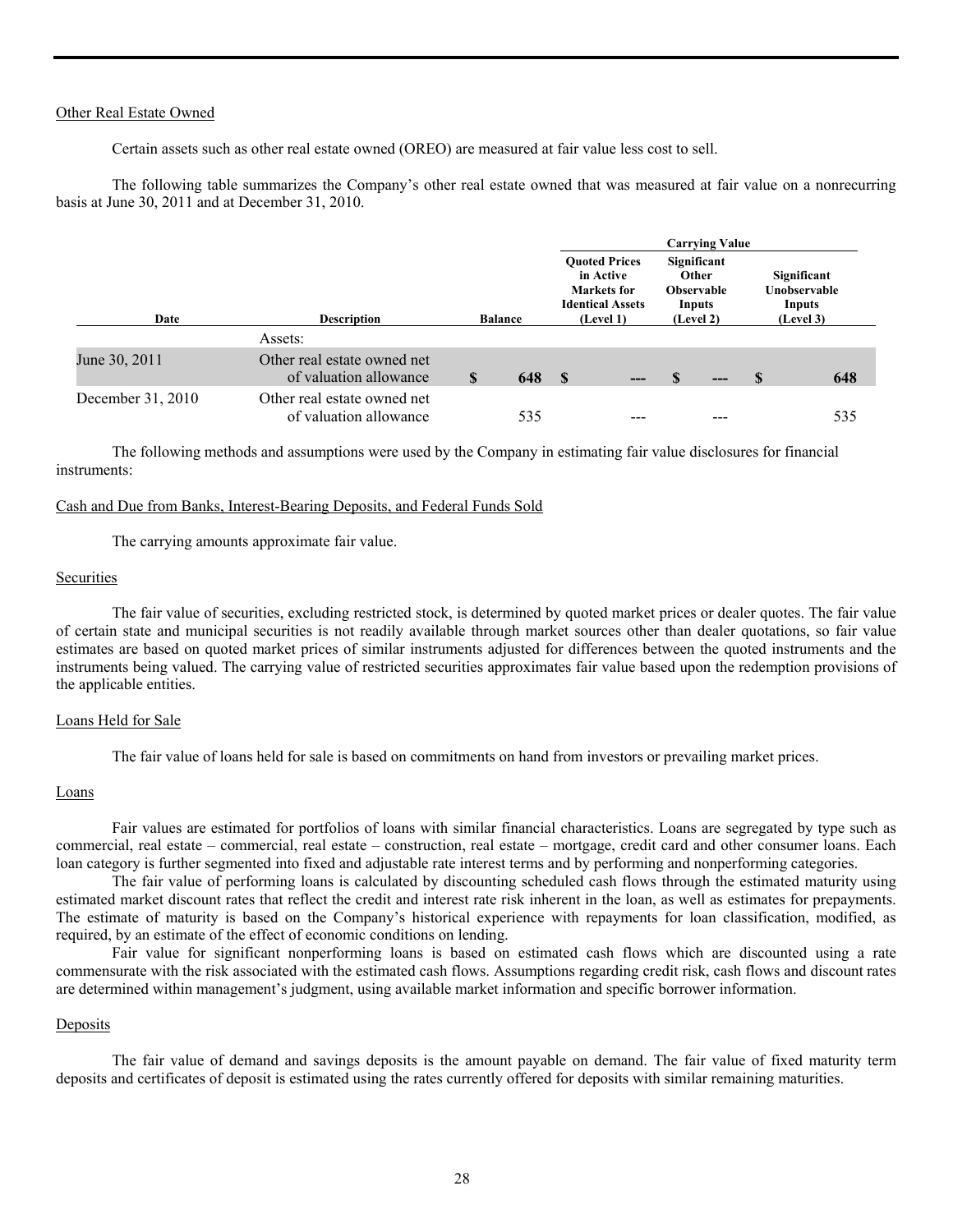# Accrued Interest

The carrying amounts of accrued interest approximate fair value.

#### Commitments to Extend Credit and Standby Letters of Credit

 The only amounts recorded for commitments to extend credit, standby letters of credit and financial guarantees written are the deferred fees arising from these unrecognized financial instruments. These deferred fees are not deemed significant at June 30, 2011and December 31, 2010, and, as such, the related fair values have not been estimated.

The estimated fair values, and related carrying amounts, of the Company's financial instruments are as follows:

|                              | June 30, 2011      |                                |         |                    | <b>December 31, 2010</b> |    |                                |  |
|------------------------------|--------------------|--------------------------------|---------|--------------------|--------------------------|----|--------------------------------|--|
|                              | Carrying<br>Amount | <b>Estimated Fair</b><br>Value |         | Carrying<br>Amount |                          |    | <b>Estimated Fair</b><br>Value |  |
| Financial assets:            |                    |                                |         |                    |                          |    |                                |  |
| Cash and due from banks      | \$<br>13,113       | S                              | 13,113  | \$                 | 9,858                    | \$ | 9,858                          |  |
| Interest-bearing deposits    | 54,768             |                                | 54,768  |                    | 69,400                   |    | 69,400                         |  |
| <b>Securities</b>            | 327,073            |                                | 330,956 |                    | 315,907                  |    | 314,820                        |  |
| Mortgage loans held for sale | 248                |                                | 248     |                    | 2,460                    |    | 2,460                          |  |
| Loans, net                   | 585,078            |                                | 572,956 |                    | 568,779                  |    | 539,152                        |  |
| Accrued interest receivable  | 6,255              |                                | 6,255   |                    | 6,016                    |    | 6,016                          |  |
| <b>BOLI</b>                  | 17,580             |                                | 17,580  |                    | 17,252                   |    | 17,252                         |  |
| Financial liabilities:       |                    |                                |         |                    |                          |    |                                |  |
| Deposits                     | \$<br>892,187      |                                | 887,957 | \$                 | 884,583                  | \$ | 880,290                        |  |
| Accrued interest payable     | 237                |                                | 237     |                    | 257                      |    | 257                            |  |

#### **Item 2. Management's Discussion and Analysis of Financial Condition and Results of Operations**

\$ in thousands, except per share data

 The purpose of this discussion and analysis is to provide information about the financial condition and results of operations of National Bankshares, Inc. and its wholly-owned subsidiaries (the "Company"), which are not otherwise apparent from the consolidated financial statements and other information included in this report. Please refer to the financial statements and other information included in this report as well as the 2010 Annual Report on Form 10-K for an understanding of the following discussion and analysis.

#### **Cautionary Statement Regarding Forward-Looking Statements**

 We make forward-looking statements in this Form 10-Q that are subject to significant risks and uncertainties. These forward-looking statements include statements regarding our profitability, liquidity, allowance for loan losses, interest rate sensitivity, market risk, growth strategy, and financial and other goals, and are based upon our management's views and assumptions as of the date of this report. The words "believes," "expects," "may," "will," "should," "projects," "contemplates," "anticipates," "forecasts," "intends," or other similar words or terms are intended to identify forward-looking statements.

These forward-looking statements are based upon or are affected by factors that could cause our actual results to differ materially from historical results or from any results expressed or implied by such forward-looking statements. These factors include, but are not limited to, changes in:

- interest rates.
- general economic conditions,
- the legislative/regulatory climate,
- monetary and fiscal policies of the U.S. Government, including policies of the U.S. Treasury, the Office of the Comptroller of the Currency and the Federal Reserve Board, and the impact of any policies or programs implemented pursuant to the Emergency Economic Stabilization Act of 2008 (EESA) and other financial reform legislation, and political stalemates affecting fiscal policy,
- the effects of increased regulation of financial service companies and banks as a result of the Dodd-Frank Wall Street Reform and Consumer Protection Act of 2010,
- unanticipated increases in the level of unemployment in the Company's trade area,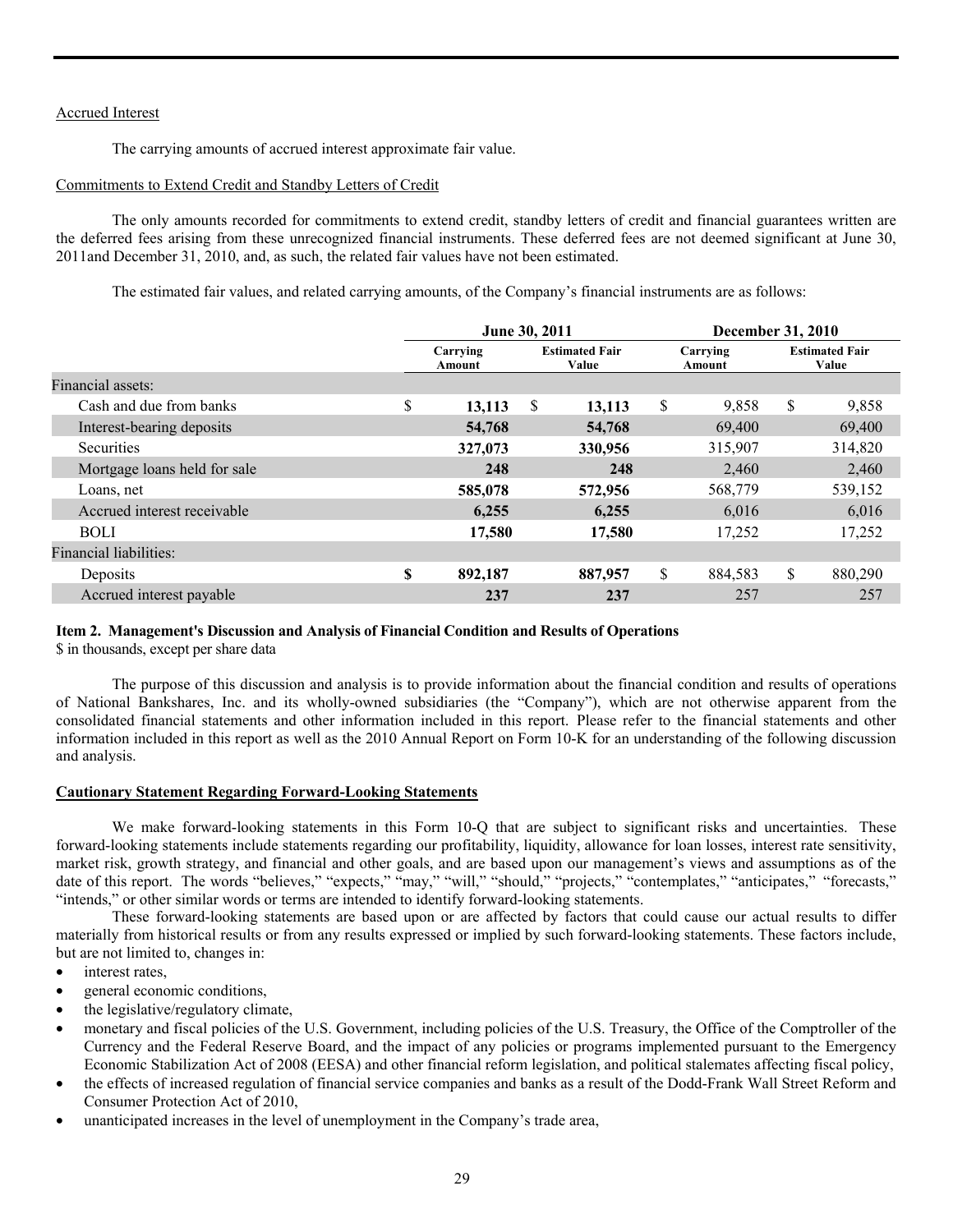- the quality or composition of the loan and/or investment portfolios,
- demand for loan products,
- deposit flows,
- competition,
- demand for financial services in the Company's trade area,
- the real estate market in the Company's trade area,
- the Company's technology initiatives,
- loss or retirement of key executives,
- adverse changes in the securities market, and
- applicable accounting principles, policies and guidelines.

These risks and uncertainties should be considered in evaluating the forward-looking statements contained in this report. We caution readers not to place undue reliance on those statements, which speak only as of the date of this report. This discussion and analysis should be read in conjunction with the description of our "Risk Factors" in Item 1A. of our 2010 Annual Report on Form 10-K.

 The Company was not negatively impacted during the initial phases of the economic slowdown in late 2008. Its markets did not experience the dramatic declines in real estate values seen in some other areas of the country. In addition, the diverse economy of the Company's market area, including several large employers that are public colleges or universities, helped to insulate the Company from the worst effects of the recession. As the recession continued into 2009, real estate values in the Company's trade area declined moderately. In early 2010, the Company experienced an increasing level of nonperforming assets, including nonperforming loans and other real estate owned. If the economic recovery progresses slowly or is reversed, it is likely that unemployment will continue to rise in the Company's trade area. Because of the importance to the Company's markets of state-funded universities, cutbacks in the funding provided by the State as a result of the recession could also negatively impact employment. This could lead to an even higher rate of delinquent loans and a greater number of real estate foreclosures. Higher unemployment and fear of layoffs caused reduced consumer demand for goods and services, which negatively impacts the Company's business and professional customers. In conclusion, a slow economic recovery could have an adverse effect on all financial institutions, including the Company.

#### **Critical Accounting Policies**

#### **General**

 The Company's financial statements are prepared in accordance with accounting principles generally accepted in the United States (GAAP). The financial information contained within our statements is, to a significant extent, financial information that is based on measures of the financial effects of transactions and events that have already occurred. A variety of factors could affect the ultimate value that is obtained when earning income, recognizing an expense, recovering an asset or relieving a liability. The Company uses historical loss factors as one factor in determining the inherent loss that may be present in the loan portfolio. Actual losses could differ significantly from one previously acceptable method to another method. Although the economics of the Company's transactions would be the same, the timing of events that would impact the transactions could change.

#### **Allowance for Loan Losses**

 The allowance for loan losses is an accrual of estimated losses that have been sustained in our loan portfolio. The allowance is reduced by charge-offs of loans and increased by the provision for loan losses and recoveries of previously charged-off loans. The determination of the allowance is based on two accounting principles, FASB Topic 450-20 (Contingencies) which requires that losses be accrued when occurrence is probable and the amount of the loss is reasonably estimable, and FASB Topic 310-10 (Receivables) which requires accrual of losses on impaired loans if the recorded investment exceeds fair value.

Probable losses are accrued through two calculations, individual evaluation of impaired loans and collective evaluation of the remainder of the portfolio. Impaired loans are larger non-homogeneous loans for which there is a probability that collection will not occur according to the loan terms, as well as loans whose terms have been modified in a troubled debt restructuring. Impaired loans with an estimated impairment loss are placed on nonaccrual status.

Estimated loss for an impaired loan is the amount of recorded investment that exceeds the loan's fair value. Fair value of an impaired loan is measured by one of three methods, the fair value (less cost to sell) of collateral, the present value of future cash flows, or observable market price. For loans that are not collateral dependent, the potential loss is accrued in the allowance. For collateraldependent loans, the potential loss is charged off against the allowance, instead of being accrued. Impaired loans with partial chargeoffs are maintained as impaired until it becomes evident that the borrower can repay the remaining balance of the loan according to the terms.

Non-impaired loans are grouped by portfolio segment and loan class. Loans within a segment or class have similar risk characteristics. Each segment and class is evaluated for probable loss by applying quantitative and qualitative factors, including net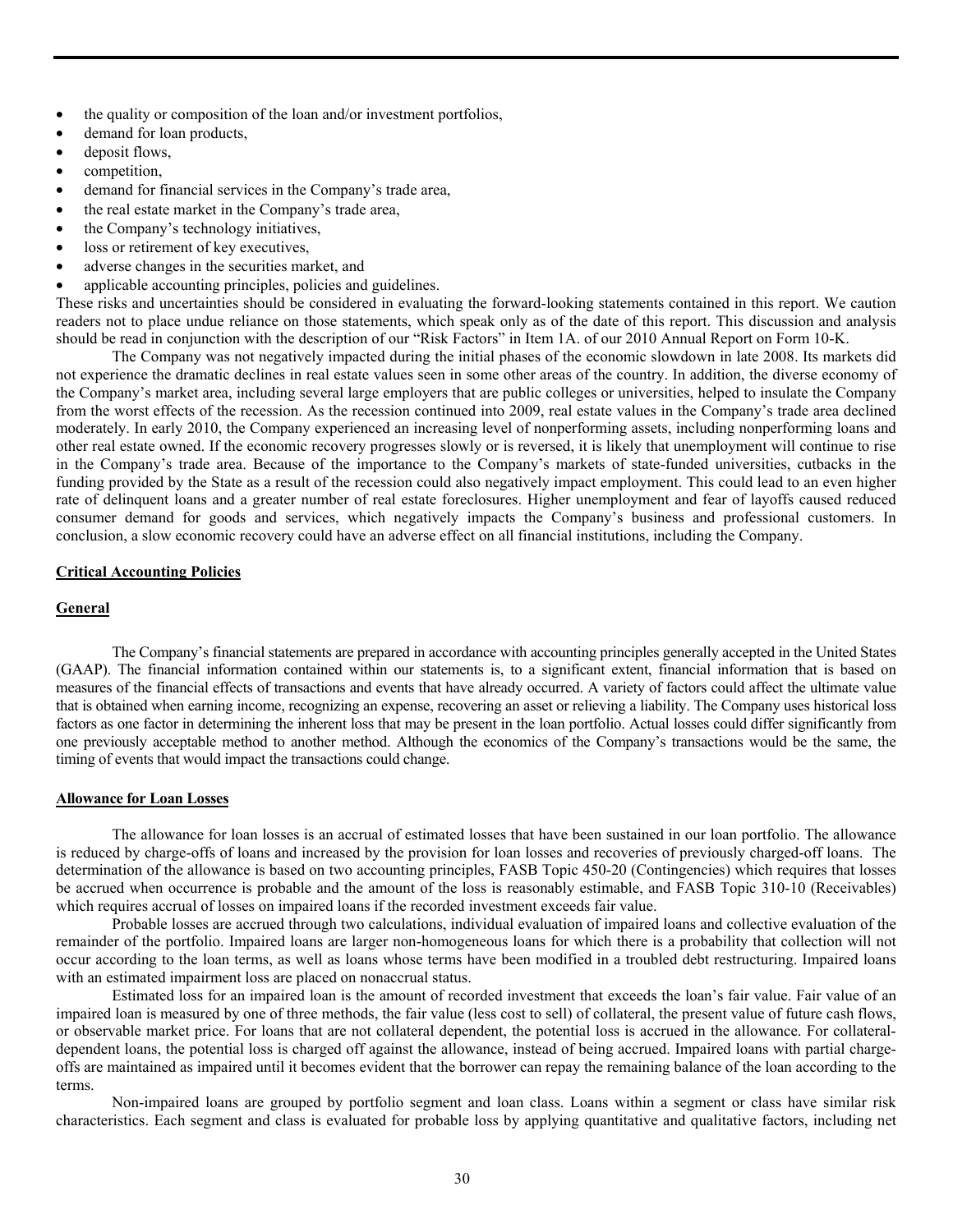charge-off trends, delinquency rates, concentration trends and economic trends. The Company accrues additional estimated loss for criticized loans within each class and for loans designated high risk. High risk loans are defined as junior lien mortgages, loans with high loan-to-value ratios and loans with payments of interest-only required. Both criticized loans and high risk loans are included in the base risk analysis for each class and are allocated additional reserves.

The estimation of the accrual involves analysis of internal and external variables, methodologies, assumptions and our judgment and experience. Key judgments used in determining the allowance for loan losses include internal risk rating determinations, market and collateral values, discount rates, loss rates, and our view of current economic conditions. These judgments are inherently subjective and our actual losses could be greater or less than the estimate. Future estimates of the allowance could increase or decrease based on changes in the financial condition of individual borrowers, concentrations of various types of loans, economic conditions or the markets in which collateral may be sold. The estimate of the allowance accrual determines the amount of provision expense and directly affects our financial results.

During 2009 and 2010, we experienced increases in delinquencies and net charge-offs due to deterioration of the housing market and the economy as a whole. The estimate of the allowance considered these market conditions in determining the accrual. However, given the continued economic difficulties, the ultimate amount of loss could vary from that estimate. For additional discussion of the allowance, see Note 3 to the financial statements and "Asset Quality," and "Provision and Allowance for Loan Losses."

#### **Goodwill and Core Deposit Intangibles**

 Goodwill is subject to at least an annual assessment for impairment by applying a fair value based test. The Company performs impairment testing in the fourth quarter. The Company's goodwill impairment analysis considered three valuation techniques appropriate to the measurement. The first technique uses the Company's market capitalization as an estimate of fair value; the second technique estimates fair value using current market pricing multiples for companies comparable to NBI; while the third technique uses current market pricing multiples for change-of-control transactions involving companies comparable to NBI. Each measure indicated that the Company's fair value exceeded its book value, validating that goodwill is not impaired.

 Certain key judgments were used in the valuation measurement. Goodwill is held by the Company's bank subsidiary. The bank subsidiary is 100% owned by the Company, and no market capitalization is available. Because most of the Company's assets are comprised of the subsidiary bank's equity, the Company's market capitalization was used to estimate NBB's capitalization. Other judgments include the assumption that the companies and transactions used as comparables for the second and third technique were appropriate to the estimate of the Company's fair value, and that the comparable multiples are appropriate indicators of fair value, and compliant with accounting guidance.

 Acquired intangible assets (such as core deposit intangibles) are recognized separately from goodwill if the benefit of the asset can be sold, transferred, licensed, rented, or exchanged, and amortized over its useful life. The Company amortizes intangible assets arising from branch transactions over their useful life. Core deposit intangibles are subject to a recoverability test based on undiscounted cash flows, and to the impairment recognition and measurement provisions required for other long-lived assets held and used. The impairment testing showed that the expected cash flows of the intangible assets exceeded the carrying value.

#### **Overview**

 National Bankshares, Inc. ("NBI") is a financial holding company incorporated under the laws of Virginia. Located in southwest Virginia, NBI has two wholly-owned subsidiaries, the National Bank of Blacksburg ("NBB") and National Bankshares Financial Services, Inc. ("NBFS"). NBB, which does business as National Bank from twenty-five office locations, is a community bank. NBB is the source of nearly all of the Company's revenue. NBFS does business as National Bankshares Investment Services and National Bankshares Insurance Services. Income from NBFS is not significant at this time, nor is it expected to be so in the near future.

NBI common stock is listed on the NASDAQ Capital Market and is traded under the symbol "NKSH."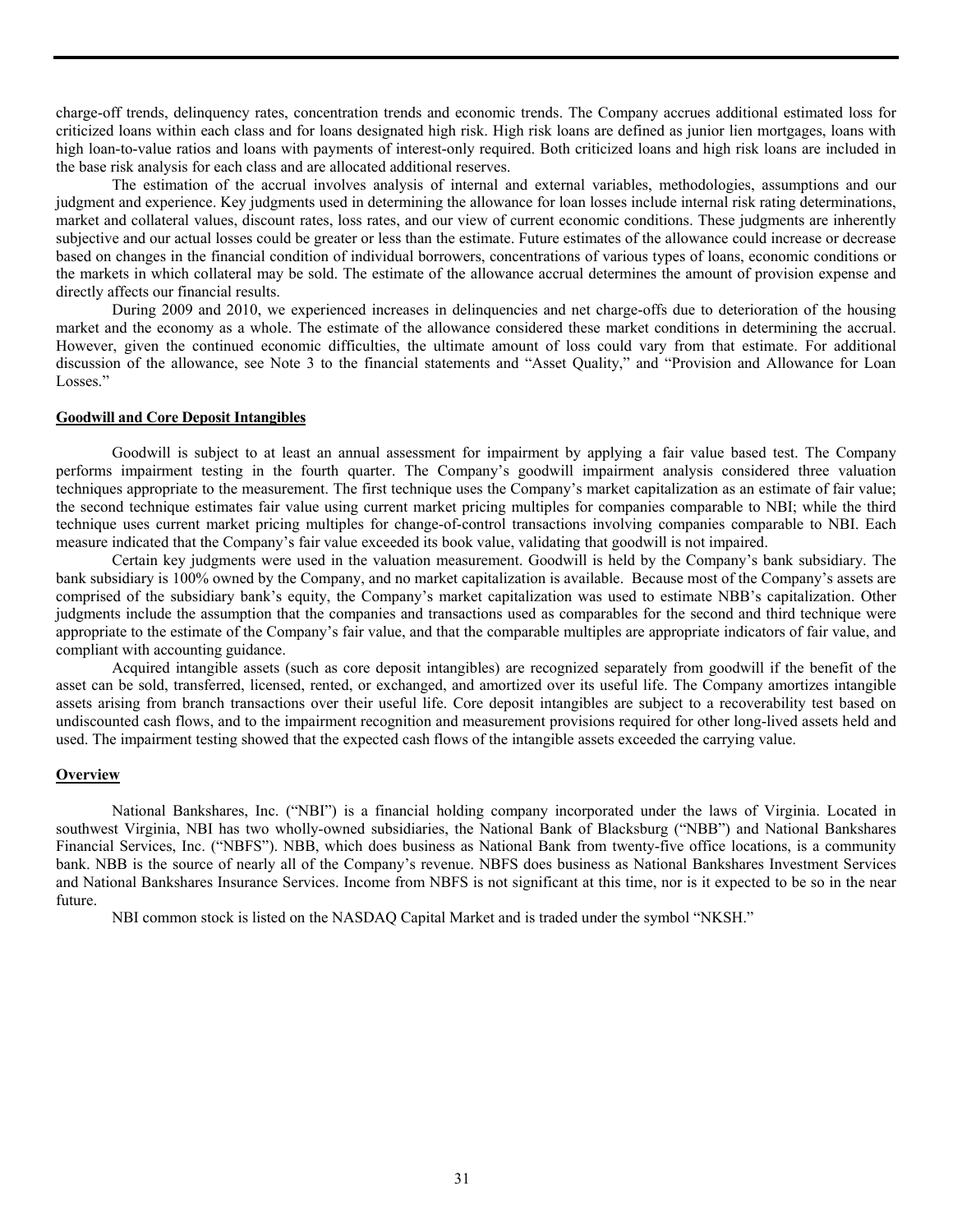#### **Performance Summary**

 The following table presents NBI's key performance ratios for the six months ended June 30, 2011 and the year ended December 31, 2010. The measures for June 30, 2011 are annualized, except for basic net earnings per share and fully diluted net earnings per share.

|                                      |   | <b>June 30,</b><br>2011 | December 31,<br>2010 |          |
|--------------------------------------|---|-------------------------|----------------------|----------|
| Return on average assets             |   | $1.63\%$                |                      | $1.57\%$ |
| Return on average equity             |   | 12.48 %                 |                      | 12.07%   |
| Basic net earnings per share         | S | 1.19                    | \$                   | 2.25     |
| Fully diluted net earnings per share | S | 1.19                    | S                    | 2.24     |
| Net interest margin $(1)$            |   | 4.64%                   |                      | $4.52\%$ |
| Noninterest margin <sup>(2)</sup>    |   | $1.59\%$                |                      | 1.49%    |

(1) Net interest margin: Year-to-date tax-equivalent net interest income divided by year-to-date average earning assets.

<sup>(2)</sup> Noninterest margin: Noninterest expense (excluding the provision for bad debts and income taxes) less noninterest income (excluding securities gains and losses) divided by average year-to-date assets.

The annualized return on average assets for the six months ended June 30, 2011 was 1.63%, 6 basis points higher than the 1.57% for the year ended December 31, 2010. The annualized return on average equity grew from 12.07% for the year ended December 31, 2010 to 12.48% for the six months ended June 30, 2011. The annualized net interest margin was a healthy 4.64% at the end of the second quarter of 2011, up 12 basis points from the 4.52% reported at year-end. The primary factor driving the increase in the net interest margin was the declining cost to fund interest-earning assets. Even though the Company had a modest decline in the yield on earning assets for the first six months of 2011, the decline was more than offset by declining interest expense.

The annualized noninterest margin increased from 1.49% at December 31, 2010 to 1.59% at June 30, 2011, primarily because of an increase in noninterest expense. Please refer to the discussion under noninterest expense for further information.

#### **Growth**

NBI's key growth indicators are shown in the following table:

|              | <b>June 30, 2011</b> | <b>December 31, 2010</b> | <b>Percent Change</b> |
|--------------|----------------------|--------------------------|-----------------------|
| Securities   | 327,073              | 315,907                  | 3.53 $%$              |
| Loans, net   | 585,078              | 568,779                  | 2.87%                 |
| Deposits     | 892,187              | 884.583                  | $0.86\%$              |
| Total assets | 1,034,857            | 1,022,238                | 1.23 $%$              |

Securities increased by \$11,166, or 3.53%, from \$315,907 at December 31, 2010 to \$327,073 at June 30, 2011. Net loans at June 30, 2011 were \$585,078, up \$16,299, or 2.87%, from \$568,779 at December 31, 2010. Deposits increased 0.86%, from \$884,583 at year-end to \$892,187 at June 30, 2011, or \$7,604. Total assets were \$1,022,238 at December 31, 2010 and were \$1,034,857 at June 30, 2011, an increase of \$12,619, or 1.23%.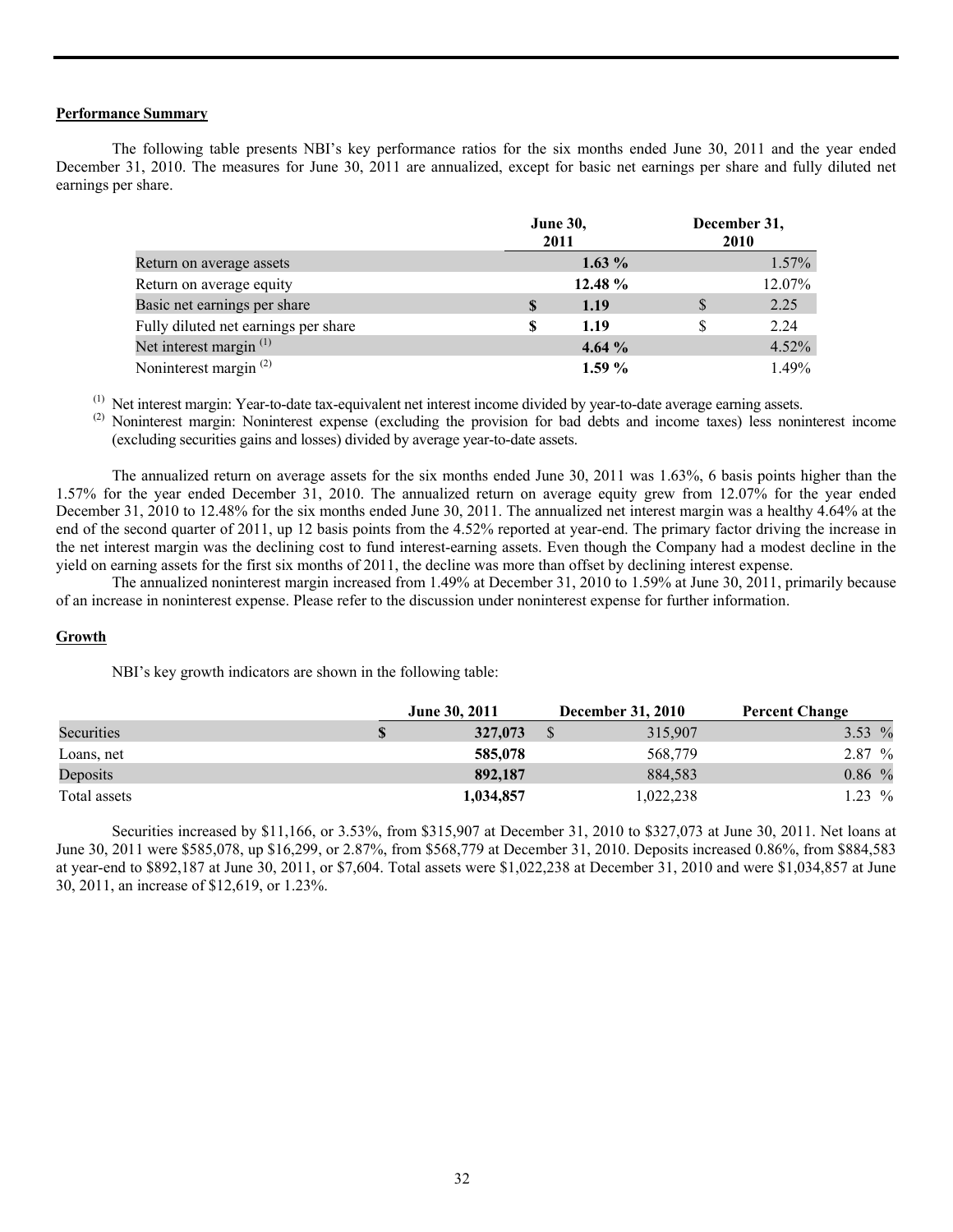#### **Asset Quality**

Key indicators of NBI's asset quality are presented in the following table:

|                                                                                                                      |   | June 30, 2011         | June 30, 2010 | <b>December 31, 2010</b> |
|----------------------------------------------------------------------------------------------------------------------|---|-----------------------|---------------|--------------------------|
| Nonperforming loans                                                                                                  | S | 6,849<br>$\mathbb{S}$ | $7,167$ \$    | 8,071                    |
| Accruing restructured loans                                                                                          |   | 780                   | $- - -$       | 350                      |
| Loans past due 90 days or more, and still accruing                                                                   |   | 572                   | 389           | 1,336                    |
| Other real estate owned                                                                                              |   | 1,855                 | 3,170         | 1,723                    |
| Allowance for loan losses to loans                                                                                   |   | $1.43\%$              | $1.30\%$      | 1.33 %                   |
| Net charge-off ratio                                                                                                 |   | $0.25 \%$             | $0.30\%$      | $0.46\%$                 |
| Ratio of nonperforming assets to loans, net of<br>unearned income and deferred fees, plus<br>other real estate owned |   | $1.46\%$              | 1.76%         | 1.69%                    |
| Ratio of allowance for loan losses to<br>nonperforming loans                                                         |   | 124.02 %              | 105.39%       | 94.97 %                  |

The Company monitors asset quality indicators in managing credit risk and in determining the allowance and provision for loan losses. The recent economic recession and slow recovery have contributed to higher than normal levels of some asset quality measures. Nonperforming loans were \$8,071 at December 31, 2010 and \$7,167 at June 30, 2010, but decreased to \$6,849 at June 30, 2011, a decline of \$1,222 or 15.14% from December 31, 2010 and \$318 or 4.44% from June 30, 2010. The net charge-off ratio also declined to 0.25% at June 30, 2011, from 0.46% at December 31, 2010 and 0.30% at June 30, 2011, while loans 90 days past due and still accruing declined \$764 from December 31, 2010 but increased \$183 from June 30, 2010.

The Company's risk analysis determined an allowance for loan losses of \$8,494 at June 30, 2011, resulting in a provision for the six months ended June 30, 2011 of \$1,553, an increase of \$54 or 3.6% from the \$1,499 from the same period in 2010. The ratio of the allowance for loan losses to loans increased to 1.43%, from 1.33% at December 31, 2010 and 1.30% at June 30, 2010. While charge-offs and nonperforming loans declined in the first half of 2011, the higher levels of the recent past were influential on the risk assessment calculation and contributed to the increase in the allowance and provision for loan losses. The Company continues to monitor risk levels within the loan portfolio and expects that any further increase in the allowance or provision for loan losses would be the result of the refinement of loss estimates and would not dramatically affect net income.

 The total of other real estate owned was \$1,855 at June 30, 2011, up from \$1,723 at December 31, 2010 but down from \$3,170 at June 30, 2010. It is not possible to accurately predict the future total of other real estate owned because property sold at foreclosure may be acquired by third parties and NBB's other real estate owned properties are regularly marketed and sold.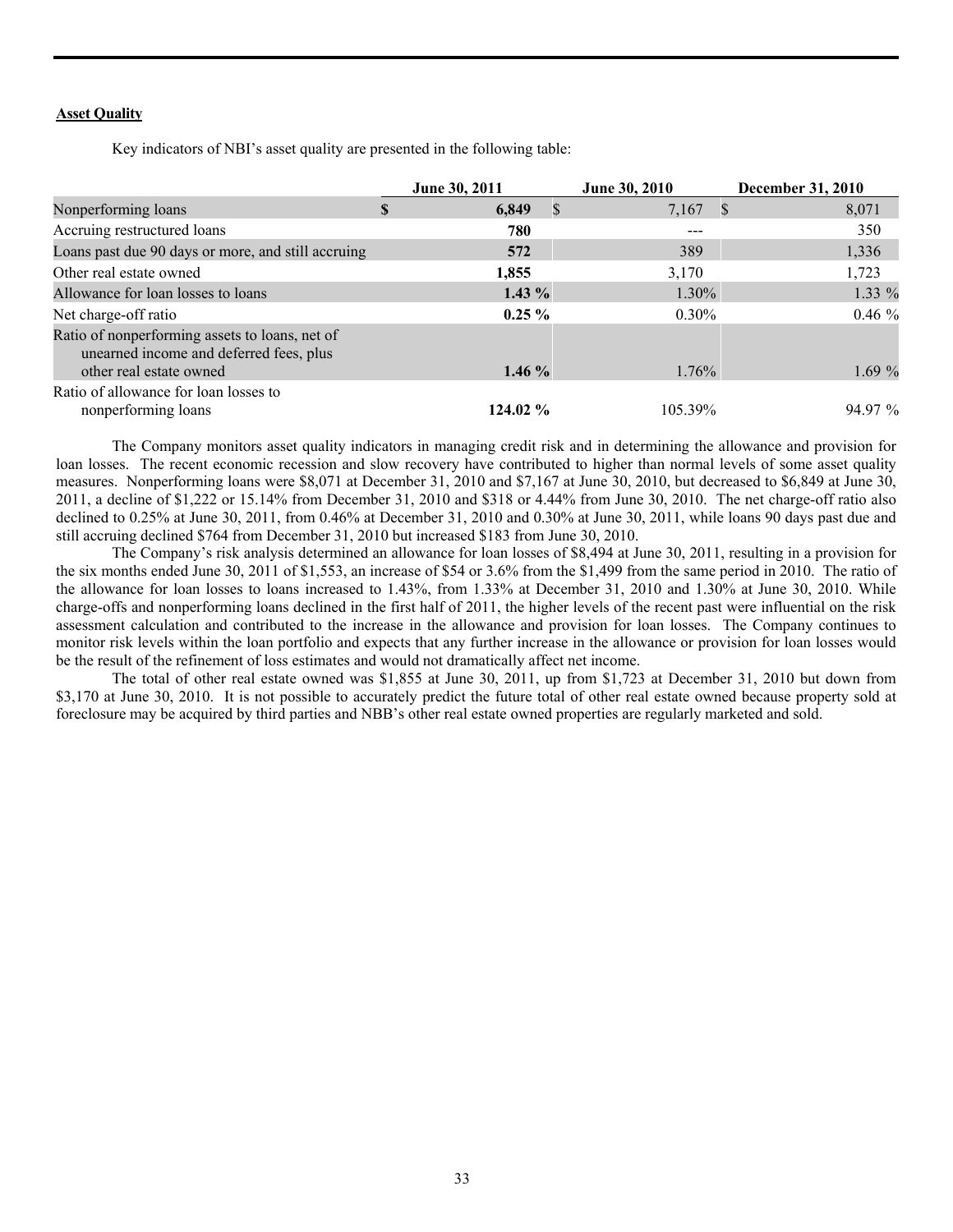#### **Net Interest Income**

|                                                 | June 30, 2011 |                           |   |                 |                           | June 30, 2010 |                           |              |                 |                           |  |
|-------------------------------------------------|---------------|---------------------------|---|-----------------|---------------------------|---------------|---------------------------|--------------|-----------------|---------------------------|--|
|                                                 |               | Average<br><b>Balance</b> |   | <b>Interest</b> | Average<br>Yield/<br>Rate |               | Average<br><b>Balance</b> |              | <b>Interest</b> | Average<br>Yield/<br>Rate |  |
| Interest-earning assets:                        |               |                           |   |                 |                           |               |                           |              |                 |                           |  |
| Loans, net $(1)(2)(3)$                          | \$            | 586,421 \$                |   | 18,331          | $6.30\%$                  | \$            | 588,502                   | $\mathbb{S}$ | 18,629          | 6.38%                     |  |
| Taxable securities                              |               | 155,881                   |   | 3,375           | $4.37\%$                  |               | 127,638                   |              | 2,909           | 4.60%                     |  |
| Nontaxable securities $(1)(4)$                  |               | 164,249                   |   | 5,098           | $6.26\%$                  |               | 158,488                   |              | 4,948           | 6.30%                     |  |
| Interest-bearing deposits                       |               | 56,792                    |   | 67              | 0.24%                     |               | 43,167                    |              | 49              | 0.23%                     |  |
| Total interest-earning assets                   | S             | 963,343 \$                |   | 26,871          | $5.62\%$                  | S             | 917,795                   | \$           | 26,536          | 5.83%                     |  |
| Interest-bearing liabilities:                   |               |                           |   |                 |                           |               |                           |              |                 |                           |  |
| Interest-bearing demand<br>deposits             | $\mathbf S$   | 373,723 \$                |   | 2,036           | $1.10\%$                  | $\mathcal{S}$ | 312,061                   | \$           | 1,595           | 1.03%                     |  |
| Savings deposits                                |               | 57,496                    |   | 22              | 0.08%                     |               | 53,001                    |              | 24              | $0.09\%$                  |  |
| Time deposits                                   |               | 317,963                   |   | 2,667           | 1.69%                     |               | 361,107                   |              | 4,210           | 2.35%                     |  |
| Total interest-bearing<br>liabilities           | $\mathbf S$   | 749,182 \$                |   | 4,725           | $1.27\%$                  | <sup>S</sup>  | 726,169                   | \$           | 5,829           | 1.62%                     |  |
| Net interest income and<br>interest rate spread |               |                           | S | 22,146          | 4.35%                     |               |                           | \$           | 20,707          | 4.21%                     |  |
| Net yield on average<br>interest-earning assets |               |                           |   |                 | 4.64%                     |               |                           |              |                 | $4.55\%$                  |  |

The net interest income analysis for the six months ended June 30, 2011 and 2010 follows:

 $^{(1)}$  Interest on nontaxable loans and securities is computed on a fully taxable equivalent basis using a Federal income tax rate of 35% in the two six-month periods presented.

(2) Included in interest income are loan fees of \$366 and \$399 for the six months ended June 30, 2011 and 2010, respectively.

(3) Nonaccrual loans are included in average balances for yield computations.<br>
(4) Daily averages are shown at amortized cost

Daily averages are shown at amortized cost.

The net interest margin increased 9 basis points from 4.55% to 4.64% for the six months ended June 30, 2011 and June 30, 2010, respectively. The increase in net interest margin was driven by a decline in the cost of interest-bearing liabilities of 35 basis points offset by a decline in the yield on interest earning assets of 21 basis points. The decline in the cost of interest-bearing liabilities came primarily from a 66 basis point reduction in the cost of time deposits offset by a 7 basis point increase in the cost of interestbearing demand deposits, when the six-month periods ended June 30, 2011 and June 30, 2010 are compared. The 21 basis point decline in the yield on earning assets can be accounted for mostly by declines in both the yields on loans and on taxable securities. The yield on loans declined 8 basis points from June 30, 2010 to June 30, 2011, because of contractual repricing terms and the renegotiation of loan interest rates in response to competition. The yield on taxable securities was 23 basis points lower for the six months ended June 30, 2011, when compared with the same period in 2010. The market yield for securities of a comparable term has declined over the past year, causing matured and called bonds to be replaced with lower yielding investments.

 The Company's yield on earning assets and cost of funds are largely dependent on the interest rate environment. In the recent past, with interest rates at historic lows, funding costs declined at a faster pace than the yield on earning assets. The Company's cost of funding is more sensitive to interest rate changes than is the yield on earning assets.

# **Provision and Allowance for Loan Losses**

The provision for loan losses for the six month period ended June 30, 2011 was \$1,553, compared with \$1,499 for the first six months of 2010. The ratio of the allowance for loan losses to total loans at the end of the second quarter of 2011 was 1.43%, which compares to 1.33% at December 31, 2010. The net charge-off ratio was 0.25% at June 30, 2011 and 0.46% at December 31, 2010. See "Asset Quality" for additional information.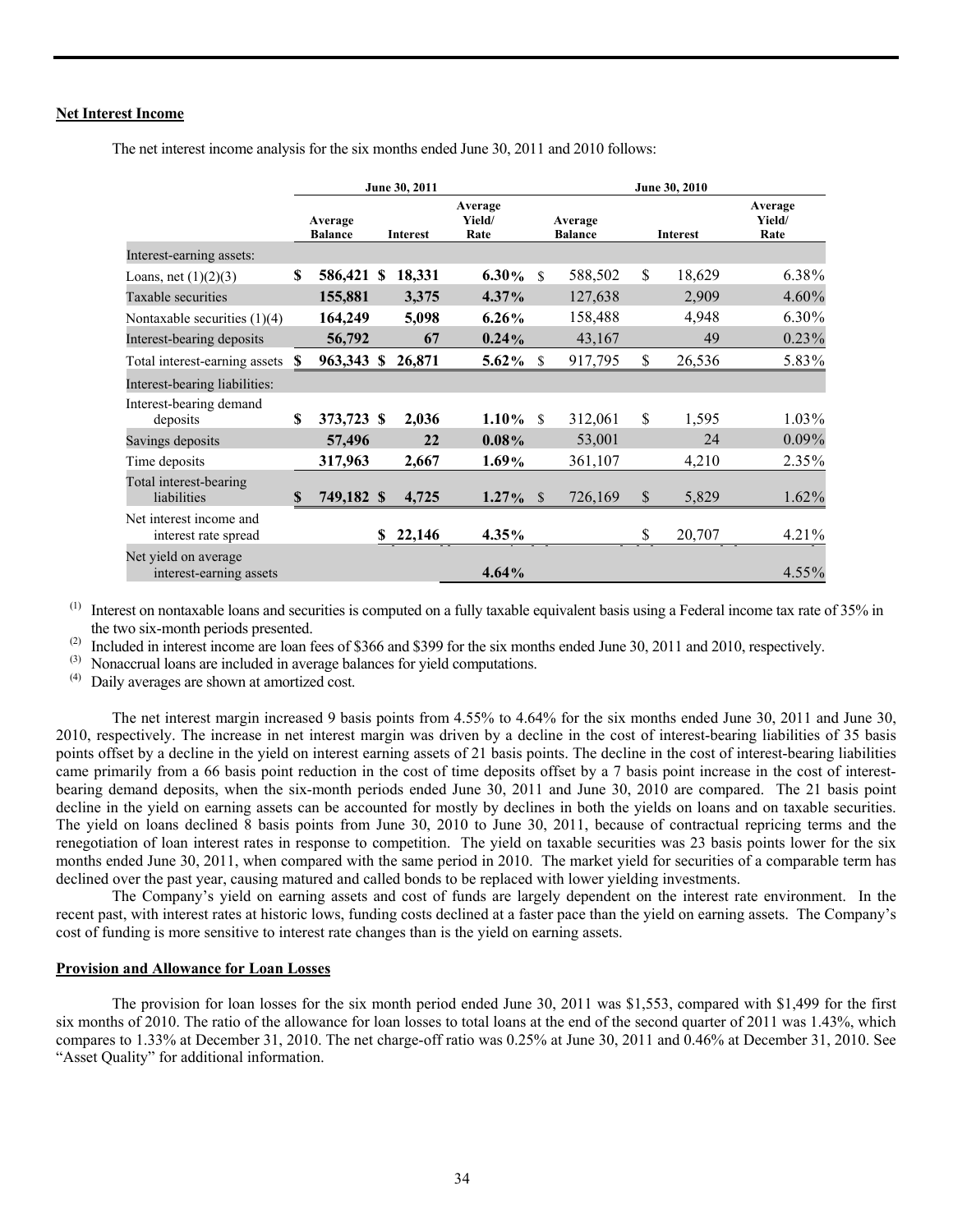## **Noninterest Income**

|                                    | <b>Six Months ended</b> |               |              |               |                       |
|------------------------------------|-------------------------|---------------|--------------|---------------|-----------------------|
|                                    |                         | June 30, 2011 |              | June 30, 2010 | <b>Percent Change</b> |
| Service charges on deposits        |                         | 1,260         | <sup>S</sup> | 1,486         | $(15.21)\%$           |
| Other service charges and fees     |                         | 117           |              | 151           | $(22.52)\%$           |
| Credit card fees                   |                         | 1,560         |              | 1,426         | 9.40%                 |
| Trust fees                         |                         | 553           |              | 530           | 4.34 %                |
| <b>BOLI</b> income                 |                         | 370           |              | 361           | 2.49 $\frac{9}{6}$    |
| Other income                       |                         | 168           |              | 143           | 17.48 %               |
| Realized securities gains (losses) |                         | (4)           |              | (3)           | $(33.33)\%$           |

 Service charges on deposit accounts totaled \$1,260 for the six months ended June 30, 2011. This is a 15.21% decrease, or \$226, when compared with the same period in 2010. The decline was in large part the result of a decrease of \$235 in fees from checking account overdrafts and fees for checks returned for insufficient funds, offset by minor increases in other service charges. The decline in fees for overdrafts and insufficient funds is representative of a nationwide trend of depositors managing bank accounts to reduce fees and service charges.

 Other service charges and fees includes charges for official checks, income from the sale of checks to customers, safe deposit box rent, fees for letters of credit and the income earned from commissions on the sale of credit life, accident and health insurance. Income for the six months ended June 30, 2011 decreased \$34, or 22.52%, from the same period in 2010, due to minor and typical fluctuations.

 Credit card fees for the first six months of 2011 were \$1,560. This was an increase of \$134, or 9.40%, when compared with the \$1,426 total reported for the same period last year. The increase was due to a higher volume of merchant transaction fees and credit card fees. Management anticipates that this category of noninterest income may be negatively affected by provisions included in the Dodd-Frank Wall Street Reform and Consumer Protection Act. This recent legislation directs the Federal Reserve Bank to control the level of debit card interchange fees. It is not yet known the extent to which the legislation may impact the level of credit card fees or when that impact will occur.

 Income from Trust fees was \$553 for the six months ended June 30, 2011. This is a 4.34% increase from the \$530 earned in the same period of 2010. Trust income varies depending on the total assets held in Trust accounts, the type of accounts under management and financial market conditions. The increase in Trust income is attributable to a combination of all of these factors.

BOLI income did not change materially from June 30, 2010 to June 30, 2011.

 Other income includes net gains from the sales of fixed assets, rent from foreclosed properties, revenue from investment and insurance sales and other smaller miscellaneous components. Other income for the six months ended June 30, 2011 was \$168. This represents an increase of \$25, or 17.48%, when compared with the six months ended June 30, 2010. These areas fluctuate with market conditions and because of competitive factors.

 Realized securities losses for the six months ended June 30, 2011 were \$4, as compared with losses of \$3 for the same period in 2010. Net realized securities gains and losses are market driven and have resulted from calls of securities.

#### **Noninterest Expense**

|                                      |   | <b>Six Months ended</b> |   |               |                       |
|--------------------------------------|---|-------------------------|---|---------------|-----------------------|
|                                      |   | June 30, 2011           |   | June 30, 2010 | <b>Percent Change</b> |
| Salaries and employee benefits       | S | 5,727                   | S | 5,510         | 3.94 $%$              |
| Occupancy, furniture and fixtures    |   | 858                     |   | 968           | $(11.36) \%$          |
| Data processing and ATM              |   | 873                     |   | 706           | 23.65 %               |
| FDIC assessment                      |   | 696                     |   | 532           | 30.83 %               |
| Credit card processing               |   | 1,232                   |   | 1,092         | 12.82 %               |
| Intangibles amortization             |   | 542                     |   | 542           | $- -$ %               |
| Net costs of other real estate owned |   | 229                     |   | 60            | 281.67 %              |
| Franchise taxes                      |   | 457                     |   | 481           | (4.99) %              |
| Other operating expenses             |   | 1,495                   |   | 1,590         | (5.97) %              |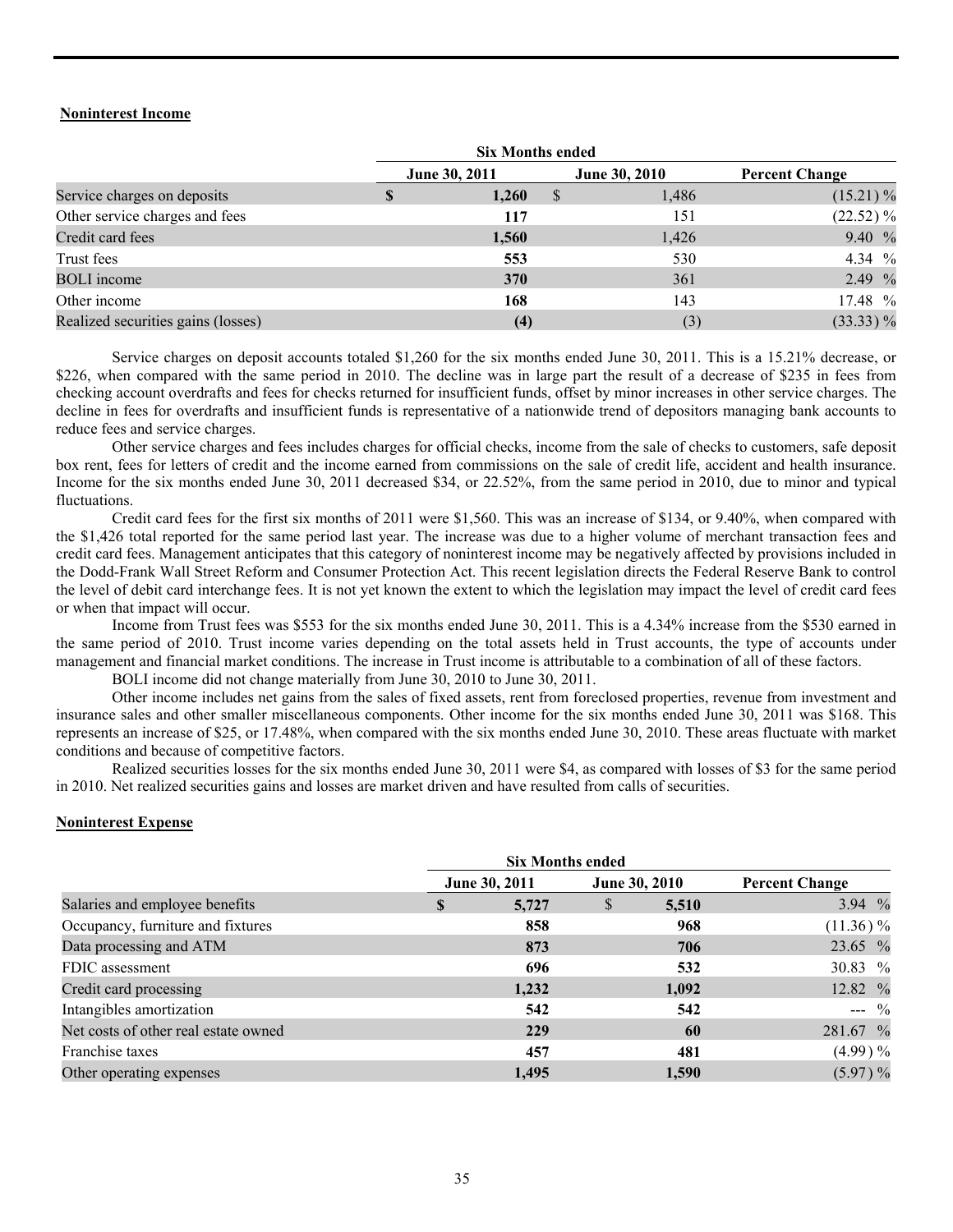Salary and benefits expense increased \$217, or 3.94%, from \$5,510 for the six months ended June 30, 2010 to \$5,727 for the six months ended June 30, 2011. Contributing to the increase was an increase of \$134 in fringe benefits, partially offset by a decline in net periodic pension expense of \$48 when the two periods are compared. Net periodic expense varies because of changes in the number of plan participants, the age of participants, the level of employer contributions, the investment performance of the plan trust and the interest rate environment. Please refer to Note 6 to the financial statements for additional information.

 Occupancy, furniture and fixtures expense was \$858 for the six months ended June 30, 2011, a decrease of \$110, or 11.36%, from the same period last year. The decline is a result of general cost control measures with no significant decreases in any one factor.

 Data processing and ATM expense was \$873 for the six months ended June 30, 2011, an increase of \$167, or 23.65%, from the six months ended June 30, 2010. Higher data processing expense in the first six months of 2011 is associated with increased costs for communications because of infrastructure upgrades.

 The Federal Deposit Insurance Corporation Deposit Insurance Fund assessment for the six months ended June 30, 2011 was \$696. This compares with \$532 for the same period in 2010. The FDIC assessment is currently based on the level of deposits. The assessment reflects increases in deposits, as well as additional premiums associated with the increase in the FDIC insurance threshold to \$250. Given the severe impact of the economic downturn on some of the nation's banks, the Company has no assurance that the FDIC will not increase assessments on insured banks to maintain the integrity of the Deposit Insurance Fund.

 Credit card processing expense was \$1,232 for the six months ended June 30, 2011, an increase of \$140, or 12.82%, from the total for the six months ended June 30, 2010. This expense is driven by volume and other factors such as merchant discount rates and is subject to a degree of variability.

 The expense for intangibles amortization is related to acquisitions. There were no acquisitions in the past year, and the expense was \$542 for both periods ended June 30, 2011 and 2010.

Net costs of other real estate owned have increased from \$60 for the six months ended June 30, 2010 to \$229 for the six months ended June 30, 2011. This expense category includes maintenance costs as well as valuation write-downs and gains and losses on the sale of properties. The expense varies with the number of properties, the maintenance required and changes in the real estate market. Management anticipates that the total of other real estate owned and related expenses will increase as the slow economy and weak real estate market continue to impact borrowers.

Bank franchise taxes have declined 4.99%, from \$481 at June 30, 2010 to \$457 for the six months ended 2011.

 The category of other operating expenses includes noninterest expense items such as professional services, stationery and supplies, telephone costs, postage and charitable donations. Other operating expenses for the six months ended June 30, 2011 declined \$95 or 5.97% from \$1,590 to \$1,495 when compared with the same period in 2010. Management has made concerted efforts to control costs.

# **Balance Sheet**

Year-to-date daily averages for the major balance sheet categories are as follows:

| <b>Assets</b>                        |   | June 30, 2011 |               | <b>December 31, 2010</b> | <b>Percent Change</b> |
|--------------------------------------|---|---------------|---------------|--------------------------|-----------------------|
| Interest-bearing deposits            | S | 56,792        | $\mathbb{S}$  | 55,477                   | $2.37\%$              |
| Securities available for sale        |   | 188,044       |               | 161,504                  | 16.43<br>$^{0}/_{0}$  |
| Securities held to maturity          |   | 132,469       |               | 128,028                  | 3.47 $\%$             |
| Mortgage loans held for sale         |   | 603           |               | 1,339                    | $(54.97)$ %           |
| Real estate construction loans       |   | 48,449        |               | 47,262                   | $2.51\%$              |
| Real estate mortgage loans           |   | 173,148       |               | 169,856                  | 1.94 $%$              |
| Commercial and industrial loans      |   | 279,047       |               | 276,829                  | $0.80\,%$             |
| Loans to individuals                 |   | 86,157        |               | 91,657                   | $(6.00) \%$           |
| <b>Total Assets</b>                  |   | 1,022,196     |               | 989,952                  | 3.26 $%$              |
| Liabilities and stockholders' equity |   |               |               |                          |                       |
| Noninterest-bearing demand deposits  | S | 132,137       | $\mathcal{S}$ | 122,818                  | 7.59 $\%$             |
| Interest-bearing demand deposits     |   | 373,723       |               | 322,705                  | 15.81 %               |
| Savings deposits                     |   | 57,496        |               | 54,543                   | 5.41 $%$              |
| Time deposits                        |   | 317,963       |               | 352,887                  | $(9.90)$ %            |
| Stockholders' equity                 |   | 133,182       |               | 129,003                  | 3.24 $%$              |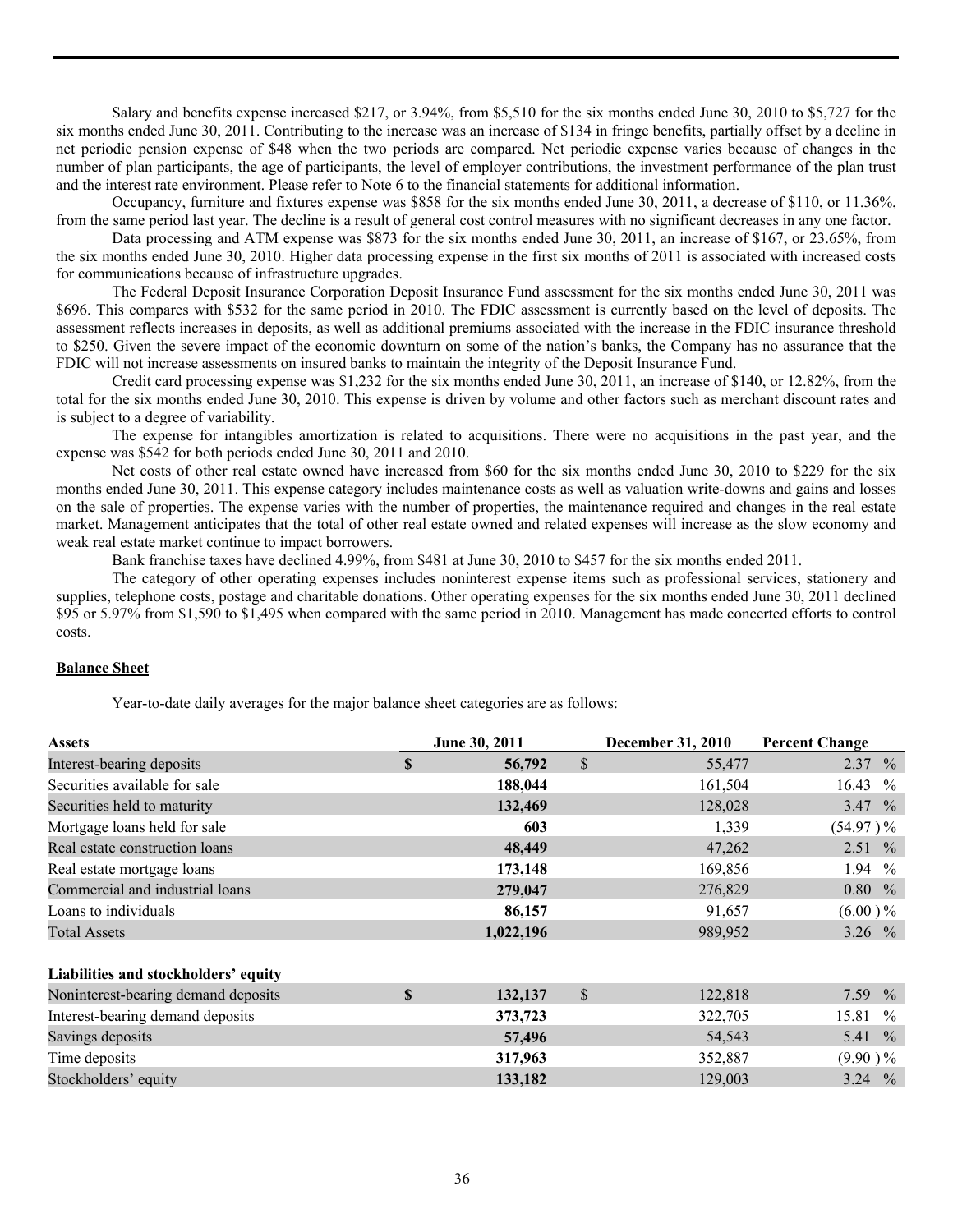#### **Securities**

 The total amortized cost of securities available for sale and securities held to maturity at June 30, 2011 was \$323,917, and total fair value was \$330,956. At June 30, 2011, the Company held individual securities with a total fair value of \$65,627 that had a total unrealized loss of \$1,452. Of this total, securities with a fair value of \$2,839 and an unrealized loss of \$252 have been in a continuous loss position for 12 months or more. At June 30, 2011, there were no securities that management determined to be otherthan-temporarily impaired.

 Management regularly monitors the quality of the securities portfolio, and management closely follows the uncertainty in the economy and the volatility of financial markets. The value of individual securities will be written down if the decline in fair value is considered to be other than temporary based upon the totality of circumstances.

## **Loans**

|                                 | <b>June 30, 2011</b> | <b>December 31, 2010</b> | <b>Percent Change</b> |
|---------------------------------|----------------------|--------------------------|-----------------------|
| Commercial and industrial loans | 290,694              | 269,818                  | 7.74%                 |
| Real estate construction loans  | 47,549               | 46.169                   | $2.99\%$              |
| Real estate mortgage loans      | 171,818              | 173,533                  | $(0.99) \%$           |
| Loans to individuals            | 84.510               | 87.868                   | $(3.82) \%$           |
| Total loans                     | 594,571              | 577,388                  | 2.98 %                |

The Company's total gross loans increased by \$17,183 or 2.98%, from \$577,388 at December 31, 2010 to \$594,571 at June 30, 2011. Commercial and industrial loans and real estate construction accounted for the majority of the increase, partially offset by a decrease in loans to individuals.

 Commercial and industrial loans increased 7.74% from \$269,818 at December 31, 2010 to \$290,694 at June 30, 2011. The \$20,876 increase is due to higher loan demand.

 The 3.82% decline in loans to individuals continues a trend that has been evident over the past several years. The availability of low cost dealer auto loans and other products, such as home equity lines of credit, make traditional consumer installment loans less attractive to customers. Loans to individuals totaled \$84,510 at June 30, 2011. This compares with \$87,868 at year-end 2010.

 Real estate construction loans grew 2.99% from \$46,169 at December 31, 2010 to \$47,549 at June 30, 2011. Real estate mortgage loans declined 0.99% or \$1,715 from \$173,533 at December 31, 2010 to \$171,818 at June 30, 2011.

 The Company does not now, nor has it ever, offered certain types of higher-risk loans such as subprime loans, option ARM products or loans with initial teaser rates.

# **Deposits**

|                                     | <b>June 30, 2011</b> |         | <b>December 31, 2010</b> |         | <b>Percent Change</b> |  |
|-------------------------------------|----------------------|---------|--------------------------|---------|-----------------------|--|
| Noninterest-bearing demand deposits |                      | 136,041 |                          | 131,540 | 3.42 $\%$             |  |
| Interest-bearing demand deposits    |                      | 384,329 |                          | 365,040 | 5.28 $\%$             |  |
| Saving deposits                     |                      | 59,909  |                          | 55,800  | $7.36\%$              |  |
| Time deposits                       |                      | 311.908 |                          | 332.203 | $(6.11) \%$           |  |
| Total deposits                      | S                    | 892,187 |                          | 884,583 | 0.86<br>$\frac{0}{0}$ |  |

 Total deposits increased \$7,604, or 0.86% from \$884,583 at December 31, 2010 to \$892,187 at June 30, 2011. Increases in all deposit categories other than time deposits totaled \$27,899, or 5.05%. These increases were offset by a decline in time deposits of \$20,295, or 6.11%, when June 30, 2011 is compared with December 31, 2010. Historically low rates have caused a migration from time deposits to other types of deposits. As longer-term certificates of deposit mature, customers are unwilling to commit their funds for extended periods at low interest rates. Time deposits do not include any brokered deposits.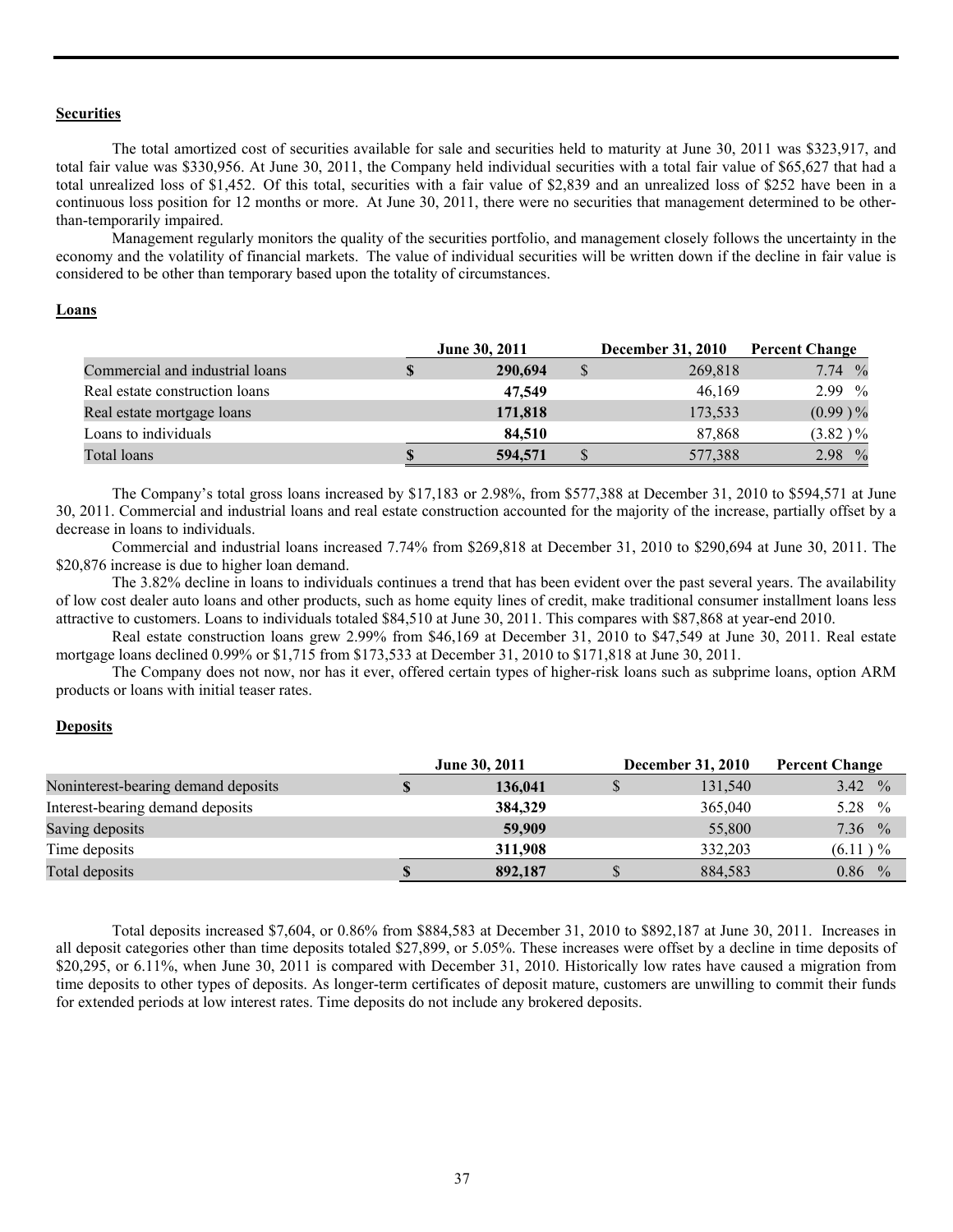#### **Liquidity**

 Liquidity measures the Company's ability to meet its financial commitments at a reasonable cost. Demands on the Company's liquidity include funding additional loan demand and accepting withdrawals of existing deposits. The Company has diverse sources of liquidity, including customer and purchased deposits, customer repayments of loan principal and interest, sales, calls and maturities of securities, Federal Reserve discount window borrowing, short-term borrowing, and FHLB advances. At June 30, 2011, the bank did not have purchased deposits, discount window borrowings, short-term borrowings, or FHLB advances. To assure that short-term borrowing is readily available, the Company tests accessibility annually.

Liquidity from securities is restricted by accounting and business considerations. The securities portfolio is segregated into available-for-sale and held-to-maturity. The Company considers only securities designated available-for-sale for typical liquidity needs. Further, portions of the securities portfolio are pledged to meet state requirements for public funds deposits. Discount window borrowings also require pledged securities. Increased or decreased liquidity from public funds deposits or discount window borrowings results in increased or decreased liquidity from pledging requirements. The Company monitors public funds pledging requirements and the amount of unpledged available-for-sale securities that are accessible for liquidity needs.

Regulatory capital levels determine the Company's ability to utilize purchased deposits and the Federal Reserve discount window for liquidity needs. At June 30, 2011, the Company is considered well capitalized and does not have any restrictions on purchased deposits or the Federal Reserve discount window.

 The Company monitors factors that may increase its liquidity needs. Some of these factors include deposit trends, large depositor activity, maturing deposit promotions, interest rate sensitivity, maturity and repricing timing gaps between assets and liabilities, the level of unfunded loan commitments and loan growth. At June 30, 2011, the Company's liquidity is sufficient to meet projected trends in these areas.

To monitor and estimate liquidity levels, the Company performs stress testing under varying assumptions on credit sensitive liabilities. It also tests the sources and amounts of balance sheet and external liquidity available to replace outflows. The Company's Contingency Funding Plan sets forth avenues for rectifying liquidity shortfalls. At June 30, 2011, the analysis indicated adequate liquidity under the tested scenarios.

The Company utilizes several other strategies to maintain sufficient liquidity. Loan and deposit growth are managed to keep the loan to deposit ratio within the Company's own policy range of 65% to 75%. At June 30, 2011, the loan to deposit ratio was 66.53%. The investment strategy takes into consideration the term of the investment, and securities in the available for sale portfolio are laddered to account for projected funding needs.

#### **Capital Resources**

 Total stockholders' equity at June 30, 2011 was \$136,308, an increase of \$7,121, or 5.51%, from the \$129,187 at December 31, 2010. The Tier I and Tier II risk-based capital ratios at June 30, 2011 were 18.66% and 19.90%, respectively. Capital levels remain significantly above the regulatory minimum capital requirements of 4.0% for Tier I and 8.0% for Tier II capital.

#### **Off-Balance Sheet Arrangements**

 In the normal course of business, NBB extends lines of credit and letters of credit to its customers. Depending on their needs, customers may draw upon lines of credit at any time, in any amount up to a pre-approved limit. Standby letters of credit are issued for two purposes. Financial letters of credit guarantee payments to facilitate customer purchases. Performance letters of credit guarantee payment if the customer fails to complete a specific obligation.

 Historically, the full approved amount of letters and lines of credit has not been drawn at any one time. The Company has developed plans to meet a sudden and substantial funding demand. These plans include accessing a line of credit with a correspondent bank, borrowing from the FHLB, selling available for sale investments or loans and raising additional deposits.

 The Company sells mortgages on the secondary market for which there are recourse agreements should the borrower default. Mortgages must meet strict underwriting and documentation requirements for the sale to be completed. The Company has determined that its risk in this area is not significant because of a low volume of secondary market mortgage loans and high underwriting standards. The Company estimates a potential loss reserve for recourse provisions that is not material as of June 30, 2011. To date, no recourse provisions have been invoked. If funds were needed, the Company would access the same sources as noted above for funding lines and letters of credit.

 There were no material changes in off-balance sheet arrangements during the six months ended June 30, 2011, except for normal seasonal fluctuations in the total of mortgage loan commitments.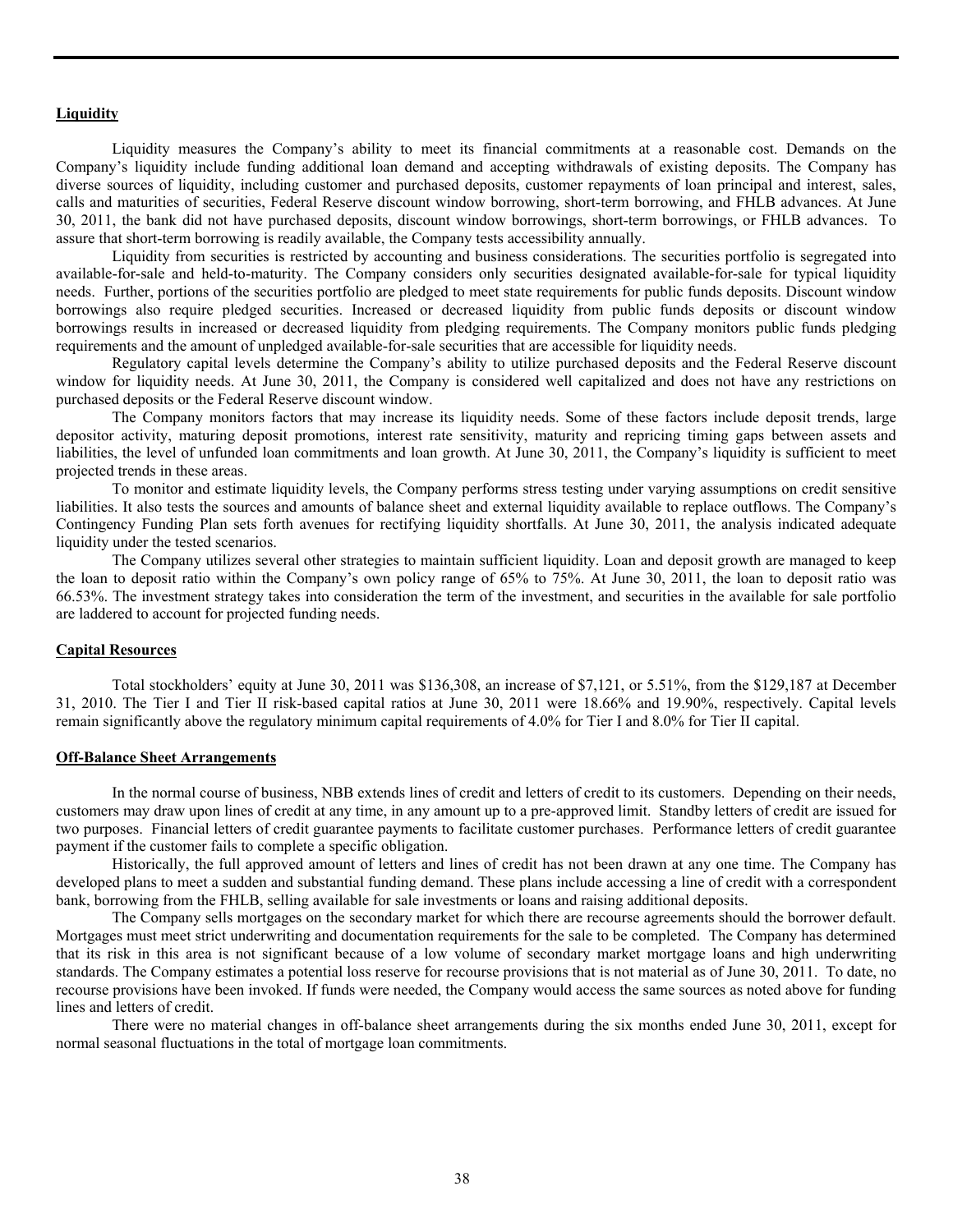#### **Contractual Obligations**

 The Company had no capital lease or purchase obligations and no long-term debt at June 30, 2011. Operating lease obligations, which are for buildings used in the Company's day-to-day operations, were not material at the end of the six months of 2011 and have not changed materially from those which were disclosed in the Company's 2010 Form 10-K.

#### **Item 3. Quantitative and Qualitative Disclosures About Market Risk**

 The Company considers interest rate risk to be a significant market risk and has systems in place to measure the exposure of net interest income to adverse movement in interest rates. Interest rate shock analyses provide management with an indication of potential economic loss due to future rate changes. There have not been any changes which would significantly alter the results disclosed as of December 31, 2010 in the Company's 2010 Form 10-K.

#### **Item 4. Controls and Procedures**

 The Company's management evaluated, with the participation of the Company's principal executive officer and principal financial officer, the effectiveness of the Company's disclosure controls and procedures (as defined in Rule 13a-15(e) under the Securities Exchange Act of 1934, as amended (the "Exchange Act")) as of the end of the period covered by this report. Based on that evaluation, the Company's principal executive officer and principal financial officer concluded that the Company's disclosure controls and procedures are effective as of June 30, 2011 to ensure that information required to be disclosed in the reports that the Company files or submits under the Exchange Act is recorded, processed, summarized and reported, within the time periods specified in the Securities and Exchange Commission's rules and forms, and that such information is accumulated and communicated to the Company's management, including the Company's principal executive officer and principal financial officer, as appropriate, to allow timely decisions regarding required disclosure.

 There were no changes in the Company's internal control over financial reporting (as defined in Rule 13a-15(f) of the Exchange Act) during the 6 months ended June 30, 2011 that have materially affected, or are reasonably likely to materially affect, the Corporation's internal control over financial reporting.

 Because of the inherent limitations in all control systems, the Company believes that no system of controls, no matter how well designed and operated, can provide absolute assurance that all control issues have been detected.

## **Part II Other Information**

#### **Item 1. Legal Proceedings**

There are no pending or threatened legal proceedings to which the Company or any of its subsidiaries is a party or to which the property of the Company or any of its subsidiaries is subject that, in the opinion of management, may materially impact the financial condition of the Company.

#### **Item 1A. Risk Factors**

 Please refer to the "Risk Factors" previously disclosed in Item 1A of our 2010 Annual Report on Form 10-K and the factors discussed under "Cautionary Statement Regarding Forward-Looking Statements" in Part I. Item 2 of this Form 10-Q.

#### **Item 2. Unregistered Sales of Equity Securities and Use of Proceeds**

The Company did not repurchase stock during the first six months of 2011.

#### **Item 3. Defaults Upon Senior Securities**

There were no defaults upon senior secuirites for the six months ended June 30, 2011.

## **Item 4. Reserved**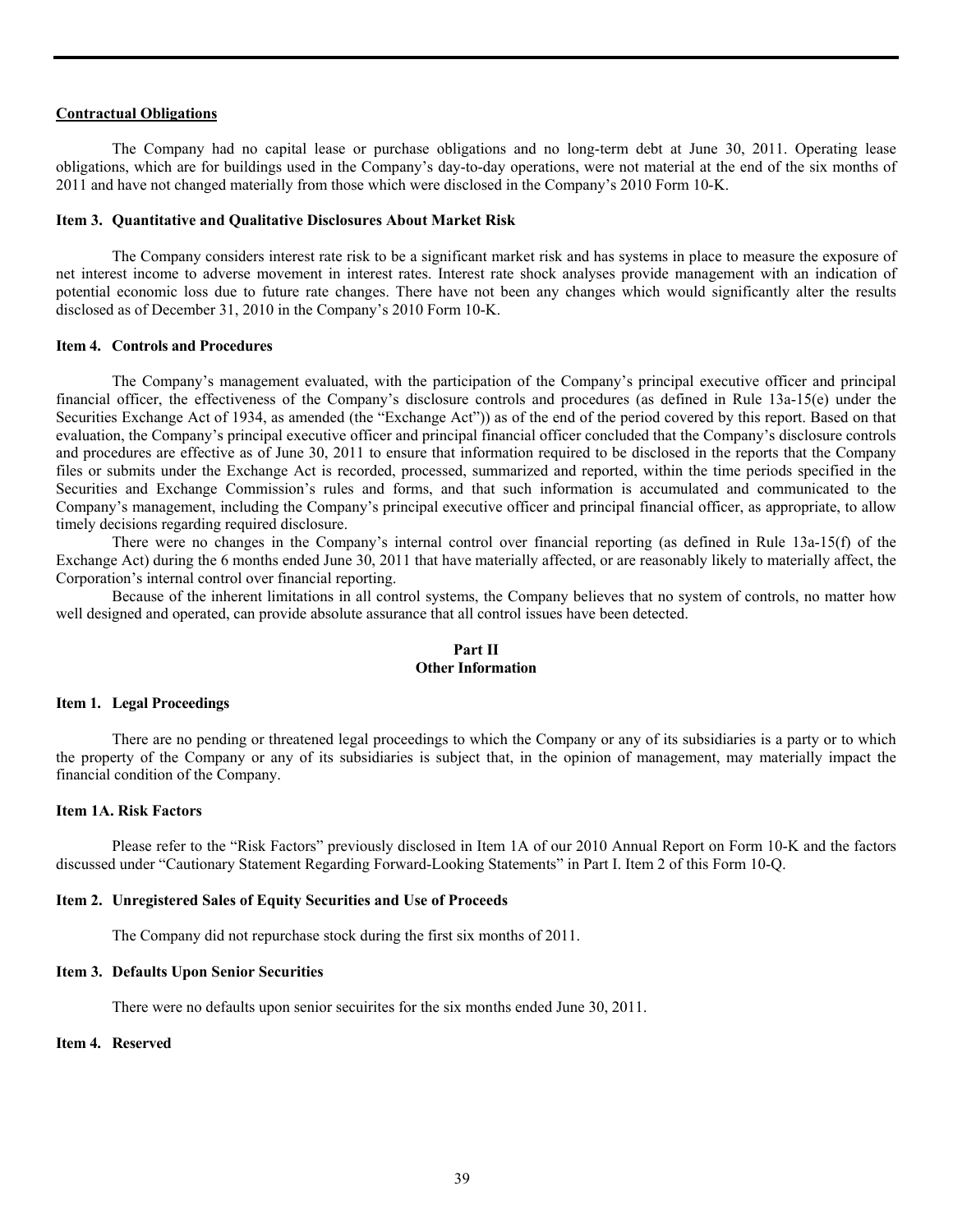## **Item 5. Other Information**

# Subsequent Events

 From June 30, 2011, the balance sheet date of this Form 10-Q, through the date of filing the Form 10-Q with the Securities and Exchange Commission, there have been no material subsequent events that 1) provide additional evidence about conditions that existed on the date of the balance sheet, or 2) provide evidence about conditions that did not exist at the date of the balance sheet, but arose after the balance sheet date.

# **Item 6. Exhibits**

See Index of Exhibits.

### **Signatures**

 Pursuant to the requirements of the Securities Exchange Act of 1934, the registrant has duly caused this report to be signed on its behalf by the undersigned thereunto duly authorized.

### NATIONAL BANKSHARES, INC.

DATE August 3, 2011 /s/ James G. Rakes

DATE August 3, 2011 /s/ David K. Skeens

 James G. Rakes President and Chief Executive Officer (Authorized Officer)

 David K. Skeens Treasurer and Chief Financial Officer (Principal Financial Officer) (Principal Accounting Officer)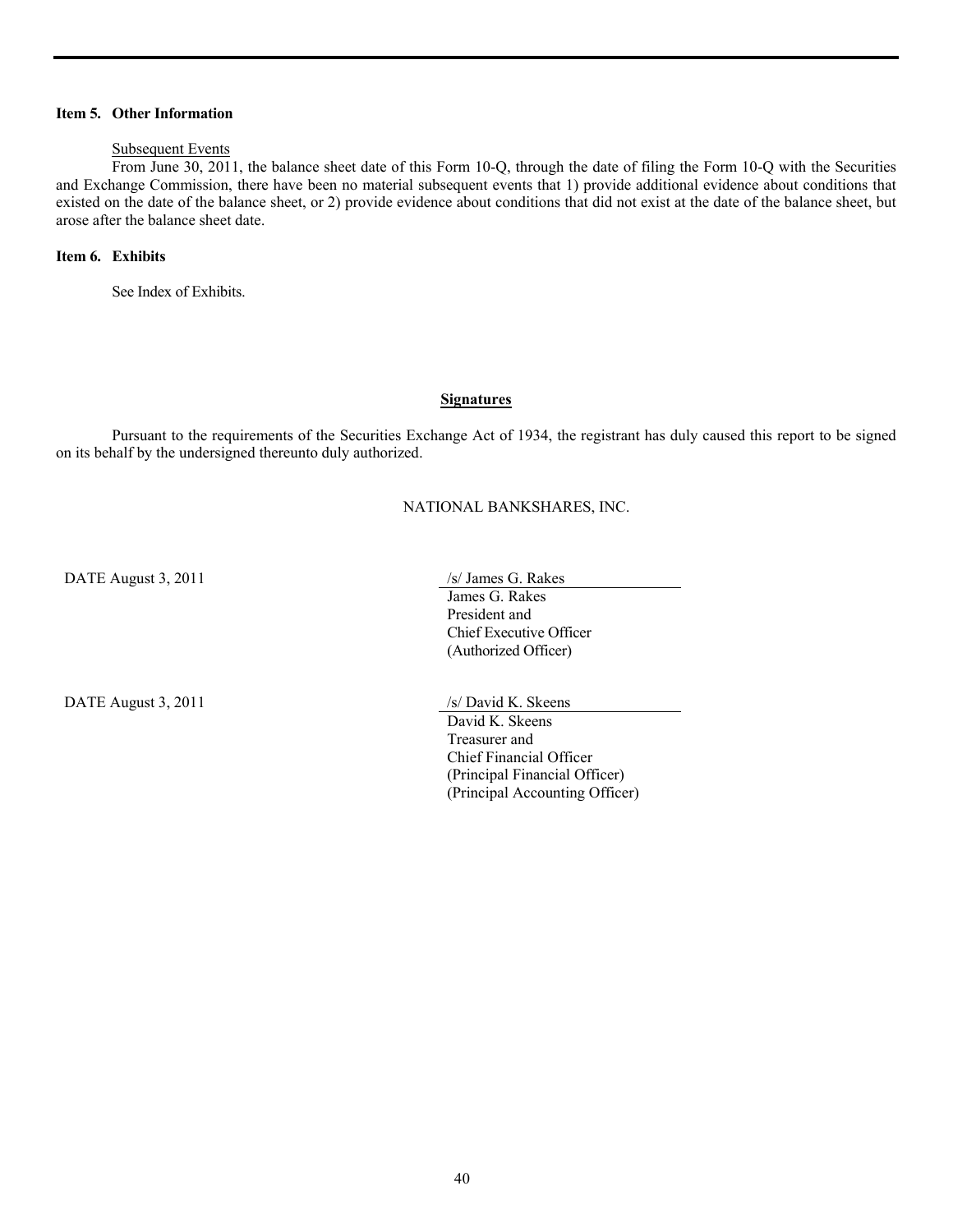# **Index of Exhibits**

| Exhibit No.    | Description                                                                                                                                                                                                                   | Page No. in<br><b>Sequential System</b>                                                                                                             |
|----------------|-------------------------------------------------------------------------------------------------------------------------------------------------------------------------------------------------------------------------------|-----------------------------------------------------------------------------------------------------------------------------------------------------|
| 3(i)           | Amended and Restated Articles of Incorporation of National (incorporated herein by reference to Exhibit<br>Bankshares, Inc.                                                                                                   | 3.1 of the Form 8K for filed on March 16,<br>2006)                                                                                                  |
| 3(ii)          | Amended By-laws of National Bankshares, Inc.                                                                                                                                                                                  | (incorporated herein by reference to Exhibit<br>3(ii) of the Annual Report on Form 10K for<br>fiscal year ended December 31, 2007)                  |
| 4(i)           | Specimen copy of certificate for National Bankshares, Inc. (incorporated herein by reference to Exhibit<br>common stock                                                                                                       | 4(a) of the Annual Report on Form 10K for<br>fiscal year ended December 31, 1993)                                                                   |
| $*10(iii)(A)$  | National Bankshares, Inc. 1999 Stock Option Plan                                                                                                                                                                              | (incorporated herein by reference to Exhibit<br>4.3 of the Form S-8, filed as Registration<br>No. 333-79979 with the Commission on<br>June 4, 1999) |
| $*10(iii)(A)$  | Executive Employment Agreement dated December 17, 2008, (incorporated herein by reference to Exhibit<br>between National Bankshares, Inc. and James G. Rakes                                                                  | $10(iii)(A)$ of the Annual Report on Form<br>10K for the fiscal year ended December 31,<br>2008)                                                    |
| $*10(iii)(A)$  | Employee Lease Agreement dated August 14, 2002, between (incorporated herein by reference to Exhibit<br>National Bankshares, Inc. and The National Bank of Blacksburg                                                         | 10 (iii) (A) of Form 10Q for the period<br>ended September 30, 2002)                                                                                |
| $*10(iii)(A)$  | Executive Employment Agreement dated December 17, 2008, (incorporated herein by reference to Exhibit<br>between National Bankshares, Inc. and F. Brad Denardo                                                                 | $10(iii)(A)$ of the Annual Report on Form<br>10K for the fiscal year ended December 31,<br>2008)                                                    |
| $*10(iii)(A)$  | Executive Employment Agreement dated December 17, 2008, (incorporated herein by reference to Exhibit<br>between National Bankshares, Inc. and Marilyn B. Buhyoff                                                              | $10(iii)(A)$ of the Annual Report on Form<br>10K for the fiscal year ended December 31,<br>2008)                                                    |
| $*10(iii)(A)$  | Salary Continuation Agreement dated February 8, 2006, between (incorporated herein by reference to Exhibit<br>The National Bank of Blacksburg and James G. Rakes                                                              | $10(iii)(A)$ of the Form 8K filed on February<br>8,2006)                                                                                            |
| $*10(iii)(A)$  | Salary Continuation Agreement dated February 8, 2006, between (incorporated herein by reference to Exhibit<br>The National Bank of Blacksburg and F. Brad Denardo                                                             | $10(iii)(A)$ of the Form 8K filed on February<br>8, 2006)                                                                                           |
| $*10(iii)(A)$  | Salary Continuation Agreement dated February 8, 2006, between (incorporated herein by reference to Exhibit<br>National Bankshares, Inc. and Marilyn B. Buhyoff                                                                | $10(iii)(A)$ of the Form 8K filed on February<br>8, 2006)                                                                                           |
| $*10(iii)(A)$  | First Amendment, dated December 19, 2007, to The National (incorporated herein by reference to Exhibit<br>Bank of Blacksburg Salary Continuation Agreement for James G. 10(iii)(A) of the Form 8K filed on December<br>Rakes  | 19, 2007)                                                                                                                                           |
| $*10(iii)(A)$  | First Amendment, dated December 19, 2007, to The National (incorporated herein by reference to Exhibit<br>Bank of Blacksburg Salary Continuation Agreement for F. Brad 10(iii)(A) of the Form 8K filed on December<br>Denardo | 19, 2007)                                                                                                                                           |
| $*10(iii)(A)$  | First Amendment, dated December 19, 2007, to National (incorporated herein by reference to Exhibit<br>Bankshares, Inc. Salary Continuation Agreement for Marilyn B. 10(iii)(A) of the Form 8K filed on December<br>Buhyoff    | 19, 2007)                                                                                                                                           |
| $*10(viii)(A)$ | Second Amendment, dated June 12, 2008, to The National Bank (incorporated herein by reference to Exhibit<br>of Blacksburg Salary Continuation Agreement for F. Brad 10(iii)(A) of the Form 8K filed on June 12,<br>Denardo    | 2008)                                                                                                                                               |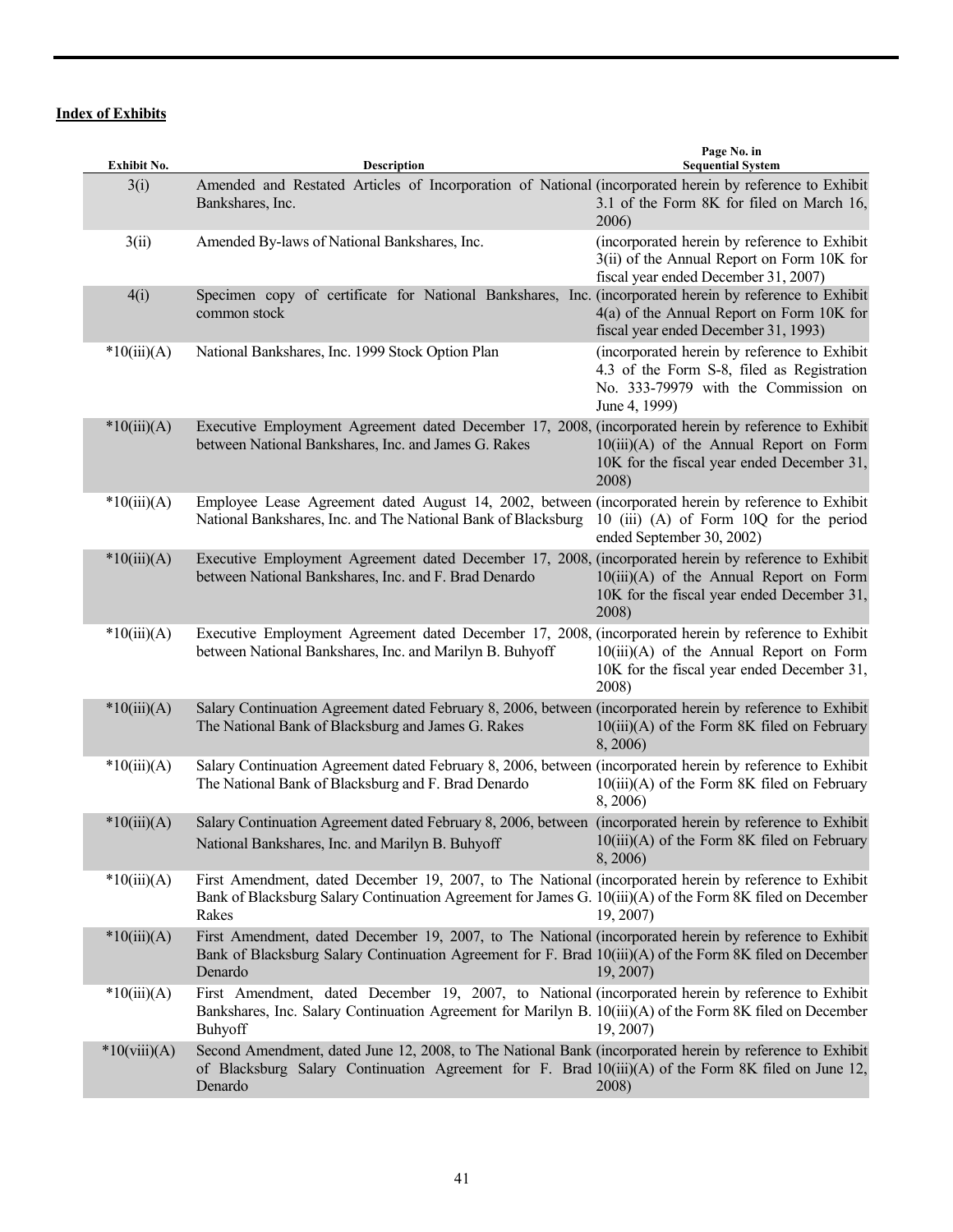| $*10(viii)(A)$ | Second Amendment, dated December 17, 2008, to The National (incorporated herein by reference to Exhibit<br>Bank of Blacksburg Salary Continuation Agreement for James G. 10(iii)(A) of the Annual Report on Form<br>Rakes     | 10K for the fiscal year ended December 31,<br>2008) |
|----------------|-------------------------------------------------------------------------------------------------------------------------------------------------------------------------------------------------------------------------------|-----------------------------------------------------|
| $*10(viii)(A)$ | Second Amendment, dated December 17, 2008, to The National (incorporated herein by reference to Exhibit<br>Bank of Blacksburg Salary Continuation Agreement for Marilyn 10(iii)(A) of the Annual Report on Form<br>B. Buhyoff | 10K for the fiscal year ended December 31,<br>2008) |
| $*10(viii)(A)$ | Third Amendment, dated December 17, 2008, to The National (incorporated herein by reference to Exhibit<br>Bank of Blacksburg Salary Continuation Agreement for F. Brad 10(iii)(A) of the Annual Report on Form<br>Denardo     | 10K for the fiscal year ended December 31,<br>2008) |
| 31(i)          | Section 906 Certification of Chief Executive Officer                                                                                                                                                                          | (included herewith)                                 |
| 31(ii)         | Section 906 Certification of Chief Financial Officer                                                                                                                                                                          | (included herewith)                                 |
| 32(i)          | 18 U.S.C. Section 1350 Certification of Chief Executive Officer                                                                                                                                                               | (included herewith)                                 |
| 32(ii)         | 18 U.S.C. Section 1350 Certification of Chief Financial Officer                                                                                                                                                               | (included herewith)                                 |

\* Indicates a management contract or compensatory plan.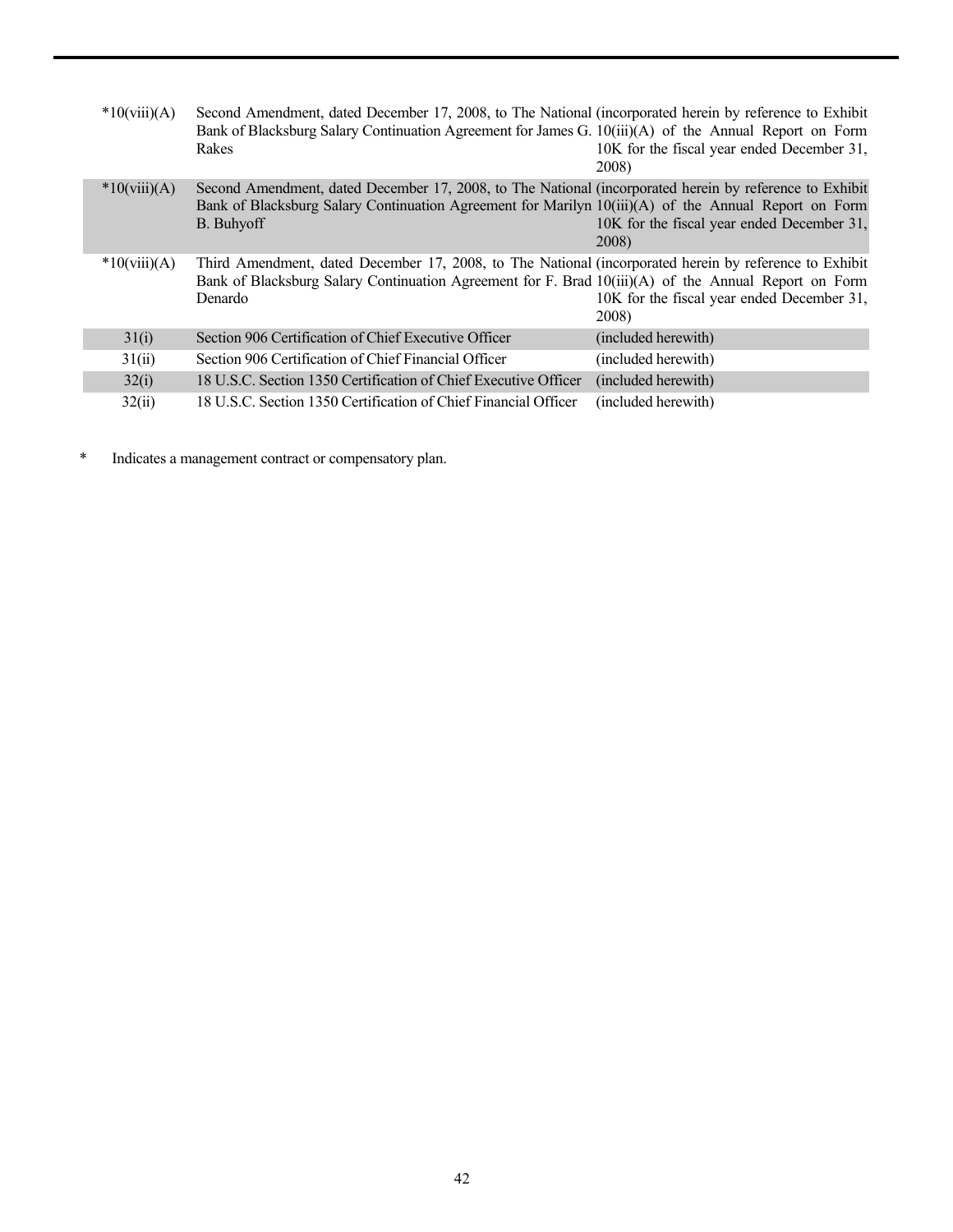Exhibit 31(i)

# CERTIFICATIONS

I, James G. Rakes, certify that:

1. I have reviewed this quarterly report on Form 10-Q of National Bankshares, Inc.;

2. Based on my knowledge, this report does not contain any untrue statement of a material fact or omit to state a material fact necessary to make the statements made, in light of the circumstances under which such statements were made, not misleading with respect to the period covered by this report;

3. Based on my knowledge, the financial statements, and other financial information included in this report, fairly present in all material respects the financial condition, results of operations and cash flows of the registrant as of, and for, the periods presented in this report;

4. The registrant's other certifying officer(s) and I are responsible for establishing and maintaining disclosure controls and procedures (as defined in Exchange Act Rules 13a–15(e) and 15d–15(e)) and internal control over financial reporting (as defined in Exchange Act Rules 13a–15(f) and 15d–15(f)) for the registrant and have:

(a) Designed such disclosure controls and procedures, or caused such disclosure controls and procedures to be designed under our supervision, to ensure that material information relating to the registrant, including its consolidated subsidiaries, is made known to us by others within those entities, particularly during the period in which this report is being prepared;

(b) Designed such internal control over financial reporting, or caused such internal control over financial reporting to be designed under our supervision, to provide reasonable assurance regarding the reliability of financial reporting and the preparation of financial statements for external purposes in accordance with generally accepted accounting principles;

(c) Evaluated the effectiveness of the registrant's disclosure controls and procedures and presented in this report our conclusions about the effectiveness of the disclosure controls and procedures, as of the end of the period covered by this report based on such evaluation; and

Disclosed in this report any change in the registrant's internal control over financial reporting that occurred during the registrant's most recent fiscal quarter (the registrant's fourth fiscal quarter in the case of an annual report) that has materially affected, or is reasonably likely to materially affect, the registrant's internal control over financial reporting; and

5. The registrant's other certifying officer(s) and I have disclosed, based on our most recent evaluation of internal control over financial reporting, to the registrant's auditors and the audit committee of the registrant's board of directors (or persons performing the equivalent functions):

(a) All significant deficiencies and material weaknesses in the design or operation of internal control over financial reporting which are reasonably likely to adversely affect the registrant's ability to record, process, summarize and report financial information; and

Any fraud, whether or not material, that involves management or other employees who have a significant role in the registrant's internal control over financial reporting.

Date: August 3, 2011

/s/ James G. Rakes

James G. Rakes President and Chief Executive Officer (Principal Executive Officer)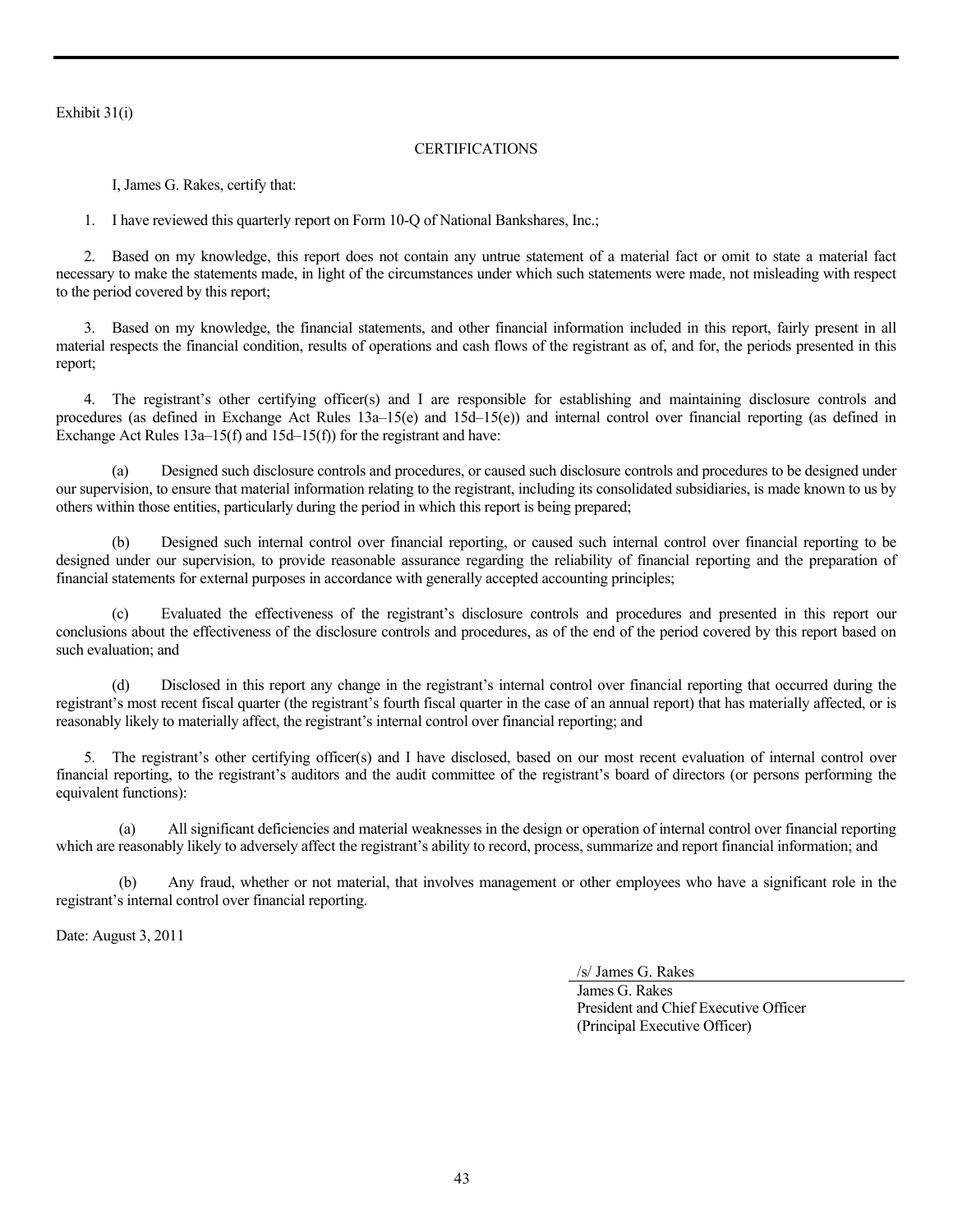Exhibit 31(ii)

# CERTIFICATIONS

I, David K. Skeens, certify that:

1. I have reviewed this quarterly report on Form 10-Q of National Bankshares, Inc.;

2. Based on my knowledge, this report does not contain any untrue statement of a material fact or omit to state a material fact necessary to make the statements made, in light of the circumstances under which such statements were made, not misleading with respect to the period covered by this report;

3. Based on my knowledge, the financial statements, and other financial information included in this report, fairly present in all material respects the financial condition, results of operations and cash flows of the registrant as of, and for, the periods presented in this report;

4. The registrant's other certifying officer(s) and I are responsible for establishing and maintaining disclosure controls and procedures (as defined in Exchange Act Rules 13a–15(e) and 15d–15(e)) and internal control over financial reporting (as defined in Exchange Act Rules 13a–15(f) and 15d–15(f)) for the registrant and have:

(a) Designed such disclosure controls and procedures, or caused such disclosure controls and procedures to be designed under our supervision, to ensure that material information relating to the registrant, including its consolidated subsidiaries, is made known to us by others within those entities, particularly during the period in which this report is being prepared;

(b) Designed such internal control over financial reporting, or caused such internal control over financial reporting to be designed under our supervision, to provide reasonable assurance regarding the reliability of financial reporting and the preparation of financial statements for external purposes in accordance with generally accepted accounting principles;

Evaluated the effectiveness of the registrant's disclosure controls and procedures and presented in this report our conclusions about the effectiveness of the disclosure controls and procedures, as of the end of the period covered by this report based on such evaluation; and

Disclosed in this report any change in the registrant's internal control over financial reporting that occurred during the registrant's most recent fiscal quarter (the registrant's fourth fiscal quarter in the case of an annual report) that has materially affected, or is reasonably likely to materially affect, the registrant's internal control over financial reporting; and

5. The registrant's other certifying officer(s) and I have disclosed, based on our most recent evaluation of internal control over financial reporting, to the registrant's auditors and the audit committee of the registrant's board of directors (or persons performing the equivalent functions):

 (a) All significant deficiencies and material weaknesses in the design or operation of internal control over financial reporting which are reasonably likely to adversely affect the registrant's ability to record, process, summarize and report financial information; and

 (b) Any fraud, whether or not material, that involves management or other employees who have a significant role in the registrant's internal control over financial reporting.

Date: August 3, 2011

/s/David K. Skeens

David K. Skeens Treasurer and Chief Financial Officer (Principal Financial Officer)